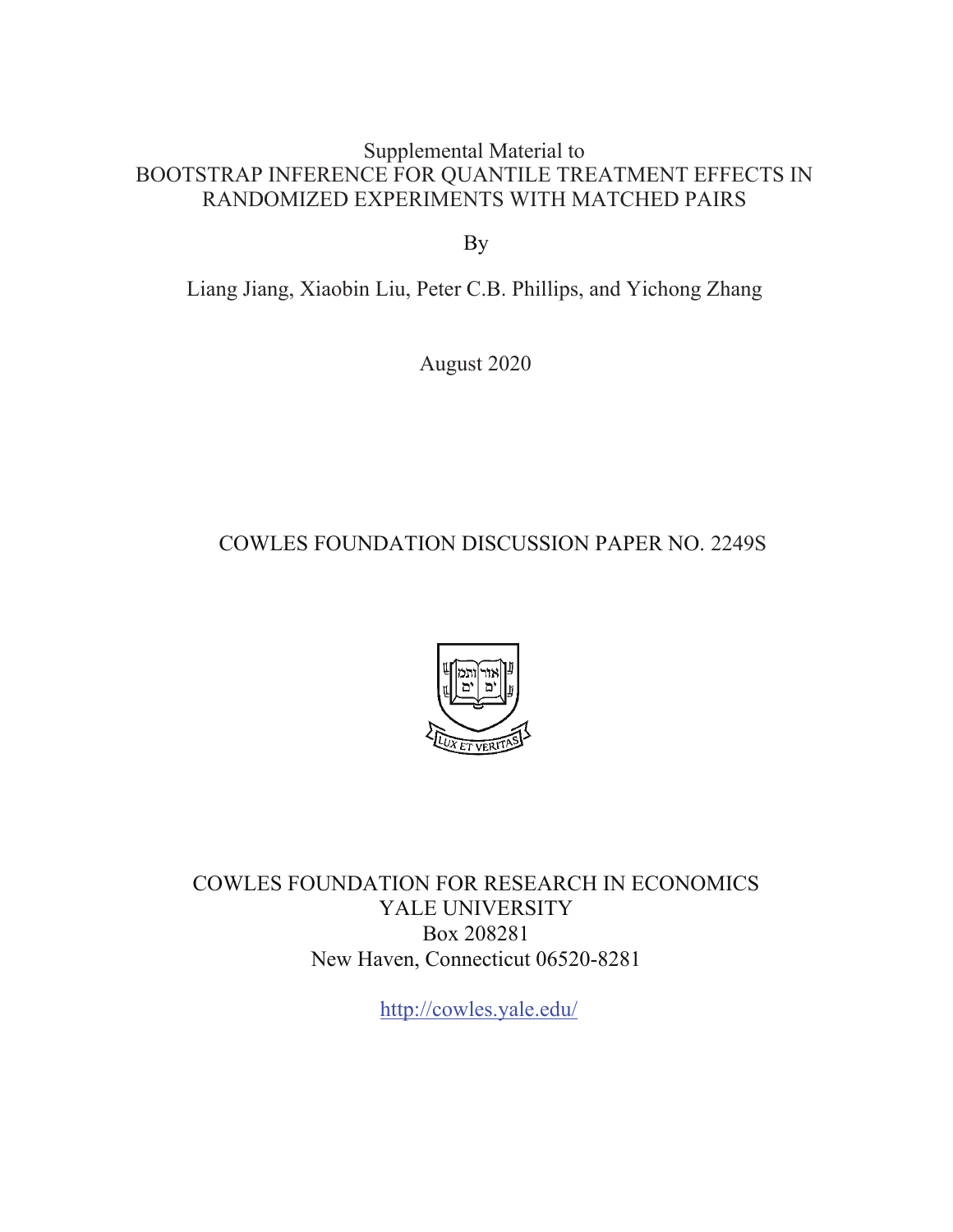# Supplement to "Bootstrap Inference for Quantile Treatment Effects in Randomized Experiments with Matched Pairs"

#### Abstract

This paper gathers the supplementary material to the original paper. Sections A, B, C, and D contain the proofs of Theorems 3.1, 4.1, 4.2, and 4.3, respectively. Section E contains the proofs of all the lemmas.

Keywords: Bootstrap inference, matched pairs, quantile treatment effect, randomized control trials

JEL codes: C14, C21

# A Proof of Theorem 3.1

Let  $u = (u_0, u_1)' \in \Re^2$  and

$$
L_n(u,\tau) = \sum_{i=1}^{2n} \left[ \rho_\tau (Y_i - \dot{A}'_i \beta(\tau) - \dot{A}'_i u/\sqrt{n}) - \rho_\tau (Y_i - \dot{A}'_i \beta(\tau)) \right].
$$

Then, by change of variables we have

$$
\sqrt{n}(\hat{\beta}(\tau) - \beta(\tau)) = \argmin_{u} L_n(u, \tau).
$$

Note that  $L_n(u, \tau)$  is convex in u for each  $\tau$  and bounded in  $\tau$  for each u. We divide the proof into three steps. In Step (1), we show that there exists

$$
g_n(u, \tau) = -u'W_n(\tau) + \frac{u'Q(\tau)u}{2}
$$

such that for each  $u$ ,

$$
\sup_{\tau \in \Upsilon} |L_n(u, \tau) - g_n(u, \tau)| \stackrel{p}{\longrightarrow} 0;
$$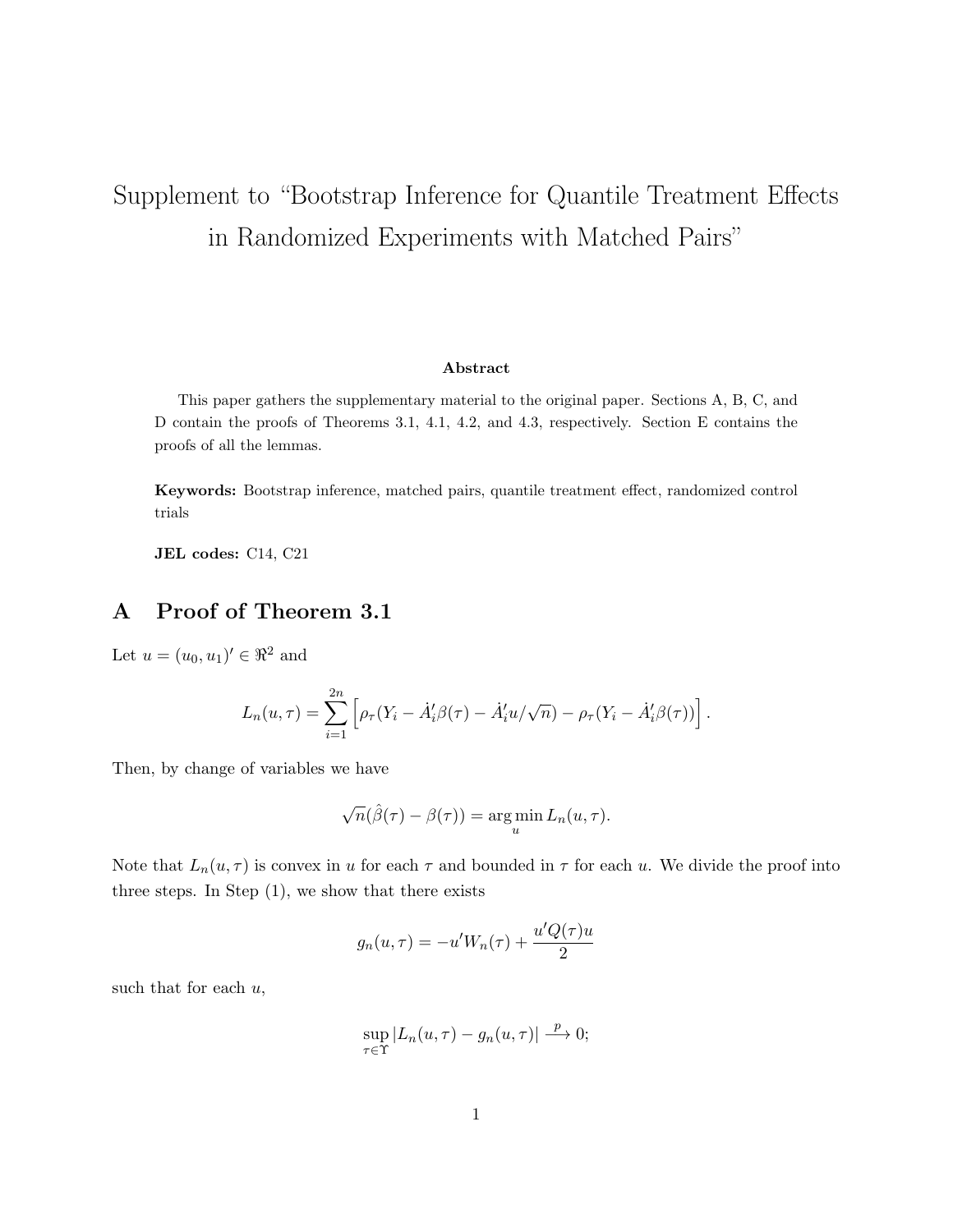and the maximum eigenvalue of  $Q(\tau)$  is bounded from above and the minimum eigenvalue of  $Q(\tau)$ is bounded away from 0, uniformly over  $\tau \in \Upsilon$ . In Step (2), we show  $W_n(\tau)$  as a stochastic process over  $\tau \in \Upsilon$  is tight. Then by Kato (2009, Theorem 2), we have

$$
\sqrt{n}(\hat{\beta}(\tau) - \beta(\tau)) = [Q(\tau)]^{-1}W_n(\tau) + r_n(\tau),
$$

where  $\sup_{\tau \in \Upsilon} ||r_n(\tau)|| = o_p(1)$ . Last, in Step (3), we establish weak convergence of  $[Q(\tau)]^{-1}W_n(\tau)$ uniformly over  $\tau \in \Upsilon$ . The second element of the limiting process is  $\mathcal{B}(\tau)$  stated in Theorem 3.1.

Step (1). By Knight's identity (Knight, 1998), we have

$$
L_n(u,\tau)
$$
  
=  $-\sum_{i=1}^{2n} \frac{u'}{\sqrt{n}} \dot{A}_i \left(\tau - 1\{Y_i \le \dot{A}'_i \beta(\tau)\}\right) + \sum_{i=1}^{2n} \int_0^{\frac{\dot{A}'_i u}{\sqrt{n}}} \left(1\{Y_i - \dot{A}'_i \beta(\tau) \le v\} - 1\{Y_i - \dot{A}'_i \beta(\tau) \le 0\}\right) dv$   
\equiv  $-u'W_n(\tau) + Q_n(u,\tau)$ ,

where

$$
W_n(\tau) = \sum_{i=1}^{2n} \frac{1}{\sqrt{n}} \dot{A}_i \left( \tau - 1\{Y_i \le \dot{A}_i' \beta(\tau)\} \right)
$$

and

$$
Q_n(u,\tau) = \sum_{i=1}^{2n} \int_0^{\frac{\dot{A}'_i u}{\sqrt{n}}} \left( 1\{Y_i - \dot{A}'_i \beta(\tau) \le v\} - 1\{Y_i - \dot{A}'_i \beta(\tau) \le 0\} \right) dv
$$
  
\n
$$
= \sum_{i=1}^{2n} A_i \int_0^{\frac{u_0 + u_1}{\sqrt{n}}} \left( 1\{Y_i(1) - q_1(\tau) \le v\} - 1\{Y_i(1) - q_1(\tau) \le 0\} \right) dv
$$
  
\n
$$
+ \sum_{i=1}^{2n} (1 - A_i) \int_0^{\frac{u_0}{\sqrt{n}}} \left( 1\{Y_i(0) - q_0(\tau) \le v\} - 1\{Y_i(0) - q_0(\tau) \le 0\} \right) dv
$$
  
\n
$$
\equiv Q_{n,1}(u,\tau) + Q_{n,0}(u,\tau).
$$
\n(A.1)

We first consider  $Q_{n,1}(u, \tau)$ . Let

$$
H_n(X_i, \tau) = \mathbb{E}\left(\int_0^{\frac{u_0 + u_1}{\sqrt{n}}} \left(1\{Y_i(1) - q_1(\tau) \le v\} - 1\{Y_i(1) - q_1(\tau) \le 0\}\right) dv|X_i\right). \tag{A.2}
$$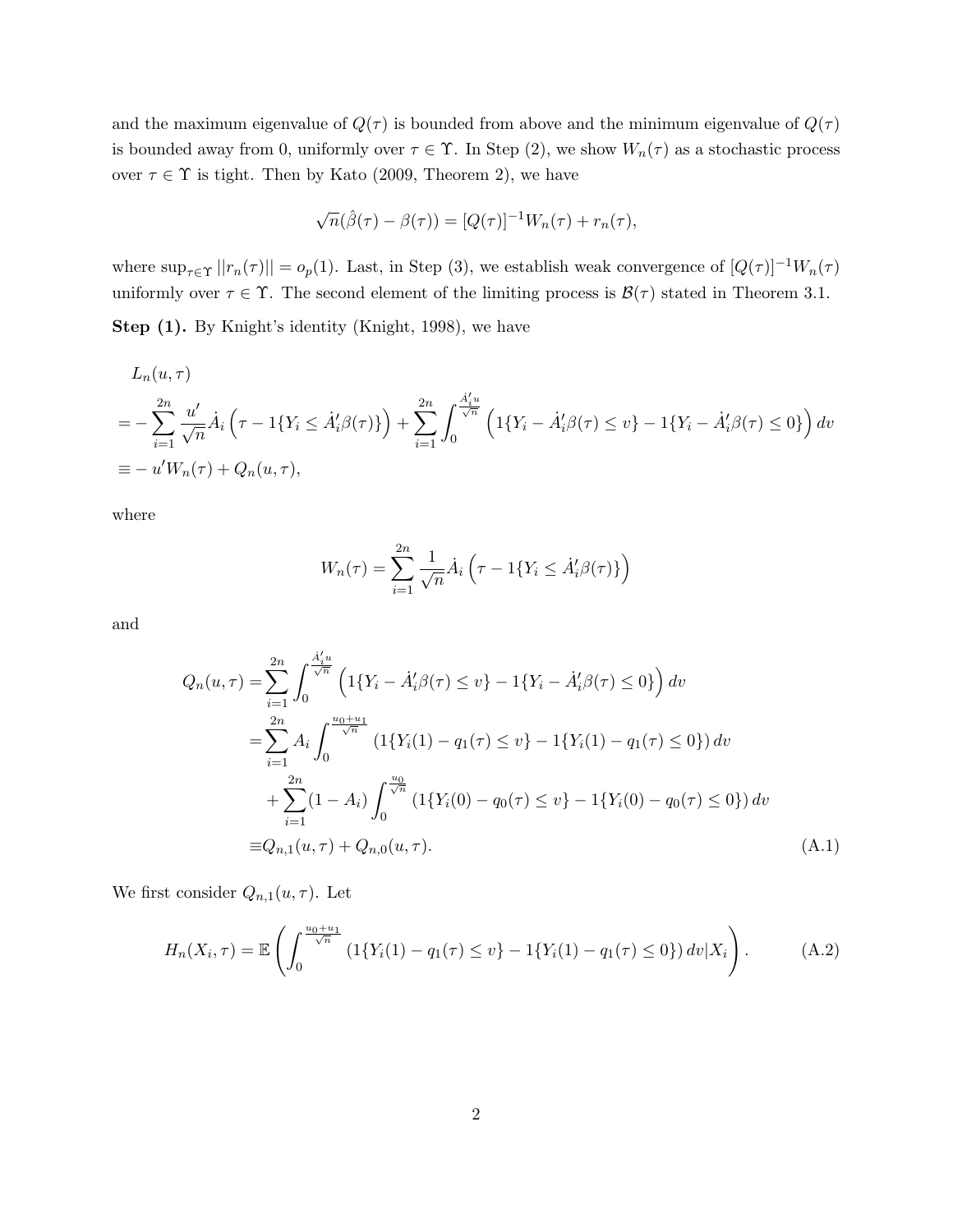Then,

$$
Q_{n,1}(u,\tau) = \sum_{i=1}^{2n} \frac{H_n(X_i,\tau)}{2} + \sum_{i=1}^{2n} \left( A_i - \frac{1}{2} \right) H_n(X_i,\tau)
$$
  
+ 
$$
\sum_{i=1}^{2n} A_i \left[ \int_0^{\frac{u_0+u_1}{\sqrt{n}}} \left( 1\{ Y_i(1) - q_1(\tau) \le v \} - 1\{ Y_i(1) - q_1(\tau) \le 0 \} \right) dv - H_n(X_i,\tau) \right].
$$
  
(A.3)

For the first term on the RHS of (A.3), we have, uniformly over  $\tau \in \Upsilon$ ,

$$
\sum_{i=1}^{2n} \frac{H_n(X_i, \tau)}{2} = \frac{1}{4n} \sum_{i=1}^{2n} f_1(q_1(\tau) + \tilde{v}|X_i)(u_0 + u_1)^2 \xrightarrow{p} \frac{f_1(q_1(\tau))(u_0 + u_1)^2}{2}, \quad (A.4)
$$

where  $\tilde{v}$  is between 0 and  $|u_0 + u_1| / \sqrt{n}$  and we use the fact that, due to Assumption 2,

$$
\sup_{\tau \in \Upsilon} \frac{1}{2n} \sum_{i=1}^{2n} |f_1(q_1(\tau) + \tilde{v}|X_i) - f_1(q_1(\tau)|X_i)| \le \left(\frac{1}{2n} \sum_{i=1}^{2n} C(X_i)\right) \frac{|u_0 + u_1|}{\sqrt{n}} \xrightarrow{p} 0.
$$

Lemma E.2 shows

$$
\sup_{\tau \in \Upsilon} \left| \sum_{i=1}^{2n} \left( A_i - \frac{1}{2} \right) H_n(X_i, \tau) \right| = o_p(1) \tag{A.5}
$$

and

$$
\sup_{\tau \in \Upsilon} \left| \sum_{i=1}^{2n} A_i \left[ \int_0^{\frac{u_0 + u_1}{\sqrt{n}}} \left( 1\{ Y_i(1) - q_1(\tau) \le v \} - 1\{ Y_i(1) - q_1(\tau) \le 0 \} \right) dv - H_n(X_i, \tau) \right] \right| = o_p(1).
$$
\n(A.6)

Combining  $(A.3)$ – $(A.6)$ , we have

$$
\sup_{\tau \in \Upsilon} \left| Q_{n,1}(u,\tau) - \frac{f_1(q_1(\tau))(u_0 + u_1)^2}{2} \right| = o_p(1). \tag{A.7}
$$

By a similar argument, we can show that

$$
\sup_{\tau \in \Upsilon} \left| Q_{n,0}(u,\tau) - \frac{f_0(q_0(\tau))u_0^2}{2} \right| = o_p(1).
$$
 (A.8)

Combining (A.7) and (A.8), we have

$$
Q_n(u,\tau) \stackrel{p}{\longrightarrow} \frac{u'Q(\tau)u}{2},
$$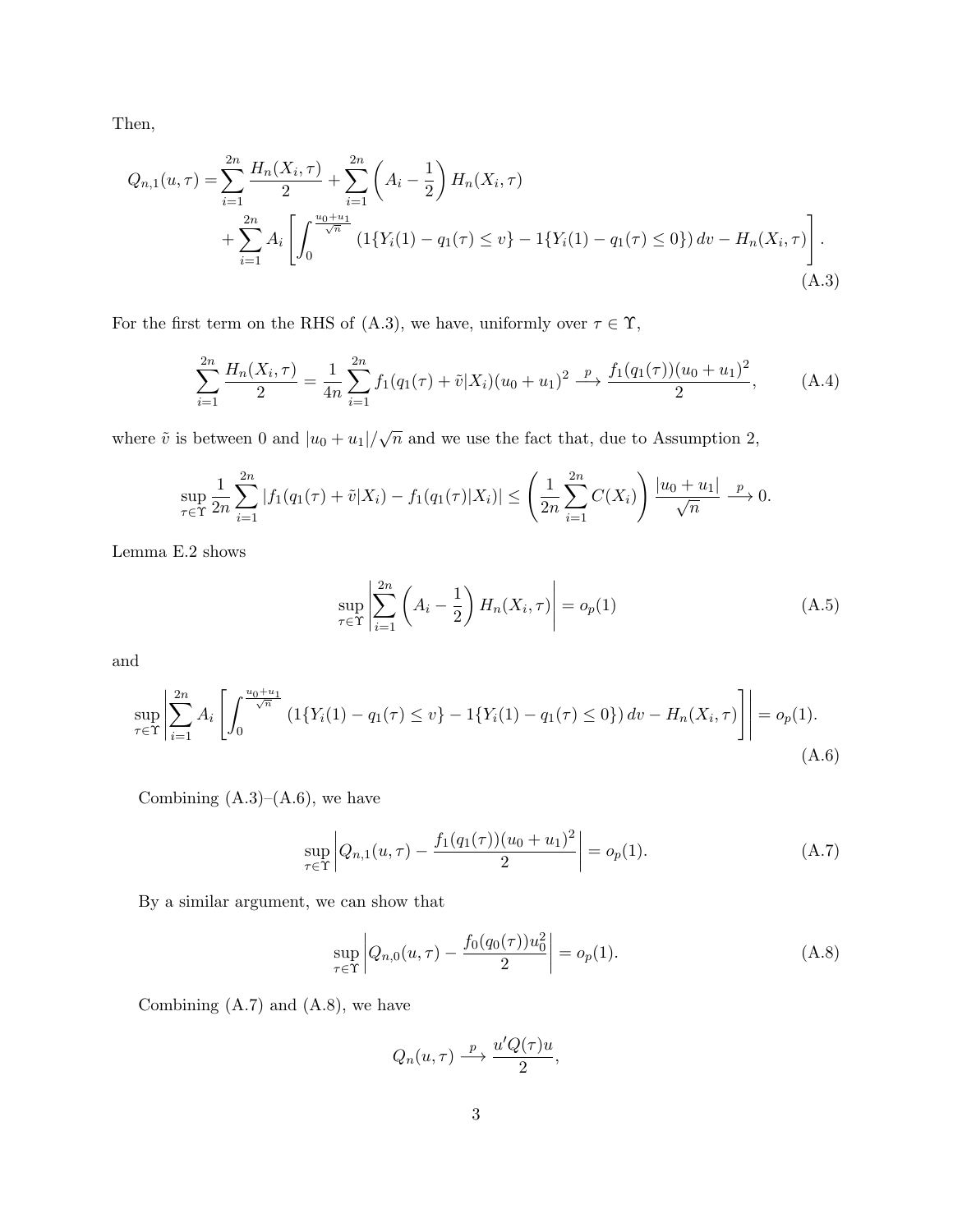where

$$
Q(\tau) = \begin{pmatrix} f_1(q_1(\tau)) + f_0(q_0(\tau)) & f_1(q_1(\tau)) \\ f_1(q_1(\tau)) & f_1(q_1(\tau)) \end{pmatrix}.
$$
 (A.9)

Then,

$$
\sup_{\tau \in \Upsilon} |L_n(u, \tau) - g_n(u, \tau)| = \sup_{\tau \in \Upsilon} \left| Q_n(u, \tau) - \frac{u'Q(\tau)u}{2} \right| = o_p(1).
$$

Last, because  $f_a(q_a(\tau))$  for  $a = 0, 1$  is bounded and bounded away from zero uniformly over  $\tau \in \Upsilon$ , so are the eigenvalues of  $Q(\tau)$  uniformly over  $\tau \in \Upsilon$ .

**Step (2).** Let  $e_1 = (1, 1)^T$ ,  $e_0 = (1, 0)^T$ . Then,

$$
W_n(\tau) = \sum_{i=1}^{2n} \frac{e_1}{\sqrt{n}} A_i (\tau - 1\{Y_i(1) \le q_1(\tau)\}) + \sum_{i=1}^{2n} \frac{e_0}{\sqrt{n}} (1 - A_i) (\tau - 1\{Y_i(0) \le q_0(\tau)\})
$$
  
\n
$$
\equiv e_1 W_{n,1}(\tau) + e_0 W_{n,0}(\tau).
$$
\n(A.10)

Recall  $m_{1,\tau}(X_i) = \mathbb{E}(\tau - 1\{Y_i(1) \leq q_1(\tau)\} | X_i)$ . Denote

$$
\eta_{i,1}(\tau) = \tau - 1\{Y_i(1) \le q_1(\tau)\} - m_{1,\tau}(X_i).
$$

For  $W_{n,1}(\tau)$ , we have

$$
W_{n,1}(\tau) = \sum_{i=1}^{2n} \frac{A_i}{\sqrt{n}} \eta_{i,1}(\tau) + \sum_{i=1}^{2n} \frac{1}{2\sqrt{n}} m_{1,\tau}(X_i) + R_1(\tau)
$$
(A.11)

where

$$
R_1(\tau) = \sum_{i=1}^{2n} \frac{(A_i - 1/2)}{\sqrt{n}} m_{1,\tau}(X_i).
$$

By Lemma E.3, we have

$$
\sup_{\tau \in \Upsilon} |R_1(\tau)| = o_p(1).
$$

Next, we focus on the first two terms on the RHS of (A.11). Note  $\{Y_i(1)\}_{i=1}^{2n}$  given  $\{X_i\}_{i=1}^{2n}$  is an independent sequence that is also independent of  $\{A_i\}_{i=1}^{2n}$ . Let  $\tilde{Y}_j(1)|\tilde{X}_j$  be distributed according to  $Y_{i_j}(1)|X_{i_j}$  where  $i_j$  is the j-th smallest index in the set  $\{i \in [2n]: A_i = 1\}$  and  $\tilde{X}_j = X_{i_j}$ . Then,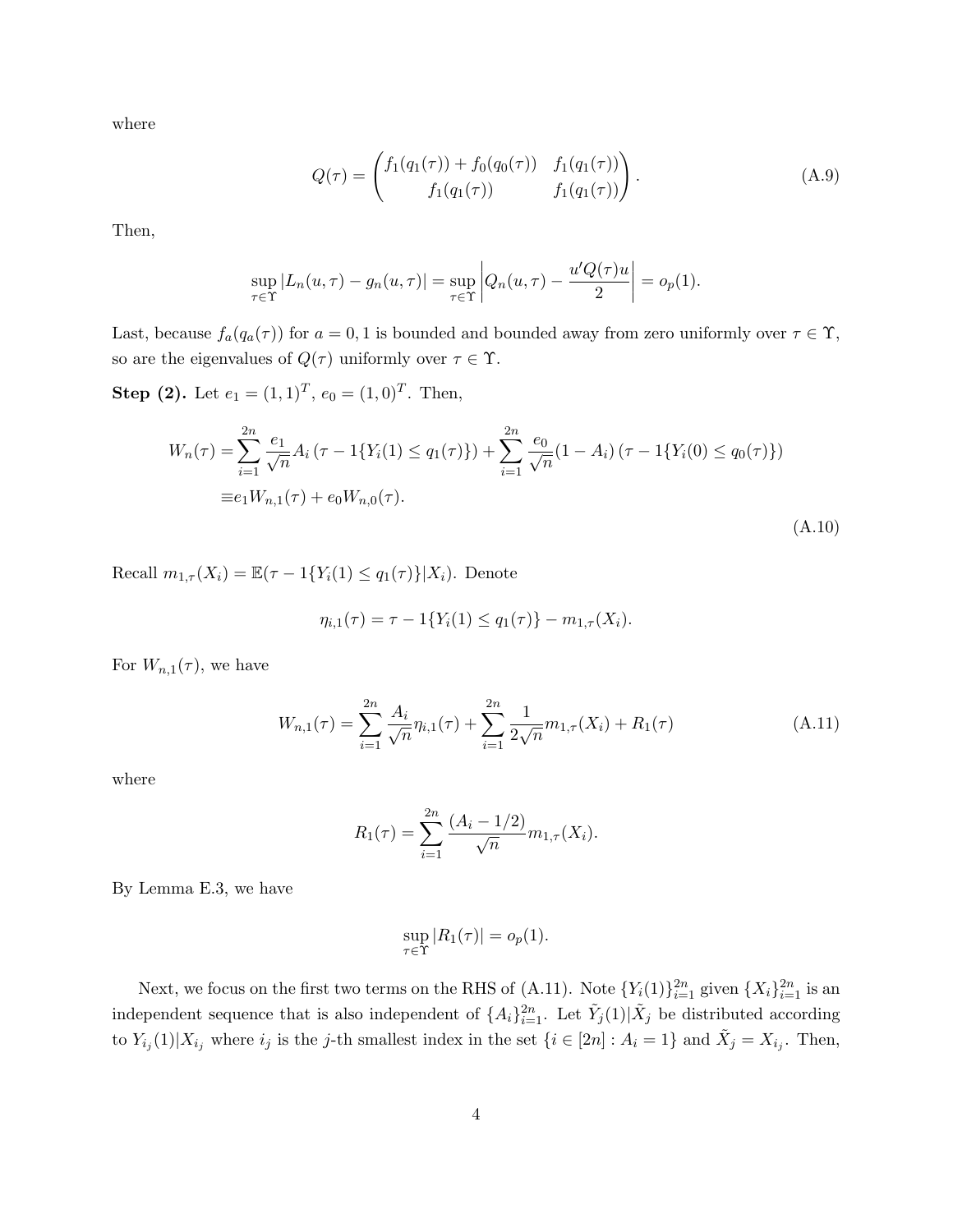by noticing that  $\sum_{i=1}^{2n} A_i = n$ , we have

$$
\sum_{i=1}^{2n} \frac{A_i}{\sqrt{n}} \eta_{i,1}(\tau) |\{A_i, X_i\}_{i=1}^{2n} \stackrel{d}{=} \sum_{j=1}^n \frac{\tilde{\eta}_{j,1}(\tau)}{\sqrt{n}} \Big| \{\tilde{X}_j\}_{j=1}^n,\tag{A.12}
$$

where  $\tilde{\eta}_{j,1}(\tau) = \tau - 1\{\tilde{Y}_j(1) \le q_1(\tau)\} - m_{1,\tau}(\tilde{X}_j)$ , and given  $\{\tilde{X}_j\}_{j=1}^n$ ,  $\{\tilde{\eta}_{j,1}(\tau)\}_{j=1}^n$  is a sequence of independent random variables. Further denote the conditional distribution of  $\tilde{Y}_j(1)$  given  $\tilde{X}_j$  as  $\mathbb{P}^{(j)}$  and  $\Lambda_{\tau}(x) = F_1(q_1(\tau)|x)(1 - F_1(q_1(\tau)|x))$ . Then,

$$
\frac{1}{n} \sum_{j=1}^{n} \mathbb{P}^{(j)}(\tilde{\eta}_{j,1}(\tau))^2 = \frac{1}{n} \sum_{j=1}^{n} \Lambda_{\tau}(\tilde{X}_j)
$$
\n
$$
= \frac{1}{n} \sum_{i=1}^{2n} A_i \Lambda_{\tau}(X_i)
$$
\n
$$
= \frac{1}{2n} \sum_{i=1}^{2n} \Lambda_{\tau}(X_i) + \frac{1}{2n} \sum_{j=1}^{n} (A_{\pi(2j-1)} - A_{\pi(2j)}) [\Lambda_{\tau}(X_{\pi(2j-1)}) - \Lambda_{\tau}(X_{\pi(2j)})]
$$
\n
$$
\xrightarrow{p} \mathbb{E}\Lambda_{\tau}(X_i),
$$

where the last convergence holds because

$$
\frac{1}{2n} \sum_{i=1}^{2n} \Lambda_{\tau}(X_i) \xrightarrow{p} \mathbb{E}\Lambda_{\tau}(X_i),
$$

and

$$
\left|\frac{1}{2n}\sum_{j=1}^n(A_{\pi(2j-1)}-A_{\pi(2j)})\left[\Lambda_{\tau}(X_{\pi(2j-1)})-\Lambda_{\tau}(X_{\pi(2j)})\right]\right|\lesssim \frac{1}{2n}\sum_{j=1}^n||X_{\pi(2j-1)}-X_{\pi(2j)}||_2\stackrel{p}{\longrightarrow}0.
$$

In addition, because  $\tilde{\eta}_{j,1}(\tau)$  is bounded, the Lyapounov condition holds, i.e.,

$$
\frac{1}{n^{3/2}} \sum_{i=1}^{n} \mathbb{P}^{(j)} |\tilde{\eta}_{j,1}(\tau)|^3 \xrightarrow{p} 0.
$$

Therefore, by the triangular array CLT, for fixed  $\tau$ , we have

$$
\sum_{i=1}^{2n} \frac{A_i}{\sqrt{n}} \eta_{i,1}(\tau) | \{ A_i, X_i \}_{i=1}^{2n} \stackrel{d}{=} \sum_{j=1}^{n} \frac{\tilde{\eta}_{j,1}(\tau)}{\sqrt{n}} \Big| \{ \tilde{X}_j \}_{j=1}^{n} \rightsquigarrow \mathcal{N}(0, \mathbb{E} \Lambda_{\tau}(X_i)).
$$

It is straightforward to extend the results to finite-dimensional convergence by the Cramér-Wold device. In particular, the covariance between  $\sum_{i=1}^{2n} \frac{A_i}{\sqrt{r}}$  $\frac{i}{n}\eta_{i,1}(\tau)$  and  $\sum_{i=1}^{2n} \frac{A_i}{\sqrt{n}}$  $\frac{i}{n}\eta_{i,1}(\tau')$  conditionally on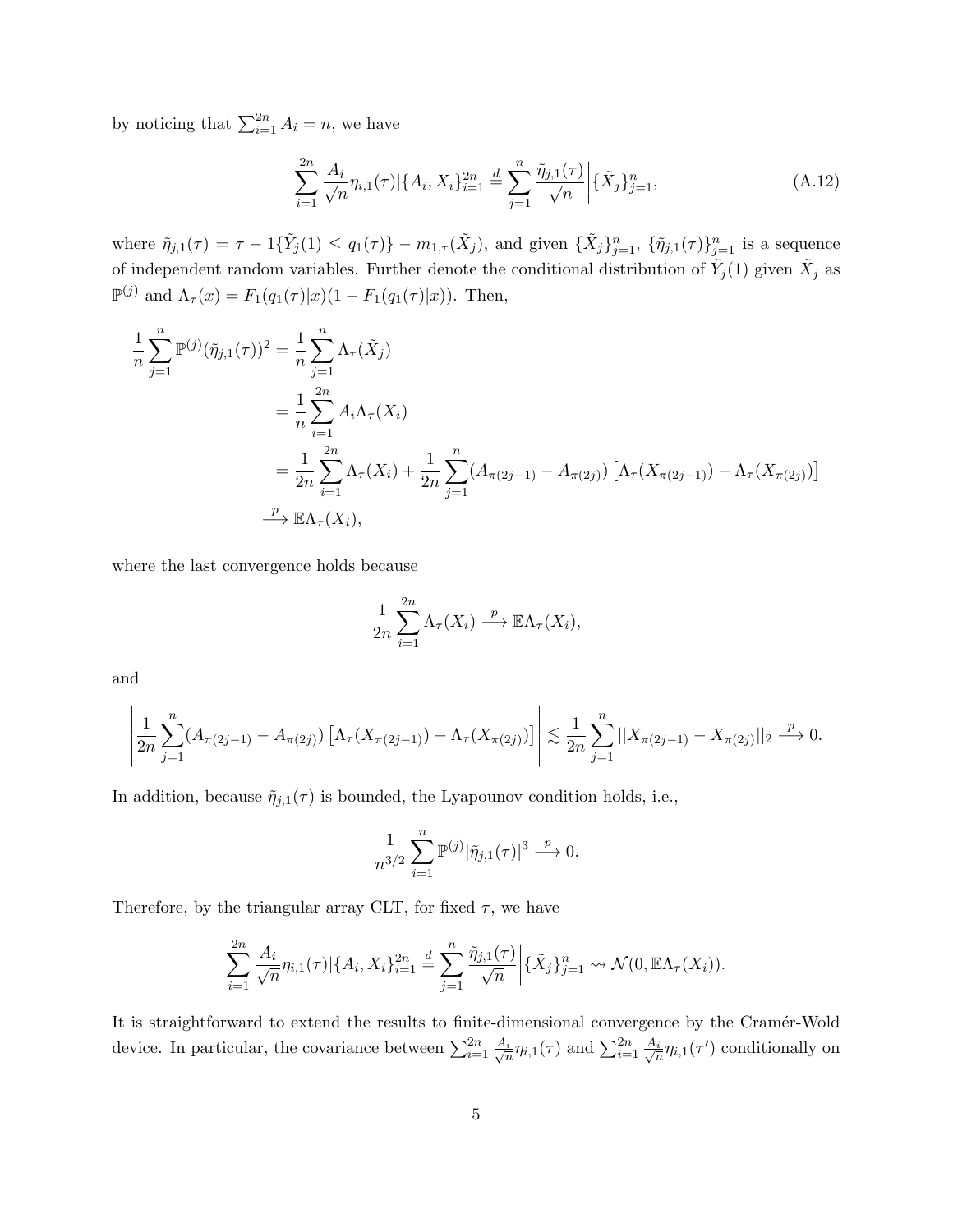${X<sub>i</sub>}<sub>i=1</sub><sup>2n</sup> converges to$ 

$$
\min(\tau, \tau') - \tau \tau' - \mathbb{E} m_{1,\tau}(X) m_{1,\tau'}(X).
$$

Next, we show that the process  $\{\sum_{i=1}^{2n} \frac{A_i}{\sqrt{n}}\}$  $\frac{i}{n}\eta_{i,1}(\tau) : \tau \in \Upsilon$  is stochastically equicontinuous. Denote  $\overline{\mathbb{P}}f = \frac{1}{n}$  $\frac{1}{n}\sum_{j=1}^{n} \mathbb{P}^{(j)} f$  for a generic function f. Let

$$
\mathcal{F}_1 = \{ [\tau - 1\{Y \le q_1(\tau)\}] - [\tau' - 1\{Y \le q_1(\tau')\}] : \tau, \tau' \in \Upsilon, |\tau - \tau'| \le \varepsilon \}
$$

which is a VC-class with a fixed VC-index and has an envelope  $F_i = 2$ . In addition,

$$
\sigma_n^2 = \sup_{f \in \mathcal{F}_1} \overline{\mathbb{P}} f^2 \lesssim \sup_{\tilde{\tau} \in \Upsilon} \frac{1}{n} \sum_{i=1}^n \left[ \varepsilon^2 + \frac{f_1(q_1(\tilde{\tau}) | \tilde{X}_j) \varepsilon}{f_1(q_1(\tilde{\tau}))} \right] \lesssim \varepsilon \ a.s.
$$

Then, by Lemma E.1,

$$
\mathbb{E}\left[\sup_{\tau,\tau'\in\Upsilon,|\tau-\tau'|\leq\varepsilon}\left|\sum_{j=1}^n\frac{\tilde{\eta}_{j,1}(\tau)-\tilde{\eta}_{j,1}(\tau')}{\sqrt{n}}\right|\Big|\{\tilde{X}_j\}_{j=1}^n\right]=\mathbb{E}\left[\|\mathbb{P}_n-\overline{\mathbb{P}}\|_{\mathcal{F}_1}\Big|\{\tilde{X}_j\}_{j=1}^n\right]
$$

$$
\lesssim \sqrt{\varepsilon\log(1/\varepsilon)}+\frac{\log(1/\varepsilon)}{\sqrt{n}} a.s.
$$

For any  $\delta, \eta > 0$ , we can find an  $\varepsilon > 0$  such that

$$
\limsup_{n} \mathbb{P}\left(\sup_{\tau,\tau'\in\Upsilon,|\tau-\tau'|\leq\varepsilon}\left|\sum_{i=1}^{2n}\frac{A_i}{\sqrt{n}}\left(\eta_{i,1}(\tau)-\eta_{i,1}(\tau')\right)\right|\geq \delta\right)
$$
\n
$$
=\limsup_{n} \mathbb{E}\mathbb{P}\left(\sup_{\tau,\tau'\in\Upsilon,|\tau-\tau'|\leq\varepsilon}\left|\sum_{i=1}^{2n}\frac{A_i}{\sqrt{n}}\left(\eta_{i,1}(\tau)-\eta_{i,1}(\tau')\right)\right|\geq \delta\left|\{A_i,X_i\}_{i=1}^{2n}\right|\right)
$$
\n
$$
\leq \limsup_{n} \mathbb{E}\left[\sup_{\tau,\tau'\in\Upsilon,|\tau-\tau'|\leq\varepsilon}\left|\sum_{j=1}^n\frac{\tilde{\eta}_{j,1}(\tau)-\tilde{\eta}_{j,1}(\tau')}{\sqrt{n}}\right|\left|\{\tilde{X}_j\}_{j=1}^n\right|\right]
$$
\n
$$
\leq \limsup_{n} \frac{\sqrt{\varepsilon}\log(1/\varepsilon)+\frac{\log(1/\varepsilon)}{\sqrt{n}}}{\delta}\leq \eta,
$$

where the last inequality holds because  $\varepsilon \log(1/\varepsilon) \to 0$  as  $\varepsilon \to 0$ . This implies  $\{\sum_{i=1}^{2n} \frac{A_i}{\sqrt{r}}\}$  $\frac{i}{n}\eta_{i,1}(\tau)$  :  $\tau \in \Upsilon\}$  is stochastically equicontinuous, and hence tight.

In addition, note  $\{X_i\}_{i=1}^{2n}$  are i.i.d. and  $\{m_{1,\tau}(x): \tau \in \Upsilon\}$  is Donsker, then  $\{\sum_{i=1}^{2n} \frac{1}{2\sqrt{n}}\}$  $\frac{1}{2\sqrt{n}}m_{1,\tau}(X_i):$  $\tau \in \Upsilon$  is tight. This leads to the desired result that  $\{W_{n,1}(\tau) : \tau \in \Upsilon\}$  is tight. In the same manner, we can show that  $\{W_{n,0}(\tau) : \tau \in \Upsilon\}$  is tight, which leads to tightness of  $\{W_n(\tau) : \tau \in \Upsilon\}$ .

Step (3). Recall  $m_{0,\tau}(X_i) = \mathbb{E}(\tau - 1\{Y_i(0) \leq q_0(\tau)\} | X_i)$  and let  $\eta_{i,0}(\tau) = \tau - 1\{Y_i(0) \leq q_0(\tau)\}$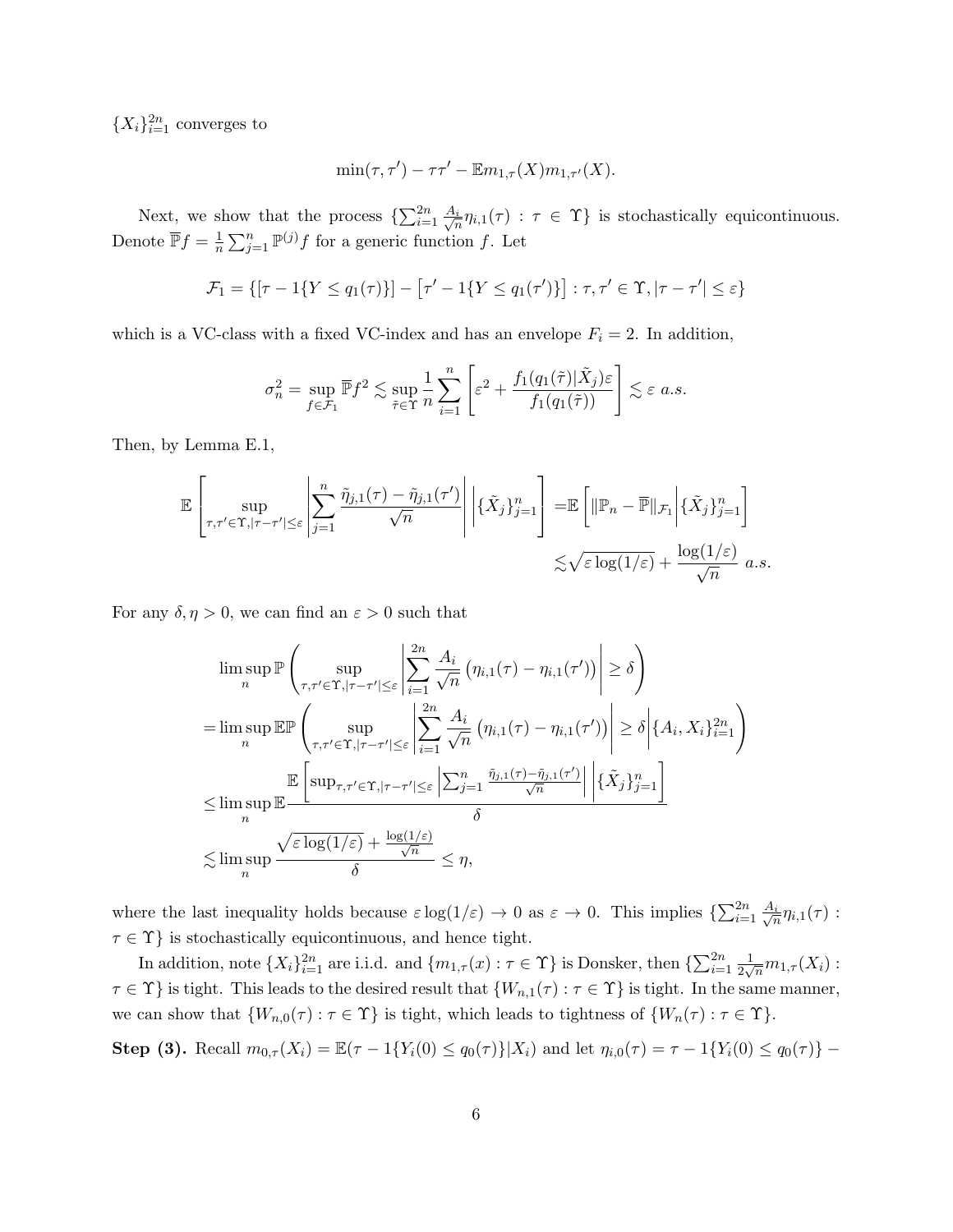$m_{0,\tau}(X_i)$ . Then, based on the previous two steps, we have

$$
\sqrt{n}(\hat{\beta}(\tau) - \beta(\tau)) = Q^{-1} \begin{pmatrix} 1 & 1 \\ 1 & 0 \end{pmatrix} \left( \frac{\sum_{i=1}^{2n} \frac{A_i}{\sqrt{n}} \eta_{i,1}(\tau) + \sum_{i=1}^{2n} \frac{1}{2\sqrt{n}} m_{1,\tau}(X_i)}{\sum_{i=1}^{2n} \frac{1 - A_i}{\sqrt{n}} \eta_{i,0}(\tau) + \sum_{i=1}^{2n} \frac{1}{2\sqrt{n}} m_{0,\tau}(X_i)} \right) + R(\tau) \tag{A.13}
$$

where  $\sup_{\tau \in \Upsilon} |R(\tau)| = o_p(1)$ . In addition, we have already established the stochastic equicontinuity and finite-dimensional convergence of

$$
\begin{pmatrix}\sum_{i=1}^{2n} \frac{A_i}{\sqrt{n}} \eta_{i,1}(\tau) + \sum_{i=1}^{2n} \frac{1}{2\sqrt{n}} m_{1,\tau}(X_i) \\
\sum_{i=1}^{2n} \frac{1-A_i}{\sqrt{n}} \eta_{i,0}(\tau) + \sum_{i=1}^{2n} \frac{1}{2\sqrt{n}} m_{0,\tau}(X_i)\end{pmatrix}.
$$

Thus, in order to derive the weak limit of  $\sqrt{n}(\hat{\beta}(\tau) - \beta(\tau))$  uniformly over  $\tau \in \Upsilon$ , it suffices to consider its covariance kernel. First, note that, by construction,  $\sum_{i=1}^{2n} \frac{A_i}{\sqrt{n}}$  $\frac{i}{n}\eta_{i,1}(\tau)\perp\!\!\!\perp \sum_{i=1}^{2n}\frac{1-A_i}{\sqrt{n}}\eta_{i,0}(\tau')$ for any  $(\tau, \tau') \in \Upsilon$ . Second, note that  $\sum_{i=1}^{2n} \frac{A_i}{\sqrt{n}}$  $\frac{i}{n}\eta_{i,1}(\tau)$  is asymptotically independent of  $\sum_{i=1}^{2n}\frac{1}{2\sqrt{n}}$  $\frac{1}{2\sqrt{n}}m_{1,\tau'}(X_i).$ To see this, let  $(s, t) \in \mathbb{R}^2$ , then

$$
\mathbb{P}\left\{\sum_{i=1}^{2n} \frac{A_i}{\sqrt{n}} \eta_{i,1}(\tau) \leq t, \sum_{i=1}^{2n} \frac{1}{2\sqrt{n}} m_{1,\tau'}(X_i) \leq s\right\}
$$
\n
$$
= \mathbb{E}\left\{\mathbb{P}\left(\sum_{i=1}^{2n} \frac{A_i}{\sqrt{n}} \eta_{i,1}(\tau) \leq t \middle| \{A_i, X_i\}_{i=1}^{2n}\right) \mathbb{1}\left\{\sum_{i=1}^{2n} \frac{1}{2\sqrt{n}} m_{1,\tau'}(X_i) \leq s\right\}\right\}
$$
\n
$$
= \Phi(t/\sqrt{\mathbb{E}\Lambda_{\tau}(X_i)}) \mathbb{P}\left(\sum_{i=1}^{2n} \frac{1}{2\sqrt{n}} m_{1,\tau'}(X_i) \leq s\right)
$$
\n
$$
+ \mathbb{E}\left\{\left[\mathbb{P}\left(\sum_{i=1}^{2n} \frac{A_i}{\sqrt{n}} \eta_{i,1}(\tau) \leq t \middle| \{A_i, X_i\}_{i=1}^{2n}\right) - \Phi(t/\sqrt{\mathbb{E}\Lambda_{\tau}(X_i)})\right] \mathbb{1}\left\{\sum_{i=1}^{2n} \frac{1}{2\sqrt{n}} m_{1,\tau'}(X_i) \leq s\right\}\right\}
$$
\n
$$
\to \Phi(t/\sqrt{\mathbb{E}\Lambda_{\tau}(X_i)}) \Phi(s/\sqrt{\mathbb{E}m_{1,\tau}^2(X_i)/2}),
$$

where the last convergence holds due to the fact that

$$
\mathbb{P}\left(\sum_{i=1}^{2n}\frac{A_i}{\sqrt{n}}\eta_{i,1}(\tau)\leq t\bigg|\{A_i,X_i\}_{i=1}^{2n}\right)-\Phi(t/\sqrt{\mathbb{E}\Lambda_{\tau}(X_i)})\stackrel{p}{\longrightarrow}0.
$$

We can extend the independence result to multiple  $\tau$  and  $\tau'$ , implying that the two stochastic processes

$$
\left\{\sum_{i=1}^{2n} \frac{A_i}{\sqrt{n}} \eta_{i,1}(\tau) : \tau \in \Upsilon\right\} \quad \text{and} \quad \left\{\sum_{i=1}^{2n} \frac{1}{2\sqrt{n}} \eta_{1,\tau}(X_i) : \tau \in \Upsilon\right\}
$$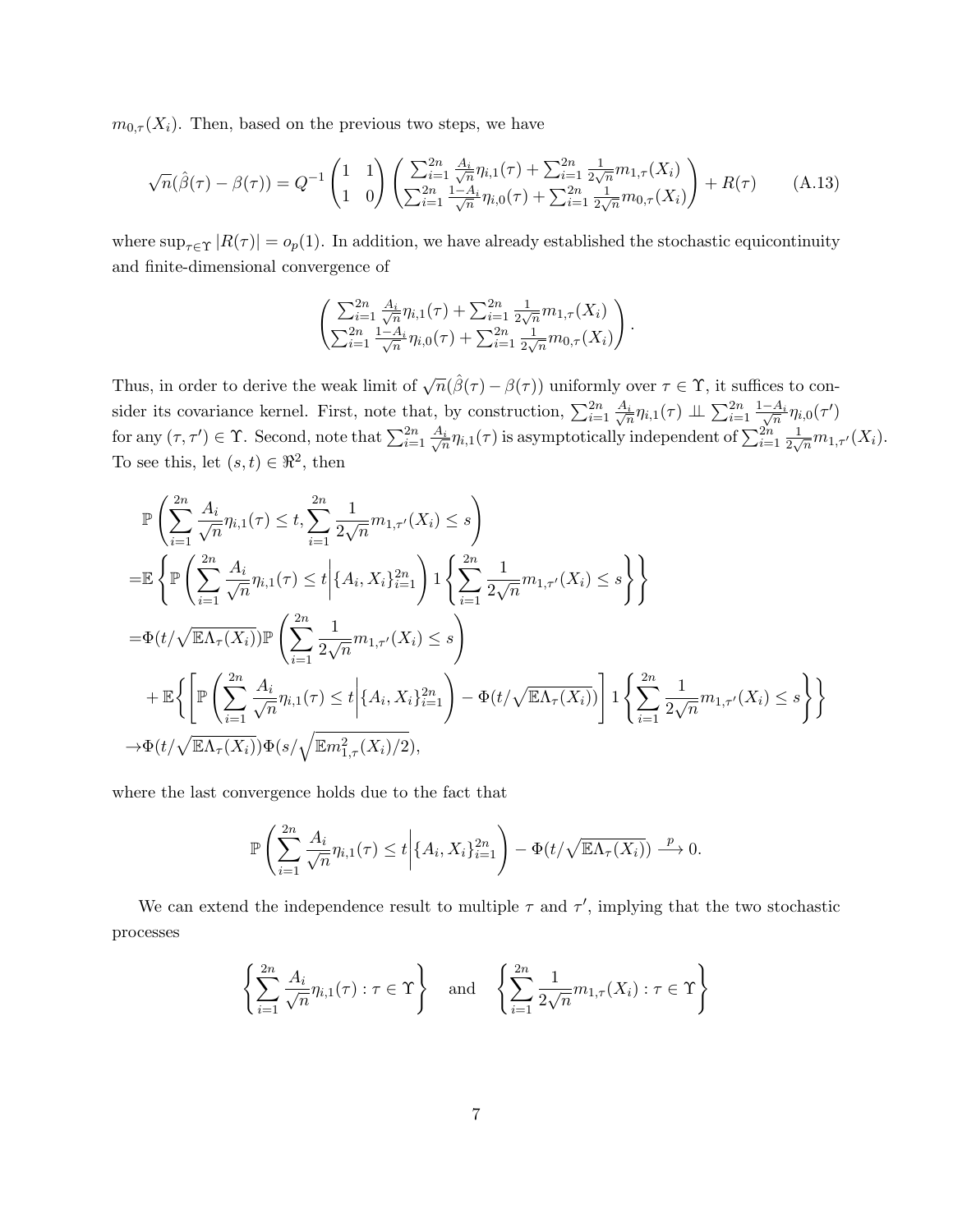are asymptotically independent. For the same reason, we can show

$$
\left\{ \left( \sum_{i=1}^{2n} \frac{A_i}{\sqrt{n}} \eta_{i,1}(\tau), \sum_{i=1}^{2n} \frac{1 - A_i}{\sqrt{n}} \eta_{i,0}(\tau) \right) : \tau \in \Upsilon \right\} \text{ and } \left\{ \left( \sum_{i=1}^{2n} \frac{1}{2\sqrt{n}} m_{1,\tau}(X_i), \sum_{i=1}^{2n} \frac{1}{2\sqrt{n}} m_{0,\tau}(X_i) \right) : \tau \in \Upsilon \right\}
$$

are asymptotically independent. Last, it is tedious but straightforward to show that, uniformly over  $\tau\in\Upsilon,$ 

$$
\left(\sum_{i=1}^{2n} \frac{A_i}{\sqrt{n}} \eta_{i,1}(\tau), \sum_{i=1}^{2n} \frac{1-A_i}{\sqrt{n}} \eta_{i,0}(\tau)\right) \rightsquigarrow \tilde{\mathcal{B}}_1(\tau),
$$

and

$$
\left(\sum_{i=1}^{2n} \frac{1}{2\sqrt{n}} m_{1,\tau}(X_i), \sum_{i=1}^{2n} \frac{1}{2\sqrt{n}} m_{0,\tau}(X_i)\right) \rightsquigarrow \tilde{\mathcal{B}}_2(\tau),
$$

where  $\tilde{\mathcal{B}}_1(\tau)$  and  $\tilde{\mathcal{B}}_2(\tau)$  are two Gaussian processes with covariance kernels

$$
\tilde{\Sigma}_1(\tau,\tau') = \begin{pmatrix} \mathbb{E}\left[\min(\tau,\tau') - \tau\tau' - \mathbb{E}m_{1,\tau}(X)m_{1,\tau'}(X)\right] & 0\\ 0 & \mathbb{E}\left[\min(\tau,\tau') - \tau\tau' - \mathbb{E}m_{0,\tau}(X)m_{0,\tau'}(X)\right] \end{pmatrix}
$$
\n(A.14)

and

$$
\tilde{\Sigma}_2(\tau, \tau') = \frac{1}{2} \begin{pmatrix} \mathbb{E}m_{1,\tau}(X)m_{1,\tau'}(X) & \mathbb{E}m_{1,\tau}(X)m_{0,\tau'}(X) \\ \mathbb{E}m_{1,\tau'}(X)m_{0,\tau}(X) & \mathbb{E}m_{0,\tau}(X)m_{0,\tau'}(X) \end{pmatrix}, \quad \text{respectively.} \tag{A.15}
$$

This implies  $\sqrt{n}(\hat{\beta}(\tau) - \beta(\tau)) \rightsquigarrow \tilde{\mathcal{B}}(\tau)$ , where  $\tilde{\mathcal{B}}(\tau)$  is a Gaussian process with covariance kernel

$$
\tilde{\Sigma}(\tau,\tau') = Q^{-1}(\tau) \begin{pmatrix} 1 & 1 \\ 1 & 0 \end{pmatrix} \left( \tilde{\Sigma}_1(\tau,\tau') + \tilde{\Sigma}_2(\tau,\tau') \right) \left[ \begin{pmatrix} 1 & 1 \\ 1 & 0 \end{pmatrix} Q^{-1}(\tau') \right]^T.
$$

Focusing on the second element of  $\hat{\beta}(\tau)$ , we have

$$
\sqrt{n}(\hat{q}(\tau)-q(\tau))\rightsquigarrow\mathcal{B}(\tau),
$$

where  $\mathcal{B}(\tau)$  is a Gaussian process with covariance kernel

$$
\Sigma(\tau,\tau') = \frac{\min(\tau,\tau') - \tau\tau' - \mathbb{E}m_{1,\tau}(X)m_{1,\tau'}(X)}{f_1(q_1(\tau))f_1(q_1(\tau'))} + \frac{\min(\tau,\tau') - \tau\tau' - \mathbb{E}m_{0,\tau}(X)m_{0,\tau'}(X)}{f_0(q_0(\tau))f_0(q_0(\tau'))} + \frac{1}{2}\mathbb{E}\left(\frac{m_{1,\tau}(X)}{f_1(q_1(\tau))} - \frac{m_{0,\tau}(X)}{f_0(q_0(\tau))}\right)\left(\frac{m_{1,\tau'}(X)}{f_1(q_1(\tau'))} - \frac{m_{0,\tau'}(X)}{f_0(q_0(\tau'))}\right).
$$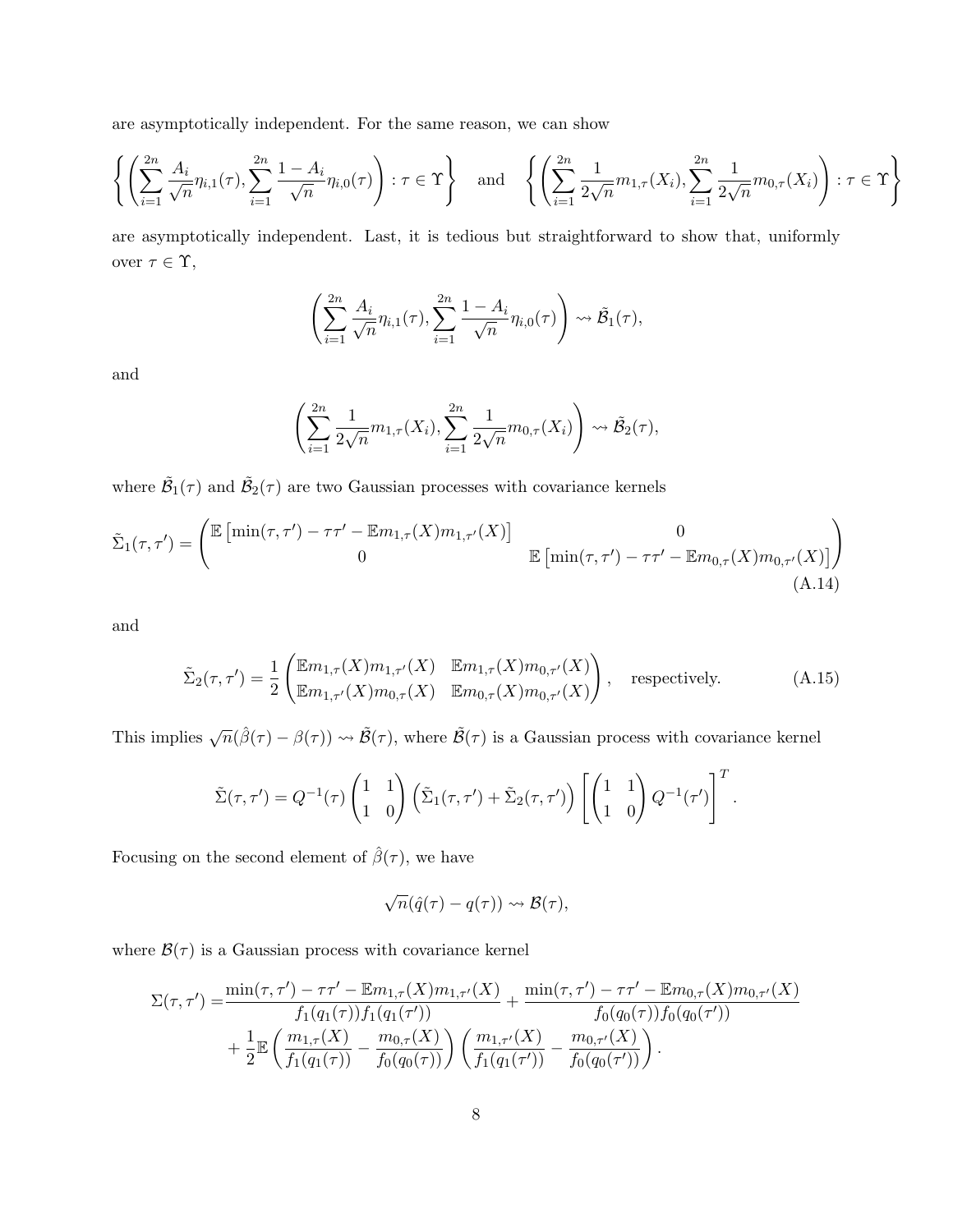# B Proof of Theorem 4.1

Let  $u = (u_0, u_1)' \in \Re^2$  and

$$
L_n^w(u,\tau) = \sum_{i=1}^{2n} \xi_i \left[ \rho_\tau (Y_i - \dot{A}'_i \beta(\tau) - \dot{A}'_i u/\sqrt{n}) - \rho_\tau (Y_i - \dot{A}'_i \beta(\tau)) \right].
$$

Then, by change of variables we have

$$
\sqrt{n}(\hat{\beta}^w(\tau) - \beta(\tau)) = \argmin_u L_n^w(u, \tau).
$$

Notice that  $L_n^w(u,\tau)$  is convex in u for each  $\tau$  and bounded in  $\tau$  for each u. In the following, we divide the proof into three steps. In Step (1), we show that there exists

$$
g_n^w(u, \tau) = -u'W_n^w(\tau) + \frac{u'Q(\tau)u}{2}
$$

such that for each  $u$ ,

$$
\sup_{\tau \in \Upsilon} |L_n^w(u, \tau) - g_n^w(u, \tau)| \stackrel{p}{\longrightarrow} 0
$$

and  $Q(\tau)$  is defined in the proof of Theorem 3.1. In Step (2), we show  $W_n^w(\tau)$  as a stochastic process over  $\tau \in \Upsilon$  is tight. Then by Kato (2009, Theorem 2), we have

$$
\sqrt{n}(\hat{\beta}^w(\tau) - \beta(\tau)) = [Q(\tau)]^{-1}W_n^w(\tau) + r_n(\tau),
$$

where  $\sup_{\tau \in \Upsilon} ||r_n(\tau)||_2 = o_p(1)$ . Last, in Step (3), we establish the weak convergence of

$$
\sqrt{n}(\hat{\beta}^w(\tau)-\hat{\beta}(\tau))
$$

conditionally on data.

Step (1). Similar to Step (1) in the previous section, we have

$$
L_n^w(u,\tau) = -u'W_n^w(\tau) + Q_n^w(u,\tau),
$$

where

$$
W_n^w(\tau) = \sum_{i=1}^{2n} \frac{\xi_i}{\sqrt{n}} \dot{A}_i \left( \tau - 1\{Y_i \le \dot{A}_i' \beta(\tau)\} \right)
$$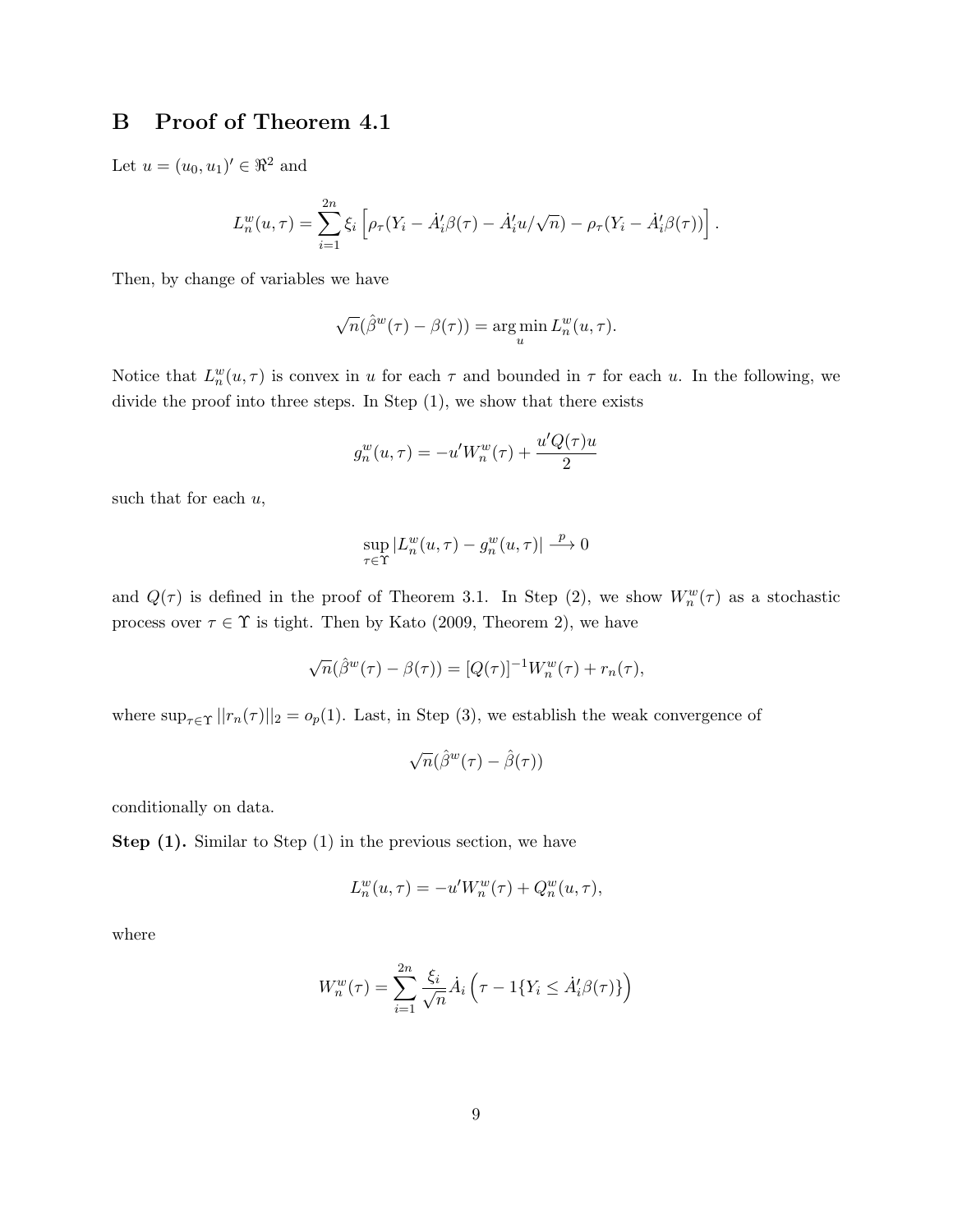and

$$
Q_n^w(u,\tau) = \sum_{i=1}^{2n} \xi_i \int_0^{\frac{\dot{A}_i'u}{\sqrt{n}}} \left( 1\{Y_i - \dot{A}_i'\beta(\tau) \le v\} - 1\{Y_i - \dot{A}_i'\beta(\tau) \le 0\} \right) dv
$$
  
\n
$$
= \sum_{i=1}^{2n} \xi_i A_i \int_0^{\frac{u_0+u_1}{\sqrt{n}}} \left( 1\{Y_i(1) - q_1(\tau) \le v\} - 1\{Y_i(1) - q_1(\tau) \le 0\} \right) dv
$$
  
\n
$$
+ \sum_{i=1}^{2n} \xi_i (1 - A_i) \int_0^{\frac{u_0}{\sqrt{n}}} \left( 1\{Y_i(0) - q_0(\tau) \le v\} - 1\{Y_i(0) - q_0(\tau) \le 0\} \right) dv
$$
  
\n
$$
\equiv Q_{n,1}^w(u,\tau) + Q_{n,0}^w(u,\tau).
$$
 (B.1)

We first consider  $Q_{n,1}^w(u,\tau)$ . Note

$$
H_n(X_i, \tau) = \mathbb{E}\xi_i \left( \int_0^{\frac{u_0 + u_1}{\sqrt{n}}} \left( 1\{ Y_i(1) - q_1(\tau) \le v \} - 1\{ Y_i(1) - q_1(\tau) \le 0 \} \right) dv | X_i \right)
$$
  
= 
$$
\mathbb{E}\left( \int_0^{\frac{u_0 + u_1}{\sqrt{n}}} \left( 1\{ Y_i(1) - q_1(\tau) \le v \} - 1\{ Y_i(1) - q_1(\tau) \le 0 \} \right) dv | X_i \right).
$$
 (B.2)

Then,

$$
Q_{n,1}^{w}(u,\tau) = \sum_{i=1}^{2n} \frac{H_n(X_i,\tau)}{2} + \sum_{i=1}^{2n} \left( A_i - \frac{1}{2} \right) H_n(X_i,\tau)
$$
  
+ 
$$
\sum_{i=1}^{2n} A_i \left[ \xi_i \int_0^{\frac{u_0+u_1}{\sqrt{n}}} \left( 1\{ Y_i(1) - q_1(\tau) \le v \} - 1\{ Y_i(1) - q_1(\tau) \le 0 \} \right) dv - H_n(X_i,\tau) \right].
$$
  
(B.3)

By (A.4), we have, uniformly over  $\tau \in \Upsilon,$ 

$$
\sum_{i=1}^{2n} \frac{H_n(X_i, \tau)}{2} \xrightarrow{p} \frac{f_1(q_1(\tau))(u_0 + u_1)^2}{2}.
$$

In addition, (A.5) implies

$$
\sup_{\tau \in \Upsilon} \left| \sum_{i=1}^{2n} \left( A_i - \frac{1}{2} \right) H_n(X_i, \tau) \right| = o_p(1).
$$

Last, Lemma E.2 implies

$$
\sup_{\tau \in \Upsilon} \left| \sum_{i=1}^{2n} A_i \left[ \xi_i \int_0^{\frac{u_0 + u_1}{\sqrt{n}}} \left( 1\{ Y_i(1) - q_1(\tau) \le v \} - 1\{ Y_i(1) - q_1(\tau) \le 0 \} \right) dv - H_n(X_i, \tau) \right] \right| = o_p(1).
$$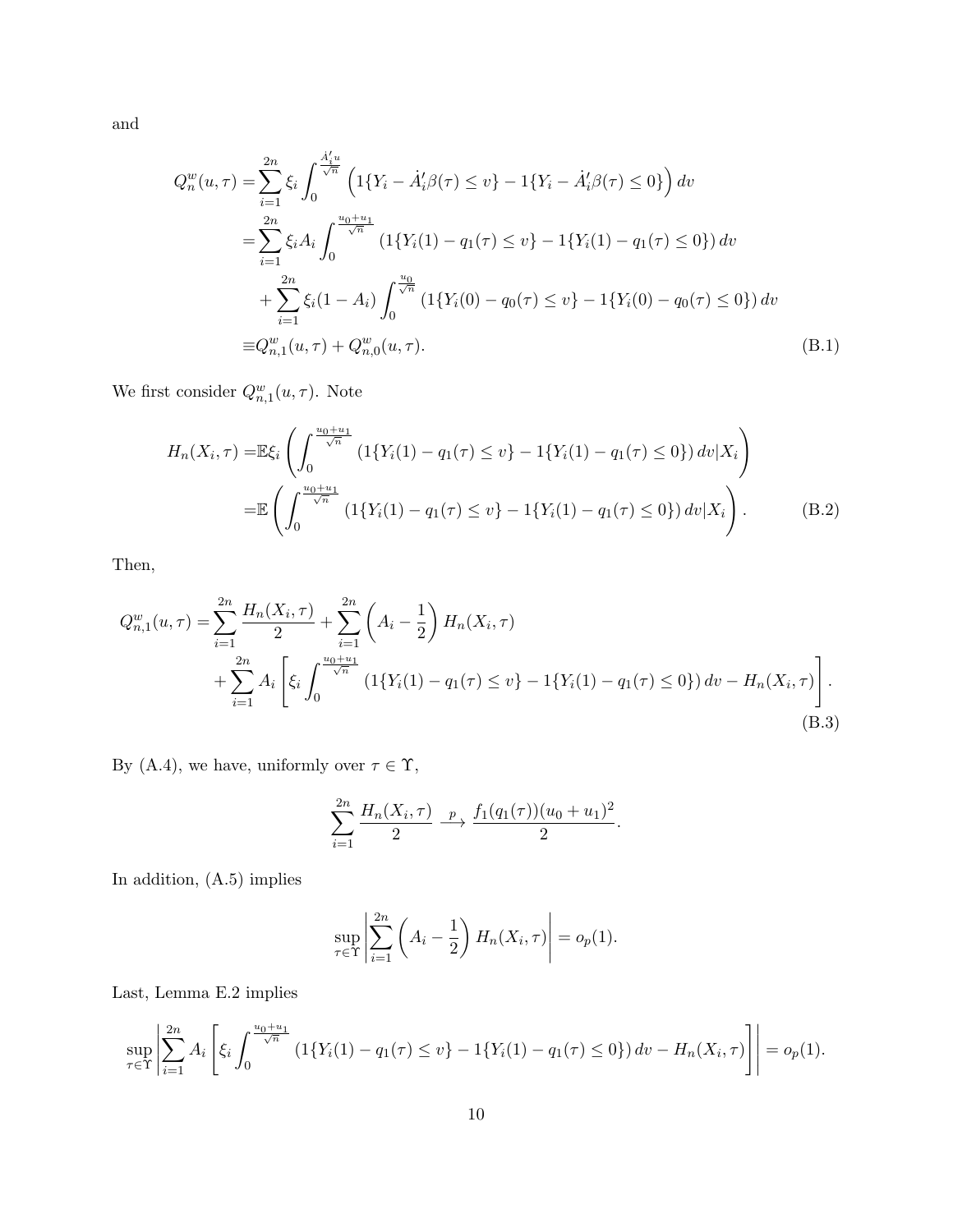Combining the above results, we have

$$
\sup_{\tau \in \Upsilon} \left| Q_{n,1}^w(u,\tau) - \frac{f_1(q_1(\tau))(u_0 + u_1)^2}{2} \right| = o_p(1). \tag{B.4}
$$

By a similar argument, we can show that

$$
\sup_{\tau \in \Upsilon} \left| Q_{n,0}^w(u,\tau) - \frac{f_0(q_0(\tau))u_0^2}{2} \right| = o_p(1). \tag{B.5}
$$

Combining (B.4) and (B.5), we have

$$
Q_n^w(u,\tau) \stackrel{p}{\longrightarrow} \frac{u'Q(\tau)u}{2},
$$

where  $Q(\tau)$  is defined in (A.9). Then,

$$
\sup_{\tau \in \Upsilon} |L_n^w(u, \tau) - g_n^w(u, \tau)| = \sup_{\tau \in \Upsilon} \left| Q_n^w(u, \tau) - \frac{u'Q(\tau)u}{2} \right| = o_p(1).
$$

Step  $(2)$ . We have

$$
W_n^w(\tau) = \sum_{i=1}^{2n} \frac{e_1}{\sqrt{n}} \xi_i A_i (\tau - 1\{Y_i(1) \le q_1(\tau)\}) + \sum_{i=1}^{2n} \frac{e_0}{\sqrt{n}} (1 - A_i) \xi_i (\tau - 1\{Y_i(0) \le q_0(\tau)\})
$$
  
\n
$$
\equiv e_1 W_{n,1}^w(\tau) + e_0 W_{n,0}^w(\tau).
$$
\n(B.6)

Recall  $m_{1,\tau}(X_i) = \mathbb{E}(\tau - 1\{Y_i(1) \le q_1(\tau)\} | X_i)$ ,  $e_1 = (1,1)^T$ , and  $e_0 = (1,0)^T$ , and denote

$$
\eta_{i,1}^w(\tau) = \xi_i(\tau - 1\{Y_i(1) \le q_1(\tau)\}) - m_{1,\tau}(X_i).
$$

Then, for  $W_{n,1}^w(\tau)$ , we have

$$
W_{n,1}^w(\tau) = \sum_{i=1}^{2n} \frac{A_i}{\sqrt{n}} \eta_{i,1}^w(\tau) + \sum_{i=1}^{2n} \frac{1}{2\sqrt{n}} m_{1,\tau}(X_i) + R_1(\tau), \tag{B.7}
$$

where by Lemma E.3,

$$
\sup_{\tau \in \Upsilon} |R_1(\tau)| = \sup_{\tau \in \Upsilon} \left| \sum_{i=1}^{2n} \frac{(A_i - 1/2)}{\sqrt{n}} m_{1,\tau}(X_i) \right| = o_p(1).
$$

The second term on the RHS of (B.7) is stochastically equicontinuous and tight. Next, we focus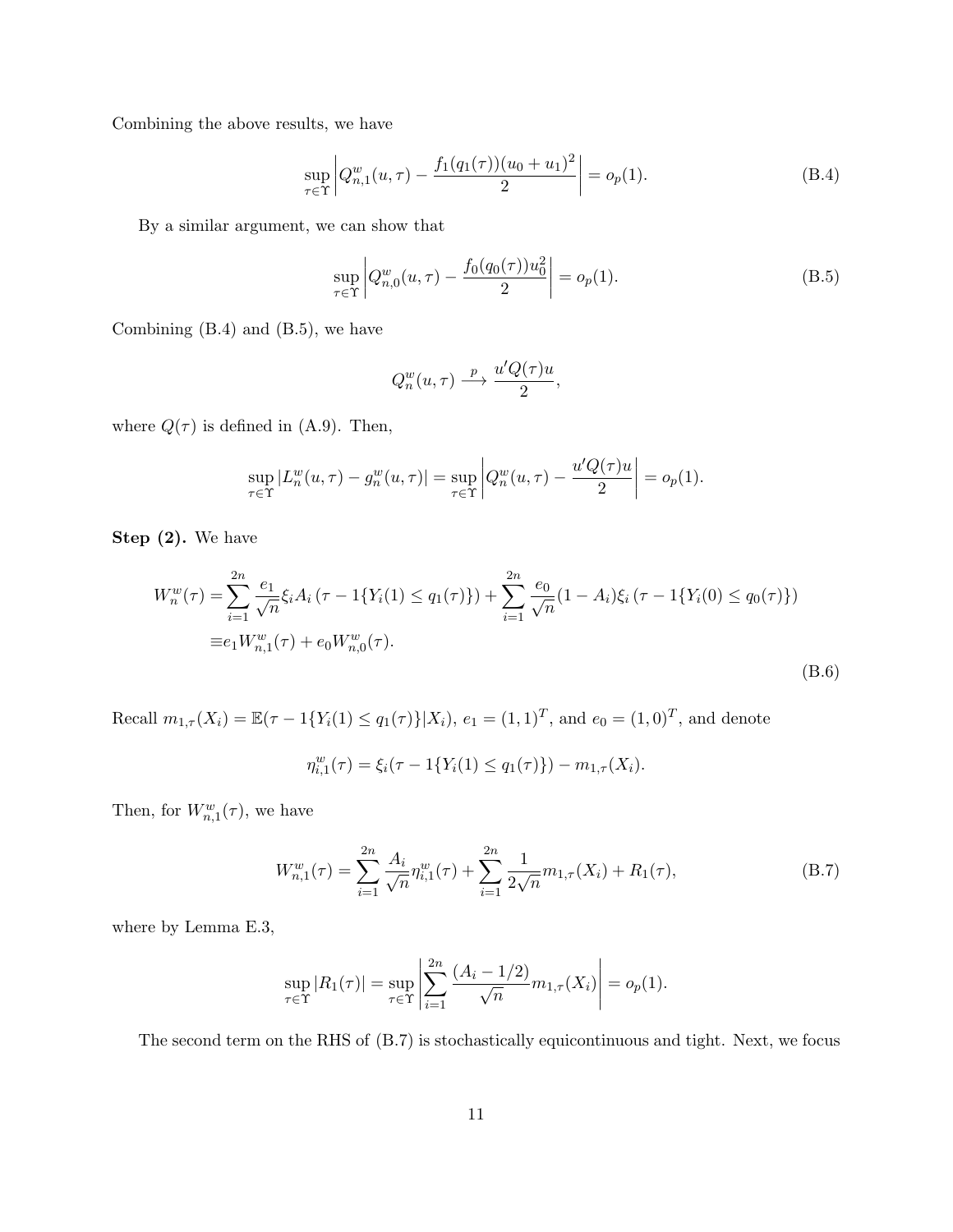on the first term. Similar to the argument in Step (2) in the previous section, we have

$$
\sum_{i=1}^{2n} \frac{A_i}{\sqrt{n}} \eta_{i,1}^w(\tau) |\{A_i, X_i\}_{i=1}^{2n} \stackrel{d}{=} \sum_{j=1}^n \frac{\tilde{\eta}_{j,1}^w(\tau)}{\sqrt{n}} \Big| \{\tilde{X}_j\}_{j=1}^n,\tag{B.8}
$$

where  $\tilde{\eta}_{j,1}^w(\tau) = \tilde{\xi}_j(\tau - 1\{\tilde{Y}_j(1) \leq q_1(\tau)\}) - m_{1,\tau}(\tilde{X}_j)$ ,  $(\tilde{Y}_j(1), \tilde{X}_j)$  are as defined before,  $\tilde{\xi}_j = \xi_{i_j}, i_j$  is the j-th smallest index in the set  $\{i \in [2n] : A_i = 1\}$ , and given  $\{\tilde{X}_j\}_{j=1}^n$ ,  $\{\tilde{\eta}_{j,1}^w(\tau)\}_{j=1}^n$  is a sequence of independent random variables. Further, denote the conditional distribution of  $(\tilde{\xi}_j, \tilde{Y}_j(1))$  given  $\tilde{X}_j$  as  $\mathbb{P}^{(j)}$ . Then,

$$
\frac{1}{n}\sum_{j=1}^n \mathbb{P}^{(j)}(\tilde{\eta}_{j,1}^w(\tau))^2 = \frac{1}{n}\sum_{j=1}^n \left\{ \mathbb{E}\left[ (\tilde{\xi}_j^w)^2(\tau - 1\{\tilde{Y}_j(1) \le q_1(\tau)\})^2 | \tilde{X}_j \right] - m_{1,\tau}^2(\tilde{X}_j) \right\} \le \overline{C} < \infty,
$$

for some constant  $\overline{C} > 0$ . This implies that pointwise in  $\tau \in \Upsilon$ ,

$$
\sum_{i=1}^{2n} \frac{A_i}{\sqrt{n}} \eta_{i,1}^w(\tau) |\{A_i, X_i\}_{i=1}^{2n} \stackrel{d}{=} \sum_{j=1}^n \frac{\tilde{\eta}_{j,1}^w(\tau)}{\sqrt{n}} \Big| \{\tilde{X}_j\}_{j=1}^n = O_p(1).
$$

In addition, let

$$
\mathcal{F}_2 = \{ \xi \left[ \tau - 1\{ Y \le q_1(\tau) \} \right] - \xi \left[ \tau' - 1\{ Y \le q_1(\tau') \} \right] : \tau, \tau' \in \Upsilon, |\tau - \tau'| \le \varepsilon \}
$$

which is a VC-class with a fixed VC-index and has an envelope  $F_i = 2\xi_i$ . In addition,  $||\max_{i \in [n]} F_i||_{\mathbb{P},2} \le$  $C \log(n)$  and

$$
\sigma_n^2 = \sup_{f \in \mathcal{F}_2} \overline{\mathbb{P}} f^2 \lesssim \sup_{\tilde{\tau} \in \Upsilon} \frac{1}{n} \sum_{i=1}^n \left[ \varepsilon^2 + \frac{f_1(q_1(\tilde{\tau}) | \tilde{X}_j) \varepsilon}{f_1(q_1(\tilde{\tau}))} \right] \lesssim \varepsilon \ a.s.
$$

Then, by Lemma E.1,

$$
\mathbb{E}\left[\sup_{\tau,\tau'\in\Upsilon,|\tau-\tau'|\leq\varepsilon}\left|\sum_{j=1}^n\frac{\tilde{\eta}^w_{j,1}(\tau)-\tilde{\eta}^w_{j,1}(\tau')}{\sqrt{n}}\right|\Big|\{\tilde{X}_j\}_{j=1}^n\right]=\mathbb{E}\left[\|\mathbb{P}_n-\overline{\mathbb{P}}\|_{\mathcal{F}_2}\Big|\{\tilde{X}_j\}_{j=1}^n\right]\right] \leq \sqrt{\varepsilon}\log(1/\varepsilon)+\frac{\log(1/\varepsilon)\log(n)}{\sqrt{n}} a.s.
$$

The RHS of the above display vanishes as  $n \to \infty$  followed by  $\varepsilon \to 0$ , which implies

$$
\sum_{i=1}^{2n} \frac{A_i}{\sqrt{n}} \eta_{i,1}^w(\tau) |\{A_i, X_i\}_{i=1}^{2n} \stackrel{d}{=} \sum_{j=1}^n \frac{\tilde{\eta}_{j,1}^w(\tau)}{\sqrt{n}} \Big| \{\tilde{X}_j\}_{j=1}^n \tag{B.9}
$$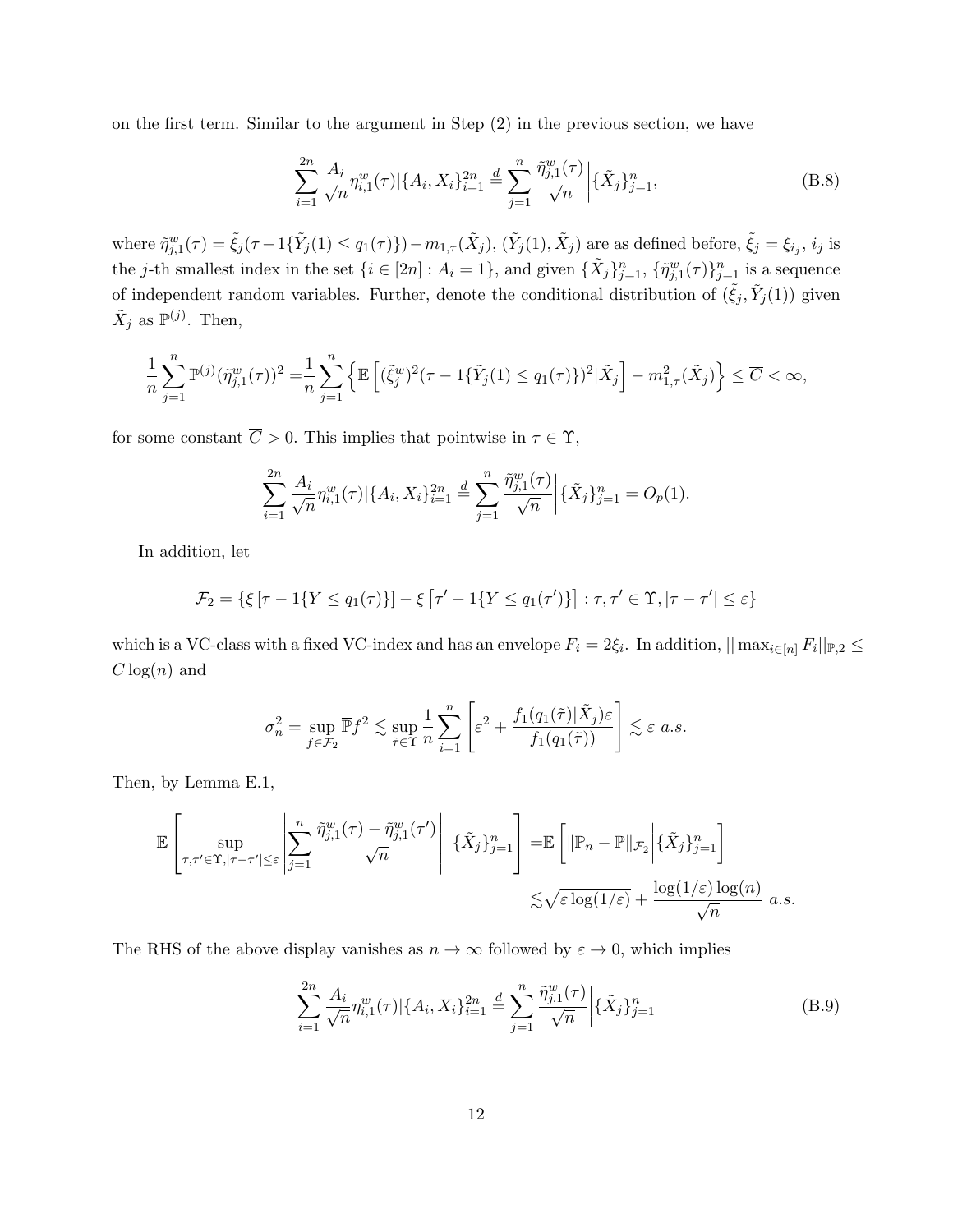is stochastically equicontinuous. Therefore,  $\sum_{i=1}^{2n} \frac{A_i}{\sqrt{r}}$  $\frac{i}{n}\eta_{i,1}^{w}(\tau)|\{A_i, X_i\}_{i=1}^{2n}$ , and hence  $W_{n,1}^{w}(\tau)$  is tight. Similarly, we can show  $W_{n,0}^w(\tau)$  is tight.

Step  $(3)$ . Based on the previous two steps, we have

$$
\sqrt{n}(\hat{\beta}^w(\tau) - \beta(\tau)) = Q^{-1} \begin{pmatrix} 1 & 1 \\ 1 & 0 \end{pmatrix} \begin{pmatrix} \sum_{i=1}^{2n} \frac{A_i}{\sqrt{n}} \eta_{i,1}^w(\tau) + \sum_{i=1}^{2n} \frac{1}{2\sqrt{n}} m_{1,\tau}(X_i) \\ \sum_{i=1}^{2n} \frac{1 - A_i}{\sqrt{n}} \eta_{i,0}^w(\tau) + \sum_{i=1}^{2n} \frac{1}{2\sqrt{n}} m_{0,\tau}(X_i) \end{pmatrix} + R^w(\tau) \tag{B.10}
$$

where  $\sup_{\tau \in \Upsilon} ||R^w(\tau)||_2 = o_p(1)$  and  $\sqrt{n}(\hat{\beta}^w(\tau) - \beta(\tau))$  is stochastically equicontinuous. Taking the difference between  $(A.13)$  and  $(B.10)$ , we have

$$
\sqrt{n}(\hat{\beta}^w(\tau) - \hat{\beta}(\tau)) = Q^{-1} \begin{pmatrix} 1 & 1 \\ 1 & 0 \end{pmatrix} \begin{pmatrix} \sum_{i=1}^{2n} \frac{A_i}{\sqrt{n}} (\xi_i - 1)(\tau - 1\{Y_i(1) \le q_1(\tau)\}) \\ \sum_{i=1}^{2n} \frac{1 - A_i}{\sqrt{n}} (\xi_i - 1)(\tau - 1\{Y_i(0) \le q_0(\tau)\}) \end{pmatrix} + R^*(\tau), \quad (B.11)
$$

where  $\sup_{\tau \in \Upsilon} |R^*(\tau)| = o_p(1)$ . In addition, because both  $\sqrt{n}(\hat{\beta}^w(\tau) - \beta(\tau))$  and  $\sqrt{n}(\hat{\beta}(\tau) - \beta(\tau))$ where  $\sup_{\tau \in \Upsilon} |x(\tau)| = o_p(\tau)$ . In addition, because both  $\sqrt{n}(\beta(\tau) - \beta(\tau))$  and  $\sqrt{n}(\beta(w(\tau) - \beta(\tau)))$ <br>are stochastically equicontinuous, so be  $\sqrt{n}(\hat{\beta}^w(\tau) - \hat{\beta}(\tau))$ . Then by Markov inequality,  $\sqrt{n}(\hat{\beta}^w(\tau) \hat{\beta}(\tau)$ ) is stochastically equicontinuous conditionally on data as well. In order to derive the limiting  $\beta(\tau)$  is socialistically equivalently distributionally on data as well. In order to derive the immining distribution of  $\sqrt{n}(\hat{\beta}^w(\tau) - \hat{\beta}(\tau))$  conditionally on data, we only need to compute the covariance kernel. Note that

$$
\mathbb{E}\left[\left(\sum_{i=1}^{2n}\frac{A_i}{\sqrt{n}}(\xi_i-1)(\tau-1\{Y_i(1)\leq q_1(\tau)\})\right)\left(\sum_{i=1}^{2n}\frac{A_i}{\sqrt{n}}(\xi_i-1)(\tau'-1\{Y_i(1)\leq q_1(\tau')\})\right)^T\Big| Data\right]
$$
\n
$$
=\frac{1}{n}\sum_{i=1}^{2n}\left(\begin{array}{c}A_i(\tau-1\{\tau_i(1)\leq q_1(\tau)\})(\tau-1\{\tau_i(0)\leq q_0(\tau)\}\})\end{array}\right)\left(\sum_{i=1}^{2n}\frac{1-A_i}{\sqrt{n}}(\xi_i-1)(\tau'-1\{\tau_i(0)\leq q_0(\tau')\})\right)^T\Big| Data\right]
$$
\n
$$
=\frac{1}{n}\sum_{i=1}^{2n}\left(\begin{array}{c}A_i(\tau-1\{\tau_i(1)\leq q_1(\tau)\})(\tau'-1\{\tau_i(1)\leq q_1(\tau')\})\end{array}\right)\left(1-A_i)(\tau-1\{\tau_i(0)\leq q_0(\tau)\})(\tau'-1\{\tau_i(0)\leq q_0(\tau')\})\right)
$$

.

For the  $(1, 1)$  entry, we have

$$
\frac{1}{n}\sum_{i=1}^{2n} A_i(\tau - 1\{Y_i(1) \le q_1(\tau)\}) (\tau' - 1\{Y_i(1) \le q_1(\tau')\})
$$
\n
$$
= \frac{1}{n}\sum_{i=1}^{2n} A_i \eta_{1,i}(\tau) \eta_{1,i}(\tau') + \frac{1}{n}\sum_{i=1}^{2n} A_i \eta_{1,i}(\tau) m_{1,\tau'}(X_i) + \frac{1}{n}\sum_{i=1}^{2n} A_i \eta_{1,i}(\tau') m_{1,\tau}(X_i) + \frac{1}{n}\sum_{i=1}^{2n} A_i m_{1,\tau}(X_i) m_{1,\tau'}(X_i).
$$

Note that

$$
\frac{1}{n} \sum_{i=1}^{2n} A_i \eta_{1,i}(\tau) \eta_{1,i}(\tau') \stackrel{d}{=} \frac{1}{n} \sum_{j=1}^n \tilde{\eta}_{1,j}(\tau) \tilde{\eta}_{1,j}(\tau')
$$
\n
$$
\xrightarrow{\quad p \quad} \lim_{n} \frac{1}{n} \sum_{j=1}^n (F_1(q_1(\min(\tau,\tau')) | \tilde{X}_j) - F_1(q_1(\tau) | \tilde{X}_j) F_1(q_1(\tau') | \tilde{X}_j))
$$
\n
$$
= \min(\tau, \tau') - \mathbb{E} F_1(q_1(\tau) | X_i) F_1(q_1(\tau') | X_i). \tag{B.12}
$$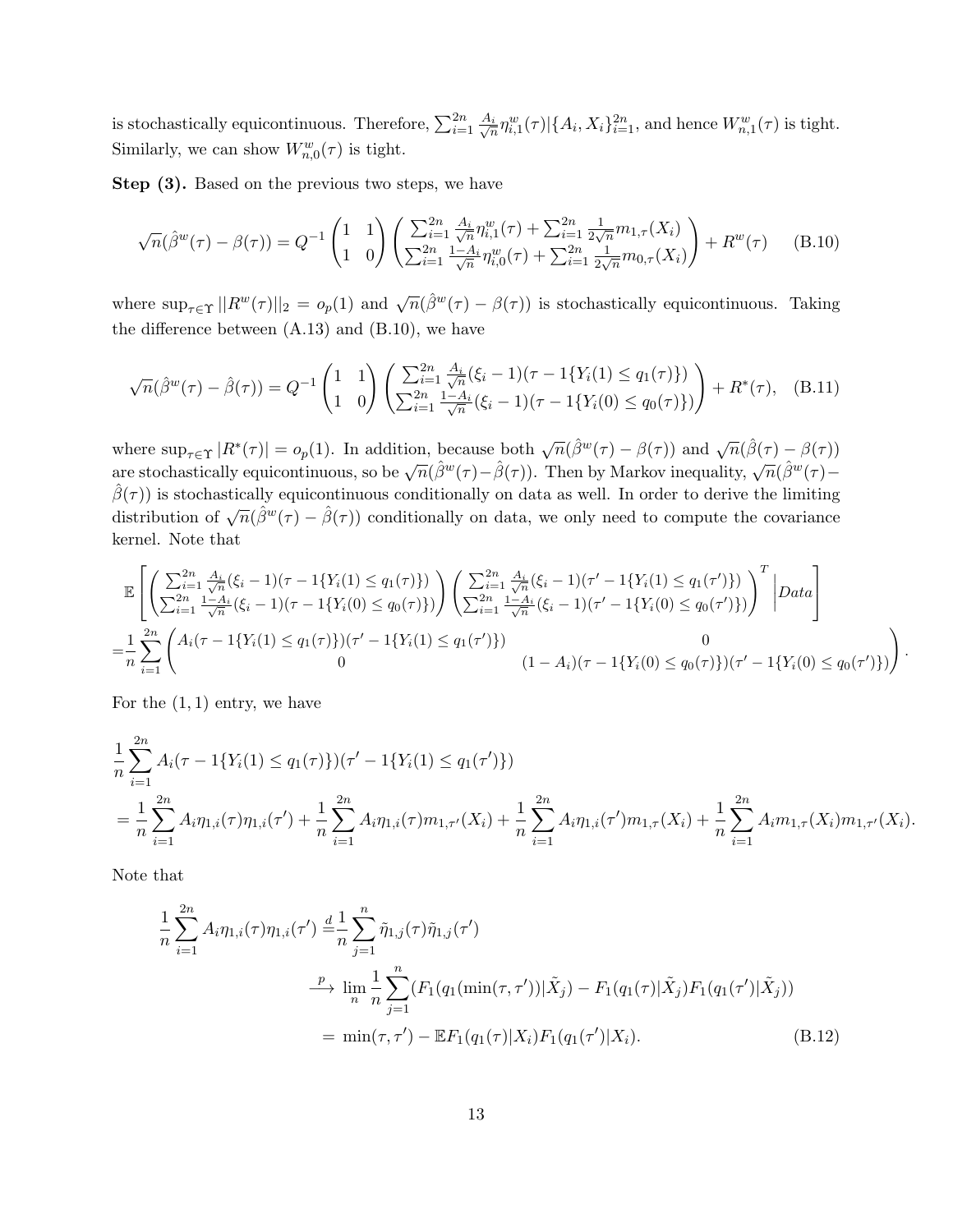Lemma E.4 shows

$$
\frac{1}{n}\sum_{i=1}^{2n}A_i\eta_{1,i}(\tau)m_{1,\tau'}(X_i)\stackrel{p}{\longrightarrow}0
$$

and

$$
\frac{1}{n} \sum_{i=1}^{2n} A_i \eta_{1,i}(\tau') m_{1,\tau}(X_i) \stackrel{p}{\longrightarrow} 0.
$$

Lemma E.6 implies

$$
\frac{1}{n}\sum_{i=1}^{2n}A_i m_{1,\tau}(X_i)m_{1,\tau'}(X_i)\stackrel{p}{\longrightarrow} \mathbb{E} m_{1,\tau}(X_i)m_{1,\tau'}(X_i).
$$

This means

$$
\frac{1}{n}\sum_{i=1}^{2n}A_i(\tau - 1\{Y_i(1) \le q_1(\tau)\})(\tau' - 1\{Y_i(1) \le q_1(\tau')\}) \xrightarrow{p} \min(\tau, \tau') - \tau\tau'.
$$

For the same reason,

$$
\frac{1}{n}\sum_{i=1}^{2n}(1-A_i)(\tau-1\{Y_i(0)\leq q_0(\tau)\})(\tau'-1\{Y_i(0)\leq q_0(\tau')\}\stackrel{p}{\longrightarrow}\min(\tau,\tau')-\tau\tau'.
$$

Then, for the second element  $\hat{\beta}_1^w(\tau)$  of  $\hat{\beta}^w(\tau)$ , conditional on the data, we have

$$
\sqrt{n}(\hat{\beta}_1^w(\tau)-\hat{\beta}_1(\tau))\leadsto\mathcal{B}^w(\tau),
$$

where  $\mathcal{B}^w(\tau)$  is a Gaussian process with covariance kernel

$$
\Sigma^{\dagger}(\tau,\tau') = \frac{\min(\tau,\tau') - \tau\tau'}{f_1(q_1(\tau))f_1(q_1(\tau'))} + \frac{\min(\tau,\tau') - \tau\tau'}{f_0(q_0(\tau))f_0(q_0(\tau'))}.
$$

# C Proof of Theorem 4.2

Let  $u \in \Re^2$  and

$$
L_n^*(u,\tau) = \sum_{i=1}^{2n} \left[ \rho_\tau (Y_i - \dot{A}_i' \beta(\tau) - \dot{A}_i' u/\sqrt{n}) - \rho_\tau (Y_i - \dot{A}_i' \beta(\tau)) \right] - u^T \begin{pmatrix} 1 & 1 \\ 1 & 0 \end{pmatrix} S_n^*(\tau).
$$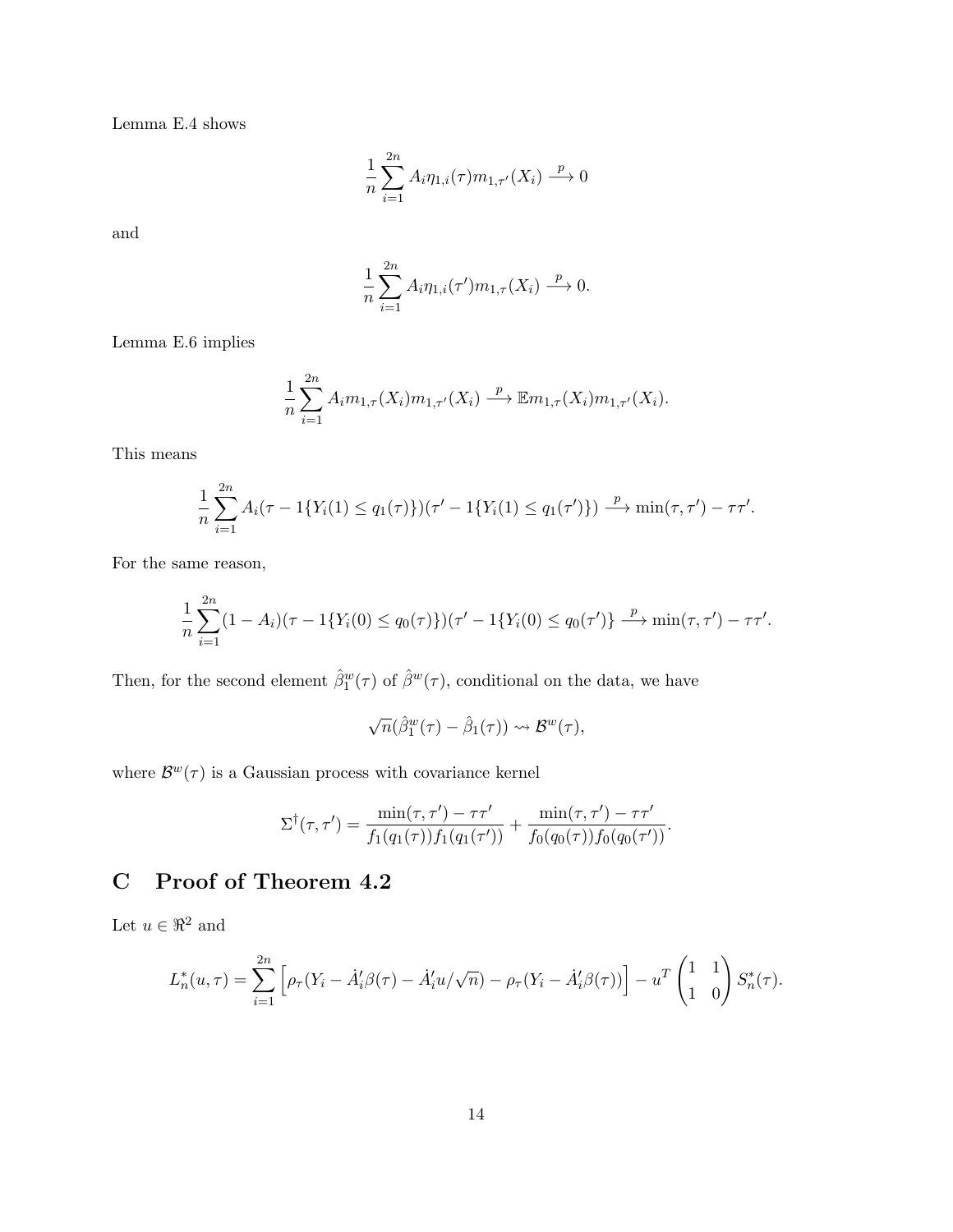Then,

$$
\sqrt{n}\left(\hat{\beta}^*(\tau)-\beta(\tau)\right) = \argmin_u L_n^*(u, \tau).
$$

By the same argument as in the proof of Theorem 3.1, we have

$$
L_n^*(u,\tau) = -u^T W_n(\tau) + Q_n(u,\tau) - u^T \begin{pmatrix} 1 & 1 \\ 1 & 0 \end{pmatrix} S_n^*(\tau) = -u^T \begin{pmatrix} 1 & 1 \\ 1 & 0 \end{pmatrix} (S_n(\tau) + S_n^*(\tau)) + Q_n(u,\tau).
$$

Further note that  $S_n^*(\tau) = \frac{1}{\sqrt{n}}$  $\frac{1}{2} \left( S_{n,1}^*(\tau) + S_{n,2}^*(\tau) \right)$ . In the following, we divide the proof into three steps. In Step (1), we derive the weak limit of  $S_{n,1}^*(\tau)$  given data. In Step (2), we derive the weak limit of  $S_{n,2}^*(\tau)$ . In Step (3), we derive the desired result of this theorem.

**Step (1).** Given the data,  $S_{n,1}^*(\tau)$  is a Gaussian process with covariance kernel

$$
\tilde{\Sigma}_{1}^{*}(\tau,\tau') = \begin{pmatrix} \tilde{\Sigma}_{1,1,1}^{*}(\tau,\tau') & \tilde{\Sigma}_{1,1,2}^{*}(\tau,\tau') \\ \tilde{\Sigma}_{1,2,1}^{*}(\tau,\tau') & \tilde{\Sigma}_{1,2,2}^{*}(\tau,\tau') \end{pmatrix}
$$

where

$$
\tilde{\Sigma}_{1,1,1}^*(\tau,\tau') = \frac{1}{n} \sum_{j=1}^n (\tau - 1\{Y_{(j,1)} \leq \hat{q}_1(\tau)\}) (\tau' - 1\{Y_{(j,1)} \leq \hat{q}_1(\tau')\}),
$$

$$
\tilde{\Sigma}_{1,1,2}^*(\tau,\tau') = \frac{1}{n} \sum_{j=1}^n (\tau - 1\{Y_{(j,1)} \leq \hat{q}_1(\tau)\}) (\tau' - 1\{Y_{(j,0)} \leq \hat{q}_0(\tau')\}),
$$

$$
\tilde{\Sigma}_{1,2,1}^*(\tau,\tau') = \frac{1}{n} \sum_{j=1}^n (\tau - 1\{Y_{(j,0)} \leq \hat{q}_0(\tau)\}) (\tau' - 1\{Y_{(j,1)} \leq \hat{q}_1(\tau')\}),
$$

and

$$
\tilde{\Sigma}_{1,2,2}^*(\tau,\tau') = \frac{1}{n} \sum_{j=1}^n (\tau - 1\{Y_{(j,0)} \leq \hat{q}_0(\tau)\}) (\tau' - 1\{Y_{(j,0)} \leq \hat{q}_0(\tau')\}).
$$

Next, we derive the limit of  $\tilde{\Sigma}_{1}^{*}(\tau,\tau')$  uniformly over  $\tau,\tau'\in\Upsilon$ . Recall  $m_{1,\tau}(X_i,q)=\mathbb{E}(\tau-1\{Y_i(1)\leq q\}|X_i)$ and define  $\eta_{1,i}(q,\tau) = (\tau - 1\{Y_i(1) \leq q\}) - m_{1,\tau}(X_i, q)$ . Then

$$
\tilde{\Sigma}_{1,1,1}(\tau,\tau') = \frac{1}{n} \sum_{j=1}^{n} \eta_{1,(j,1)}(\hat{q}_1(\tau),\tau)\eta_{1,(j,1)}(\hat{q}_1(\tau'),\tau') + \frac{1}{n} \sum_{j=1}^{n} \eta_{1,(j,1)}(\hat{q}_1(\tau),\tau)m_{1,\tau'}(X_{(j,1)},\hat{q}_1(\tau'))
$$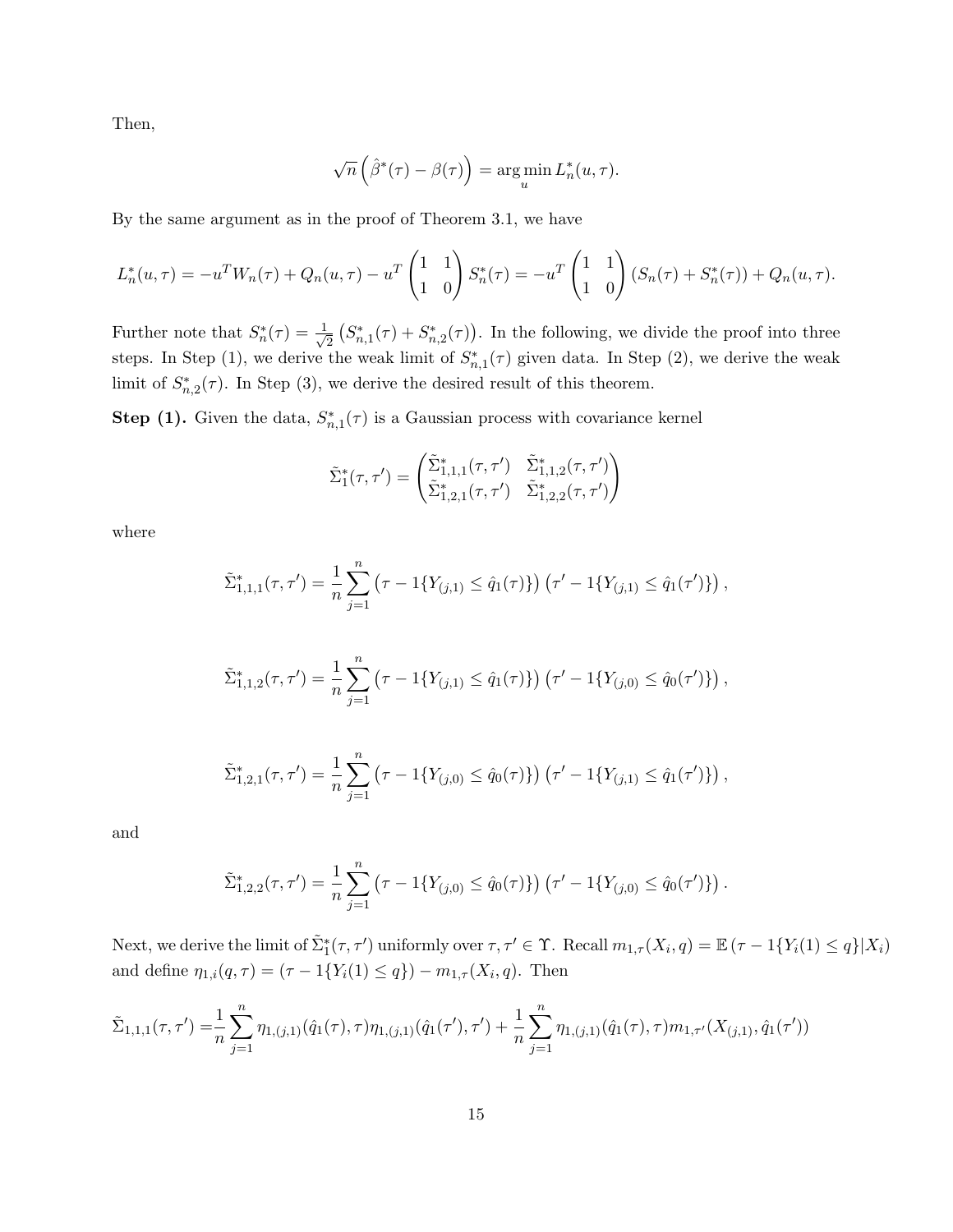+ 
$$
\frac{1}{n} \sum_{j=1}^{n} \eta_{1,(j,1)}(\hat{q}_1(\tau'), \tau') m_{1,\tau}(X_{(j,1)}, \hat{q}_1(\tau)) + \frac{1}{n} \sum_{j=1}^{n} m_{1,\tau}(X_{(j,1)}, \hat{q}_1(\tau)) m_{1,\tau'}(X_{(j,1)}, \hat{q}_1(\tau'))
$$
  
=  $I(\tau, \tau') + II(\tau, \tau') + III(\tau, \tau') + IV(\tau, \tau'),$  (C.1)

where we use the fact that  $Y_{(j,1)} = Y_{(j,1)}(1)$  and  $Y_{(j,0)} = Y_{(j,0)}(0)$ . Given  $\{A_i, X_i\}_{i=1}^{2n}$ ,  $\{Y_{(j,1)}(1)\}_{j=1}^n$ is a sequence of independent random variables with probability measure  $\prod_{j=1}^n \mathbb{P}^{(j)}$ , where  $\mathbb{P}^{(j)}$  is the conditional probability of  $Y(1)$  given X evaluated at  $X = X_{(j,1)}$ . Therefore,

$$
I(\tau, \tau') = \overline{\mathbb{P}} \eta_{1,(j,1)}(\hat{q}_1(\tau), \tau) \eta_{1,(j,1)}(\hat{q}_1(\tau'), \tau') + (\mathbb{P}_n - \overline{\mathbb{P}}) \eta_{1,(j,1)}(\hat{q}_1(\tau), \tau) \eta_{1,(j,1)}(\hat{q}_1(\tau'), \tau'), \quad (C.2)
$$

where  $\overline{\mathbb{P}} \eta_{1,(j,1)}(\hat{q}_1(\tau),\tau) \eta_{1,(j,1)}(\hat{q}_1(\tau'),\tau')$  is interpreted as  $\overline{\mathbb{P}} \eta_{1,(j,1)}(q,\tau) \eta_{1,(j,1)}(q',\tau')|_{q=\hat{q}_1(\tau),q'=\hat{q}(\tau')}$ . In addition, by Theorem 3.1, for any  $\varepsilon > 0$ , it is possible to find a sufficiently large constant L such that

$$
\mathbb{P}(\sup_{\tau \in \Upsilon} |\hat{q}(\tau) - q(\tau)| \le L/\sqrt{n}) \ge 1 - \varepsilon.
$$
 (C.3)

Therefore, we have,

$$
\begin{split}\n& \mathbb{P}\eta_{1,(j,1)}(\hat{q}_{1}(\tau),\tau)\eta_{1,(j,1)}(\hat{q}_{1}(\tau'),\tau') \\
& = \frac{1}{n}\sum_{j=1}^{n} \left[ F_{1}(\min(\hat{q}_{1}(\tau),\hat{q}_{1}(\tau'))|X_{(j,1)}) - F_{1}(\hat{q}_{1}(\tau)|X_{(j,1)})F_{1}(\hat{q}_{1}(\tau')|X_{(j,1)}) \right] \\
& = \frac{1}{n}\sum_{j=1}^{n} \left[ F_{1}(\min(q_{1}(\tau),q_{1}(\tau'))|X_{(j,1)}) - F_{1}(q_{1}(\tau)|X_{(j,1)})F_{1}(q_{1}(\tau')|X_{(j,1)}) \right] + R_{I}(\tau,\tau') \\
& = \frac{1}{n}\sum_{i=1}^{2n} A_{i} \left[ F_{1}(\min(q_{1}(\tau),q_{1}(\tau'))|X_{i}) - F_{1}(q_{1}(\tau)|X_{i})F_{1}(q_{1}(\tau')|X_{i}) \right] + R_{I}(\tau,\tau') \\
& = \frac{1}{2n}\sum_{i=1}^{2n} \left[ F_{1}(\min(q_{1}(\tau),q_{1}(\tau'))|X_{i}) - F_{1}(q_{1}(\tau)|X_{i})F_{1}(q_{1}(\tau')|X_{i}) \right] \\
& + \frac{1}{n}\sum_{i=1}^{2n} \left( A_{i} - \frac{1}{2} \right) \left[ F_{1}(\min(q_{1}(\tau),q_{1}(\tau'))|X_{i}) - F_{1}(q_{1}(\tau)|X_{i})F_{1}(q_{1}(\tau')|X_{i}) \right] + R_{I}(\tau,\tau'), \quad \text{(C.4)}\n\end{split}
$$

where  $\sup_{\tau,\tau'\in\Upsilon}|R_I(\tau,\tau')|\stackrel{p}{\longrightarrow}0$  due to (C.3) and Lipschitz continuity of  $F_1(\cdot|X)$ .

By the standard uniform convergence theorem (van der Vaart and Wellner (1996, Theorem 2.4.1)), uniformly over  $\tau, \tau' \in \Upsilon$ ,

$$
\frac{1}{2n} \sum_{i=1}^{2n} \left[ F_1(\min(q_1(\tau), q_1(\tau')) | X_i) - F_1(q_1(\tau) | X_i) F_1(q_1(\tau') | X_i) \right] \xrightarrow{p} \min(\tau, \tau') - \tau \tau' - \mathbb{E} m_{1,\tau}(X) m_{1,\tau'}(X).
$$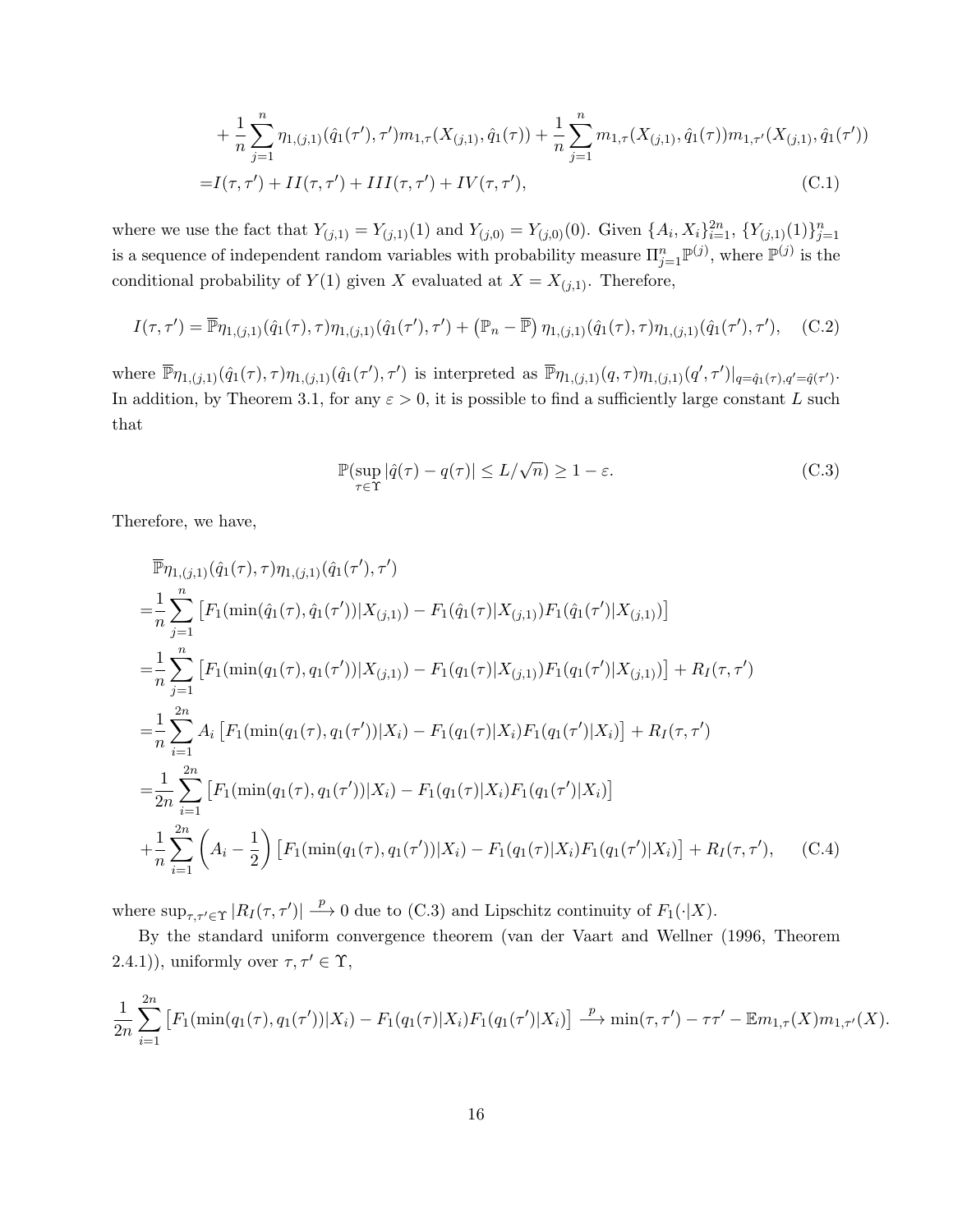By the same argument in Lemma E.3,

$$
\sup_{\tau,\tau'\in\Upsilon} \left| \frac{1}{n} \sum_{i=1}^{2n} \left( A_i - \frac{1}{2} \right) \left[ F_1(\min(q_1(\tau), q_1(\tau')) | X_i) - F_1(q_1(\tau) | X_i) F_1(q_1(\tau') | X_i) \right] \right| \xrightarrow{p} 0
$$

Therefore, uniformly over  $\tau,\tau' \in \Upsilon,$ 

$$
\overline{\mathbb{P}} \eta_{1,(j,1)}(\hat{q}_1(\tau),\tau) \eta_{1,(j,1)}(\hat{q}_1(\tau'),\tau') \xrightarrow{\ p \ \min(\tau,\tau') - \tau \tau' - \mathbb{E} m_{1,\tau}(X) m_{1,\tau'}(X).
$$

To deal with the second term in (C.2), first denote

$$
\mathcal{F}_3 = \{ (\tau - 1\{Y \le q_1(\tau) + v\}) \left( \tau' - 1\{Y \le q_1(\tau') + v'\} \right) : \tau, \tau' \in \Upsilon, |v|, |v'| \le L/\sqrt{n} \}.
$$

Note  $\mathcal{F}_3$  has an envelope  $F = 1$  and is nested by a VC-class of functions with a fixed VC-index. Then, by Lemma E.1,

$$
\mathbb{E} \|\mathbb{P}_n - \overline{\mathbb{P}}\|_{\mathcal{F}_3} \lesssim 1/\sqrt{n}.
$$

This implies, with probability greater than  $1-\varepsilon,$ 

$$
\sup_{\tau,\tau'\in\Upsilon} |\left(\mathbb{P}_n - \overline{\mathbb{P}}\right)\eta_{1,(j,1)}(\hat{q}_1(\tau),\tau)\eta_{1,(j,1)}(\hat{q}_1(\tau'),\tau')| \xrightarrow{\ p} 0. \tag{C.5}
$$

Since  $\varepsilon$  in (C.3) is arbitrary, we have, uniformly over  $\tau, \tau' \in \Upsilon$ ,

$$
I(\tau, \tau') \xrightarrow{p} \min(\tau, \tau') - \tau \tau' - \mathbb{E} m_{1,\tau}(X) m_{1,\tau'}(X). \tag{C.6}
$$

By Lemma E.5, we have

$$
\sup_{\tau,\tau'\in\Upsilon}|II(\tau,\tau')|=o_p(1)\quad\text{and}\quad\sup_{\tau,\tau'\in\Upsilon}|III(\tau,\tau')|=o_p(1).
$$

For  $IV(\tau, \tau')$ , we note that

$$
IV(\tau, \tau') = \frac{1}{n} \sum_{j=1}^{n} m_{1,\tau}(X_{(j,1)}) m_{1,\tau'}(X_{(j,1)}) + R_{IV}(\tau, \tau')
$$
  
\n
$$
= \frac{1}{n} \sum_{i=1}^{2n} A_i m_{1,\tau}(X_i) m_{1,\tau'}(X_i) + R_{IV}(\tau, \tau')
$$
  
\n
$$
= \frac{1}{2n} \sum_{i=1}^{2n} m_{1,\tau}(X_i) m_{1,\tau'}(X_i) + \frac{1}{n} \sum_{i=1}^{2n} \left( A_i - \frac{1}{2} \right) m_{1,\tau}(X_i) m_{1,\tau'}(X_i) + R_{IV}(\tau, \tau'). \quad (C.7)
$$

By the standard uniform convergence theorem (van der Vaart and Wellner (1996, Theorem 2.4.1)),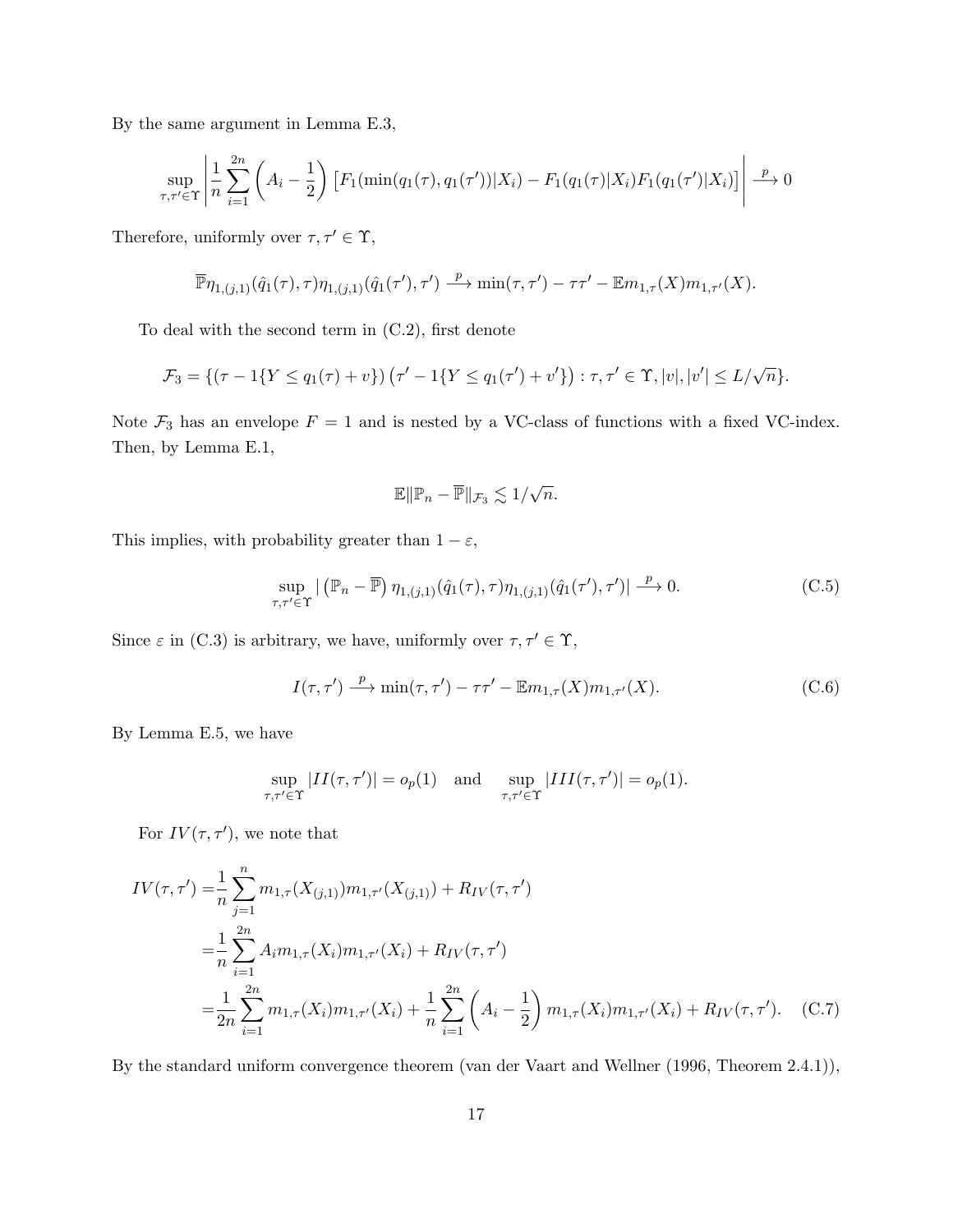uniformly over  $\tau, \tau' \in \Upsilon,$ 

$$
\frac{1}{2n} \sum_{i=1}^{2n} m_{1,\tau}(X_i) m_{1,\tau'}(X_i) \xrightarrow{p} \mathbb{E} m_{1,\tau}(X) m_{1,\tau'}(X).
$$

Lemma E.6 further shows

$$
\sup_{\tau,\tau'\in\Upsilon}|R_{IV}(\tau,\tau')| = o_p(1) \text{ and } \sup_{\tau,\tau'\in\Upsilon}\left|\frac{1}{n}\sum_{i=1}^{2n}\left(A_i - \frac{1}{2}\right)m_{1,\tau}(X_i)m_{1,\tau'}(X_i)\right| = o_p(1).
$$

Combining the above results, we have, uniformly over  $\tau, \tau' \in \Upsilon$ ,

$$
\tilde{\Sigma}_{1,1,1}^*(\tau,\tau') \stackrel{p}{\longrightarrow} \min(\tau,\tau') - \tau\tau'.
$$

Now we turn to  $\tilde{\Sigma}_{1,1,2}^*(\tau,\tau')$ . Recall  $m_{0,\tau}(X_i,q) = \mathbb{E}(\tau - 1\{Y_i(0) \leq q\}|X_i)$  and define  $\eta_{0,i}(q,\tau) =$  $(\tau - 1\{Y_i(0) \leq q\}) - m_{0,\tau}(X_i, q)$ . Then,

$$
\tilde{\Sigma}_{1,1,2}^{*}(\tau,\tau') = \frac{1}{n} \sum_{j=1}^{n} \eta_{1,(j,1)}(\hat{q}_{1}(\tau),\tau)\eta_{0,(j,0)}(\hat{q}_{0}(\tau'),\tau') + \frac{1}{n} \sum_{j=1}^{n} \eta_{1,(j,1)}(\hat{q}_{1}(\tau),\tau)m_{0,\tau'}(X_{(j,0)},\hat{q}_{0}(\tau')) \n+ \frac{1}{n} \sum_{j=1}^{n} \eta_{0,(j,0)}(\hat{q}_{0}(\tau'),\tau')m_{1,\tau}(X_{(j,1)},\hat{q}_{1}(\tau)) + \frac{1}{n} \sum_{j=1}^{n} m_{1,\tau}(X_{(j,1)},\hat{q}_{1}(\tau))m_{0,\tau'}(X_{(j,0)},\hat{q}_{0}(\tau')) \n= \tilde{I}(\tau,\tau') + \widetilde{II}(\tau,\tau') + \widetilde{III}(\tau,\tau') + \widetilde{IV}(\tau,\tau').
$$

We derive the uniform limit for each term on the RHS of the above display. First, note that

$$
\widetilde{I}(\tau,\tau') = \overline{\mathbb{P}} \eta_{1,(j,1)}(\hat{q}_1(\tau),\tau) \eta_{0,(j,0)}(\hat{q}_0(\tau'),\tau') + (\mathbb{P}_n - \overline{\mathbb{P}}) \eta_{1,(j,1)}(\hat{q}_1(\tau),\tau) \eta_{0,(j,0)}(\hat{q}_0(\tau'),\tau').
$$
 (C.8)

Similar to (C.4), we have

$$
\sup_{\tau,\tau'\in\Upsilon} \left| \overline{\mathbb{P}} \eta_{1,(j,1)}(\hat{q}_1(\tau),\tau) \eta_{0,(j,0)}(\hat{q}_0(\tau'),\tau') - \overline{\mathbb{P}} \eta_{1,(j,1)}(q_1(\tau),\tau) \eta_{0,(j,0)}(q_0(\tau'),\tau') \right| \stackrel{p}{\longrightarrow} 0.
$$

Furthermore, because  $(j, 1) \neq (j, 0)$ , conditionally on  $\{A_i, X_i\}_{i=1}^{2n}$ ,  $\eta_{1,(j,1)}(q_1(\tau), \tau) \perp \eta_{1,(j,0)}(q_0(\tau), \tau)$ ,

$$
\overline{\mathbb{P}} \eta_{1,(j,1)}(q_1(\tau),\tau) \eta_{0,(j,0)}(q_0(\tau'),\tau') = 0.
$$

Similar to  $(C.5)$ , we have

$$
\sup_{\tau,\tau'\in\Upsilon}\big|\big(\mathbb{P}_n-\overline{\mathbb{P}}\big)\eta_{1,(j,1)}(\hat{q}_1(\tau),\tau)\eta_{0,(j,0)}(\hat{q}_0(\tau'),\tau')\big|\overset{p}{\longrightarrow}0.
$$

This implies that, uniformly over  $\tau, \tau' \in \Upsilon$ ,  $\tilde{I}(\tau, \tau') \stackrel{p}{\longrightarrow} 0$ . By the same argument as in the proof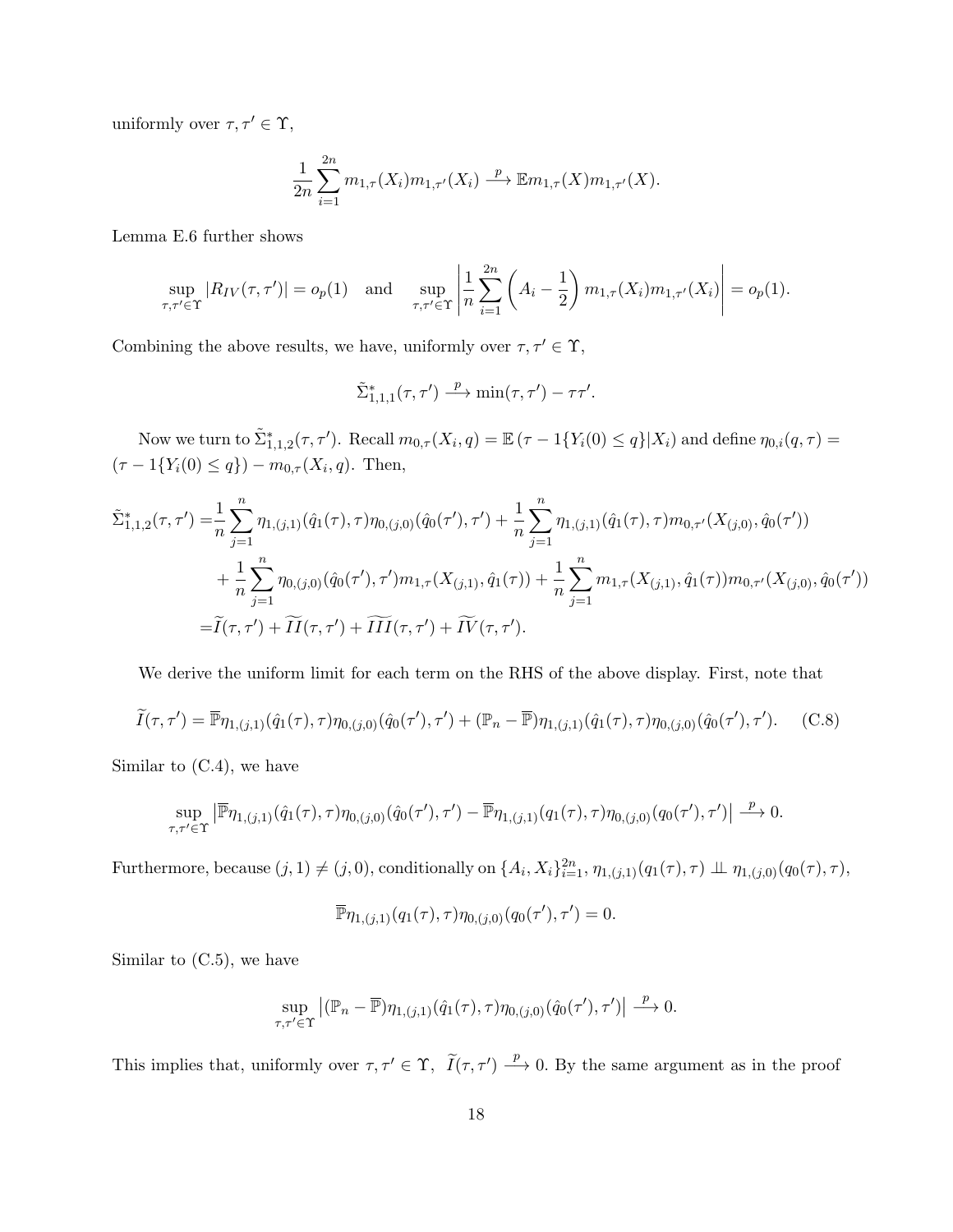of Lemma E.5, we can show that

$$
\sup_{\tau,\tau'\in\Upsilon}\left|\widetilde{II}(\tau,\tau')\right|\xrightarrow{p}0\quad\text{and}\quad\sup_{\tau,\tau'\in\Upsilon}\left|\widetilde{III}(\tau,\tau')\right|\xrightarrow{p}0.
$$

Last, by the same argument in the proof of Lemma E.6, we can show that, uniformly over  $\tau, \tau' \in \Upsilon$ ,

$$
\widetilde{IV}(\tau,\tau') = \frac{1}{n} \sum_{j=1}^{n} m_{1,\tau}(X_{(j,1)}) m_{0,\tau'}(X_{(j,0)}) + o_p(1)
$$
  
= 
$$
\frac{1}{n} \sum_{j=1}^{n} m_{1,\tau}(X_{(j,1)}) m_{0,\tau'}(X_{(j,1)}) + \frac{1}{n} \sum_{j=1}^{n} m_{1,\tau}(X_{(j,1)}) [m_{0,\tau'}(X_{(j,0)}) - m_{0,\tau'}(X_{(j,1)})] + o_p(1)
$$
  

$$
\xrightarrow{p} \mathbb{E} m_{1,\tau}(X) m_{0,\tau'}(X),
$$

where the  $o_p(1)$  holds uniformly over  $\tau, \tau' \in \Upsilon$ , and the last line holds because  $m_{1,\tau}(x)$  is bounded and  $m_{0,\tau}(x)$  is Lipschitz.

Combining the above results, we have uniformly over  $\tau, \tau' \in \Upsilon$ ,

$$
\tilde{\Sigma}_{1,1,2}^*(\tau,\tau') \stackrel{p}{\longrightarrow} \mathbb{E}m_{1,\tau}(X)m_{0,\tau'}(X).
$$

The limits of  $\tilde{\Sigma}_{1,2,1}^*$  and  $\tilde{\Sigma}_{1,2,2}^*$  can be derived similarly. To sum up, we have established that, uniformly over  $\tau, \tau' \in \Upsilon$ ,

$$
\tilde{\Sigma}_1^*(\tau,\tau') \stackrel{p}{\longrightarrow} \begin{pmatrix} \min(\tau,\tau') - \tau\tau' & \mathbb{E}m_{1,\tau}(X_i)m_{0,\tau'}(X_i) \\ \mathbb{E}m_{0,\tau}(X_i)m_{1,\tau'}(X_i) & \min(\tau,\tau') - \tau\tau' \end{pmatrix}.
$$

Lemma E.7 shows  $S_{n,1}^*(\tau)$  is stochastically equicontinuous and tight. This concludes the proof of this step.

**Step (2).** Given the data,  $S_{n,2}^*(\tau)$  is a Gaussian process with covariance kernel

$$
\tilde{\Sigma}_{2}^{*}(\tau,\tau') = \begin{pmatrix} \tilde{\Sigma}_{2,1,1}^{*}(\tau,\tau') & \tilde{\Sigma}_{2,1,2}^{*}(\tau,\tau') \\ \tilde{\Sigma}_{2,2,1}^{*}(\tau,\tau') & \tilde{\Sigma}_{2,2,2}^{*}(\tau,\tau') \end{pmatrix}
$$

where

$$
\tilde{\Sigma}_{2,1,1}^{*}(\tau,\tau') = \frac{1}{n} \sum_{k=1}^{\lfloor n/2 \rfloor} \left[ \left( \tau - 1\{Y_{(k,1)} \leq \hat{q}_1(\tau)\} \right) - \left( \tau - 1\{Y_{(k,3)} \leq \hat{q}_1(\tau)\} \right) \right] \times \left[ \left( \tau' - 1\{Y_{(k,1)} \leq \hat{q}_1(\tau')\} \right) - \left( \tau' - 1\{Y_{(k,3)} \leq \hat{q}_1(\tau')\} \right) \right],
$$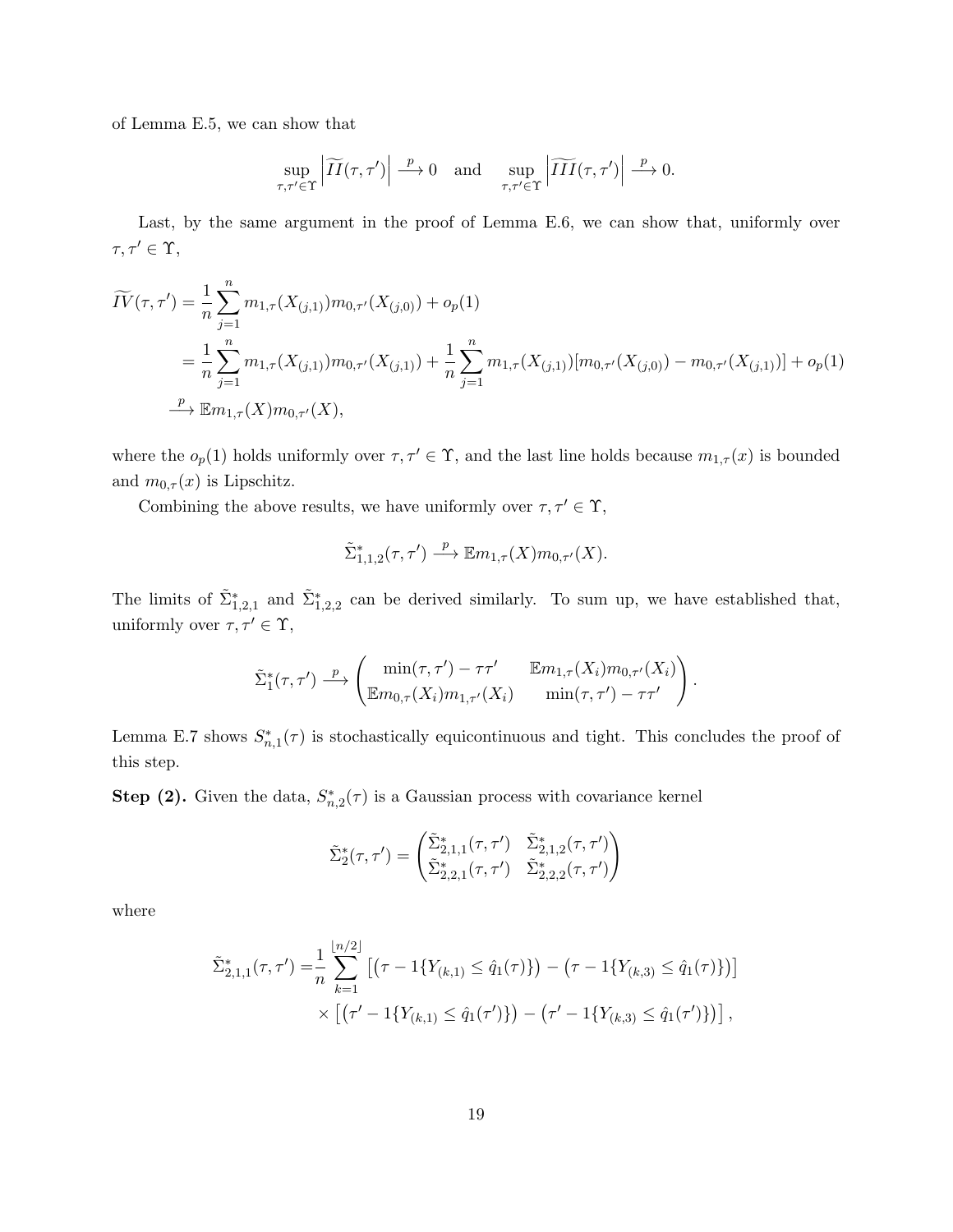$$
\tilde{\Sigma}_{2,1,2}^{*}(\tau,\tau') = \frac{1}{n} \sum_{k=1}^{\lfloor n/2 \rfloor} \left[ \left( \tau - 1\{Y_{(k,1)} \leq \hat{q}_1(\tau)\} \right) - \left( \tau - 1\{Y_{(k,3)} \leq \hat{q}_1(\tau)\} \right) \right] \times \left[ \left( \tau' - 1\{Y_{(k,2)} \leq \hat{q}_0(\tau')\} \right) - \left( \tau' - 1\{Y_{(k,4)} \leq \hat{q}_0(\tau')\} \right) \right],
$$

$$
\tilde{\Sigma}_{2,2,1}^*(\tau,\tau') = \frac{1}{n} \sum_{k=1}^{\lfloor n/2 \rfloor} \left[ \left( \tau - 1\{Y_{(k,2)} \le \hat{q}_0(\tau)\} \right) - \left( \tau - 1\{Y_{(k,4)} \le \hat{q}_0(\tau)\} \right) \right] \times \left[ \left( \tau' - 1\{Y_{(k,1)} \le \hat{q}_1(\tau')\} \right) - \left( \tau' - 1\{Y_{(k,3)} \le \hat{q}_1(\tau')\} \right) \right],
$$

and

$$
\tilde{\Sigma}_{2,2,2}^{*}(\tau,\tau') = \frac{1}{n} \sum_{k=1}^{\lfloor n/2 \rfloor} \left[ \left( \tau - 1\{Y_{(k,2)} \le \hat{q}_0(\tau)\} \right) - \left( \tau - 1\{Y_{(k,4)} \le \hat{q}_0(\tau)\} \right) \right] \times \left[ \left( \tau' - 1\{Y_{(k,2)} \le \hat{q}_0(\tau')\} \right) - \left( \tau' - 1\{Y_{(k,4)} \le \hat{q}_0(\tau')\} \right) \right].
$$

In the following, we derive the limit of  $\tilde{\Sigma}_{2}^{*}(\tau, \tau')$ . For  $\tilde{\Sigma}_{2,1,1}^{*}(\tau, \tau')$ , we have

$$
\tilde{\Sigma}_{2,1,1}^{*}(\tau,\tau')
$$
\n
$$
= \frac{1}{n} \sum_{k=1}^{\lfloor n/2 \rfloor} \left[ \eta_{1,(k,1)}(\hat{q}_1(\tau),\tau) - \eta_{1,(k,3)}(\hat{q}_1(\tau),\tau) \right] \left[ \eta_{1,(k,1)}(\hat{q}_1(\tau'),\tau') - \eta_{1,(k,3)}(\hat{q}_1(\tau'),\tau') \right]
$$
\n
$$
+ \frac{1}{n} \sum_{k=1}^{\lfloor n/2 \rfloor} \left[ \eta_{1,(k,1)}(\hat{q}_1(\tau),\tau) - \eta_{1,(k,3)}(\hat{q}_1(\tau),\tau) \right] \left[ m_{1,\tau'}(X_{(k,1)},\hat{q}_1(\tau')) - m_{1,\tau'}(X_{(k,3)},\hat{q}_1(\tau')) \right]
$$
\n
$$
+ \frac{1}{n} \sum_{k=1}^{\lfloor n/2 \rfloor} \left[ m_{1,\tau}(X_{(k,1)},\hat{q}_1(\tau)) - m_{1,\tau}(X_{(k,3)},\hat{q}_1(\tau)) \right] \left[ \eta_{1,(k,1)}(\hat{q}_1(\tau'),\tau') - \eta_{1,(k,3)}(\hat{q}_1(\tau'),\tau') \right]
$$
\n
$$
+ \frac{1}{n} \sum_{k=1}^{\lfloor n/2 \rfloor} \left[ m_{1,\tau}(X_{(k,1)},\hat{q}_1(\tau)) - m_{1,\tau}(X_{(k,3)},\hat{q}_1(\tau)) \right] \left[ m_{1,\tau'}(X_{(k,1)},\hat{q}_1(\tau')) - m_{1,\tau'}(X_{(k,3)},\hat{q}_1(\tau')) \right]
$$
\n
$$
\equiv \hat{I}(\tau,\tau') + \hat{II}(\tau,\tau') + \hat{III}(\tau,\tau') + \hat{IV}(\tau,\tau').
$$

Also note that

$$
\begin{split}\n\widehat{I}(\tau,\tau') \\
&= \frac{1}{n} \sum_{k=1}^{\lfloor n/2 \rfloor} \left[ \eta_{1,(k,1)}(\hat{q}_1(\tau),\tau) \eta_{1,(k,1)}(\hat{q}_1(\tau'),\tau') + \eta_{1,(k,3)}(\hat{q}_1(\tau),\tau) \eta_{1,(k,3)}(\hat{q}_1(\tau'),\tau') \right] \\
&- \frac{1}{n} \sum_{k=1}^{\lfloor n/2 \rfloor} \eta_{1,(k,1)}(\hat{q}_1(\tau),\tau) \eta_{1,(k,3)}(\hat{q}_1(\tau'),\tau') - \frac{1}{n} \sum_{k=1}^{\lfloor n/2 \rfloor} \eta_{1,(k,1)}(\hat{q}_1(\tau'),\tau') \eta_{1,(k,3)}(\hat{q}_1(\tau),\tau)\n\end{split}
$$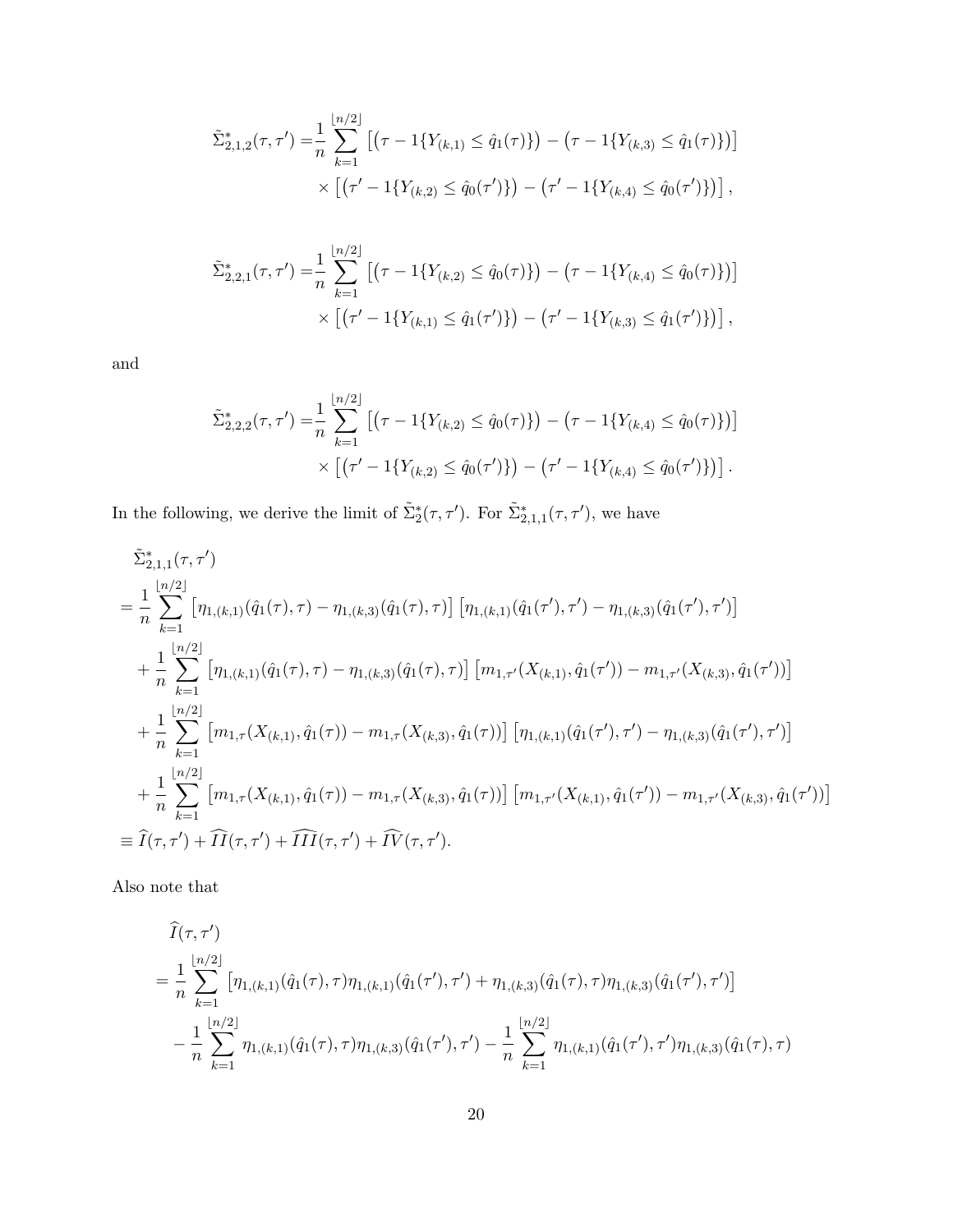$$
= \frac{1}{n} \sum_{j=1}^{n} \eta_{1,(j,1)}(\hat{q}_1(\tau), \tau) \eta_{1,(j,1)}(\hat{q}_1(\tau'), \tau') - \frac{1}{n} \sum_{k=1}^{\lfloor n/2 \rfloor} \eta_{1,(k,1)}(\hat{q}_1(\tau), \tau) \eta_{1,(k,3)}(\hat{q}_1(\tau'), \tau') - \frac{1}{n} \sum_{k=1}^{\lfloor n/2 \rfloor} \eta_{1,(k,1)}(\hat{q}_1(\tau'), \tau') \eta_{1,(k,3)}(\hat{q}_1(\tau), \tau).
$$

The first term on the RHS of the above display is just  $I(\tau, \tau')$  defined in Step (1), whose limit is established in (C.6). For the second and third terms, we note that  $(k, 1) \neq (k, 3)$ , which implies, given  $\{X_i, A_i\}_{i=1}^{2n}$ ,  $(\eta_{1,(k,1)}(\hat{q}_1(\tau),\tau), \eta_{1,(k,1)}(\hat{q}_1(\tau'),\tau')) \perp (\eta_{1,(k,3)}(\hat{q}_1(\tau),\tau), \eta_{1,(k,3)}(\hat{q}_1(\tau'),\tau'))$ . Then, by the same argument in (C.8) and the discussion below, we have

$$
\sup_{\tau,\tau' \in \Upsilon} \left| \frac{1}{n} \sum_{k=1}^{\lfloor n/2 \rfloor} \eta_{1,(k,1)}(\hat{q}_1(\tau), \tau) \eta_{1,(k,3)}(\hat{q}_1(\tau'), \tau') \right| \xrightarrow{p} 0
$$

and

$$
\sup_{\tau,\tau' \in \Upsilon} \left| \frac{1}{n} \sum_{k=1}^{\lfloor n/2 \rfloor} \eta_{1,(k,1)}(\hat{q}_1(\tau'), \tau') \eta_{1,(k,3)}(\hat{q}_1(\tau), \tau) \right| \xrightarrow{p} 0.
$$

This implies that, uniformly over  $\tau, \tau' \in \Upsilon$ ,

$$
\widehat{I}(\tau,\tau') \stackrel{p}{\longrightarrow} \min(\tau,\tau') - \tau\tau' - \mathbb{E}m_{1,\tau}(X)m_{1,\tau'}(X).
$$

By the same argument in the proof of Lemma E.5, we have

$$
\sup_{\tau,\tau'\in\Upsilon}\left|\widehat{II}(\tau,\tau')\right|\xrightarrow{p}0\quad\text{and}\quad\sup_{\tau,\tau'\in\Upsilon}\left|\widehat{III}(\tau,\tau')\right|\xrightarrow{p}0.
$$

For  $\widehat{IV}(\tau, \tau')$ , we note  $m_{1,\tau}(x, q)$  is Lipschitz in x by Assumption 2. Therefore, by Assumption 4, we have

$$
\sup_{\tau,\tau' \in \Upsilon} \left| \widehat{IV}(\tau,\tau') \right| \lesssim \frac{1}{n} \sum_{k=1}^{\lfloor n/2 \rfloor} ||X_{(k,1)} - X_{(k,3)}||_2^2 \stackrel{p}{\longrightarrow} 0.
$$

Combining the above results, we show that, uniformly over  $\tau, \tau' \in \Upsilon,$ 

$$
\tilde{\Sigma}_{2,1,1}^*(\tau,\tau') \stackrel{p}{\longrightarrow} \min(\tau,\tau') - \tau\tau' - \mathbb{E}m_{1,\tau}(X)m_{1,\tau'}(X).
$$

For  $\tilde{\Sigma}_{2,1,2}^*(\tau,\tau')$ , we have

 $\tilde{\Sigma}_{2,1,1}^*(\tau,\tau')$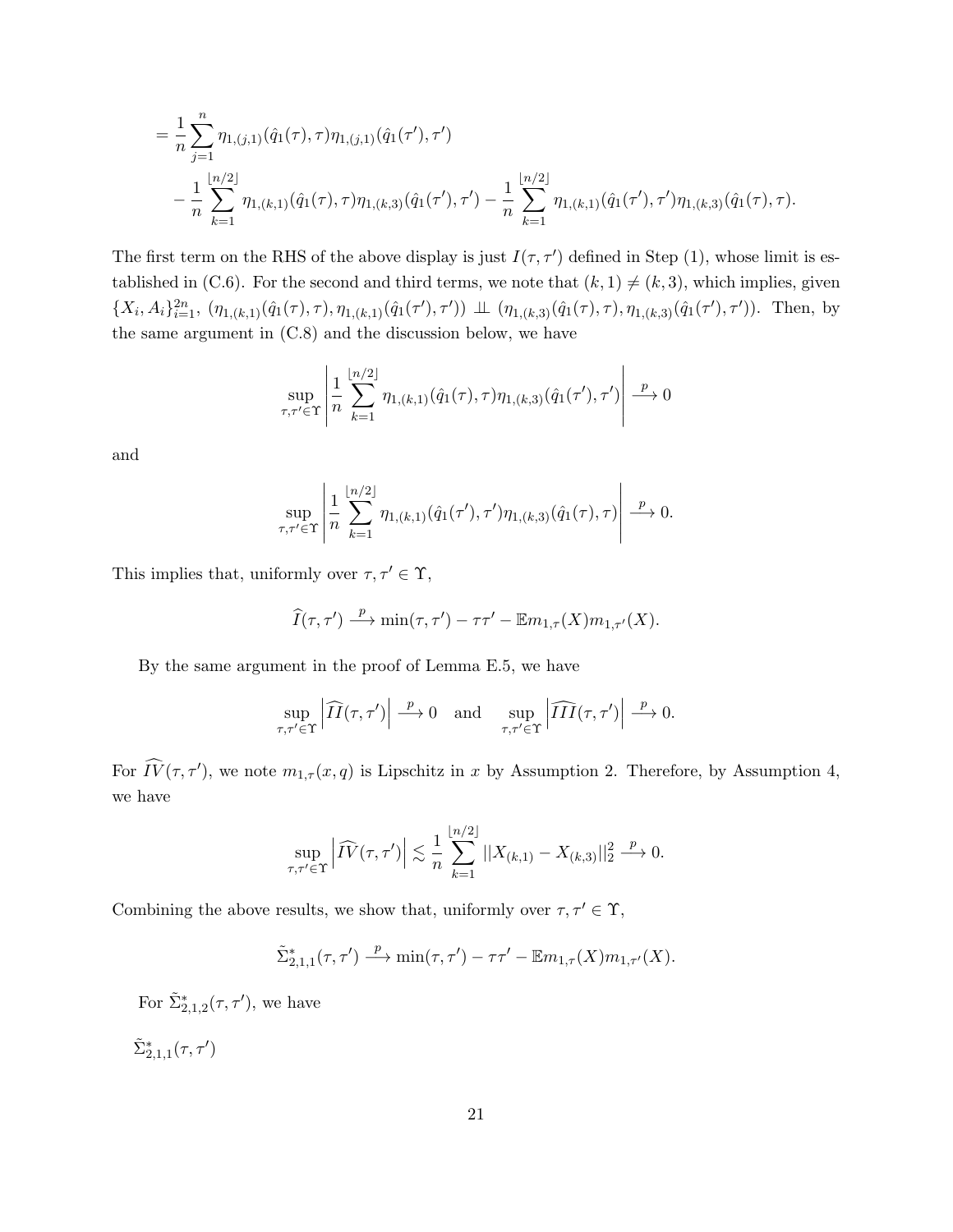$$
= \frac{1}{n} \sum_{k=1}^{\lfloor n/2 \rfloor} \left[ \eta_{1,(k,1)}(\hat{q}_1(\tau),\tau) - \eta_{1,(k,3)}(\hat{q}_1(\tau),\tau) \right] \left[ \eta_{0,(k,2)}(\hat{q}_0(\tau'),\tau') - \eta_{0,(k,4)}(\hat{q}_0(\tau'),\tau') \right]
$$
  
+ 
$$
\frac{1}{n} \sum_{k=1}^{\lfloor n/2 \rfloor} \left[ \eta_{1,(k,1)}(\hat{q}_1(\tau),\tau) - \eta_{1,(k,3)}(\hat{q}_1(\tau),\tau) \right] \left[ m_{0,\tau'}(X_{(k,2)},\hat{q}_0(\tau')) - m_{0,\tau'}(X_{(k,4)},\hat{q}_0(\tau')) \right]
$$
  
+ 
$$
\frac{1}{n} \sum_{k=1}^{\lfloor n/2 \rfloor} \left[ m_{1,\tau}(X_{(k,1)},\hat{q}_1(\tau)) - m_{1,\tau}(X_{(k,3)},\hat{q}_1(\tau)) \right] \left[ \eta_{0,(k,2)}(\hat{q}_0(\tau'),\tau') - \eta_{0,(k,4)}(\hat{q}_0(\tau'),\tau') \right]
$$
  
+ 
$$
\frac{1}{n} \sum_{k=1}^{\lfloor n/2 \rfloor} \left[ m_{1,\tau}(X_{(k,1)},\hat{q}_1(\tau)) - m_{1,\tau}(X_{(k,3)},\hat{q}_1(\tau)) \right] \left[ m_{0,\tau'}(X_{(k,2)},\hat{q}_0(\tau')) - m_{0,\tau'}(X_{(k,4)},\hat{q}_0(\tau')) \right]
$$
  
= 
$$
\overline{I}(\tau,\tau') + \overline{II}(\tau,\tau') + \overline{III}(\tau,\tau') + \overline{III}(\tau,\tau') + \overline{IV}(\tau,\tau').
$$

Because  $(k, 1), \cdots, (k, 4)$  are distinctive,

$$
\left(\eta_{1,(k,1)}(q,\tau),\eta_{1,(k,3)}(q,\tau),\eta_{0,(k,2)}(q',\tau),\eta_{0,(k,4)}(q',\tau)\right)
$$

are mutually independent conditionally on  $\{X_i, A_i\}_{i=1}^{2n}$ . Then, by the same arguments as in (C.4) and (C.5), we have

$$
\sup_{\tau,\tau'\in\Upsilon}|\overline{I}(\tau,\tau')|\xrightarrow{p}0.
$$

By the same argument as in the proof of Lemma E.5, we also have

$$
\sup_{\tau,\tau'\in\Upsilon}|\overline{II}(\tau,\tau')|\xrightarrow{p}0 \text{ and } \sup_{\tau,\tau'\in\Upsilon}|\overline{III}(\tau,\tau')|\xrightarrow{p}0.
$$

Last, by Assumption 4, we have

$$
\sup_{\tau,\tau'\in\Upsilon}|\overline{IV}(\tau,\tau')|\lesssim\frac{1}{n}\sum_{k=1}^{\lfloor n/2\rfloor}||X_{(k,1)}-X_{(k,3)}||_2||X_{(k,2)}-X_{(k,4)}||_2
$$
  

$$
\lesssim\frac{1}{n}\sum_{k=1}^{\lfloor n/2\rfloor}||X_{(k,1)}-X_{(k,3)}||_2^2+\frac{1}{n}\sum_{k=1}^{\lfloor n/2\rfloor}||X_{(k,2)}-X_{(k,4)}||_2^2\stackrel{p}{\longrightarrow}0.
$$

Combining the above results, we have

$$
\sup_{\tau,\tau'\in\Upsilon}|\tilde\Sigma_{2,1,2}^*(\tau,\tau')|\overset{p}{\longrightarrow} 0.
$$

We can derive the limits of  $\tilde{\Sigma}_{2,2,1}^*(\tau,\tau')$  and  $\tilde{\Sigma}_{2,2,2}^*(\tau,\tau')$  in the same manner. To sum up,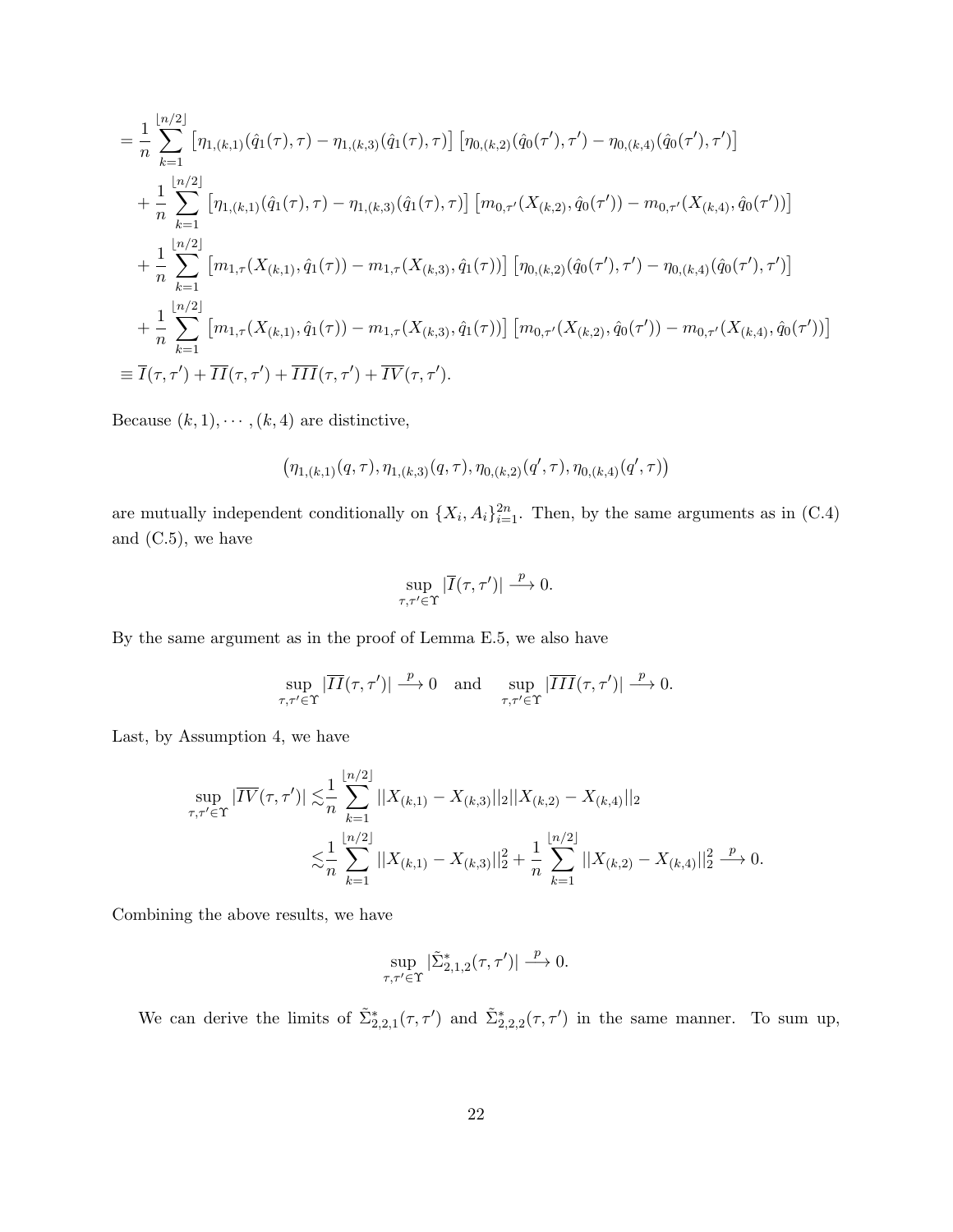uniformly over  $\tau, \tau' \in \Upsilon$ , we have

$$
\tilde{\Sigma}_2^* \xrightarrow{p} \begin{pmatrix} \min(\tau, \tau') - \tau \tau' - \mathbb{E} m_{1, \tau}(X_i) m_{1, \tau'}(X_i) & 0 \\ 0 & \min(\tau, \tau') - \tau \tau' - \mathbb{E} m_{0, \tau}(X_i) m_{0, \tau'}(X_i) \end{pmatrix}
$$

The stochastic equicontinuity and tightness of  $S_{n,2}^*(\tau)$  can be established similarly to  $S_{n,1}^*(\tau)$ .

**Step (3).** Because both  $S_n(\tau)$  and  $S_n^*(\tau)$  are stochastically equicontinuous and tight, we can apply Kato (2009, Theorem 2) and have

$$
\sqrt{n}(\hat{\beta}^*(\tau) - \beta(\tau)) = Q^{-1} \begin{pmatrix} 1 & 1 \\ 1 & 0 \end{pmatrix} (S_n(\tau) + S_n^*(\tau)) + R^*(\tau), \tag{C.9}
$$

where  $\sup_{\tau \in \Upsilon} ||R^*(\tau)||_2 = o_p(1)$ . Taking the difference between (C.9) and (A.13), we have

$$
\sqrt{n}(\hat{\beta}^*(\tau) - \hat{\beta}(\tau)) = Q^{-1} \begin{pmatrix} 1 & 1 \\ 1 & 0 \end{pmatrix} S_n^*(\tau) + \tilde{R}^*(\tau),
$$

where  $\sup_{\tau \in \Upsilon} ||\tilde{R}^*(\tau)||_2 = o_p(1)$ . In addition, given the data,  $S^*_{n,1}(\tau)$  and  $S^*_{n,2}(\tau)$  are independent. Steps (1) and (2) show that uniformly over  $\tau \in \Upsilon$  and conditionally on data,  $S_n^*(\tau) = \frac{S_{n,1}^*(\tau) + S_{n,2}^*(\tau)}{\sqrt{2}}$ converges to a Gaussian process with covariance kernel

$$
\frac{1}{2}\left[\tilde{\Sigma}_1(\tau,\tau')+\tilde{\Sigma}_2(\tau,\tau')\right],
$$

where  $\tilde{\Sigma}_1(\tau, \tau')$  and  $\tilde{\Sigma}_2(\tau, \tau')$  are defined in (A.14) and (A.15), respectively. The weak limit of  $S_n^*(\tau)$  given data coincides with the weak limit of  $S_n(\tau)$ . This implies, given the data, that

$$
\sqrt{n}(\hat{q}^*(\tau)-\hat{q}(\tau))\rightsquigarrow\mathcal{B}(\tau),
$$

where  $\mathcal{B}(\tau)$  is the Gaussian process defined in Theorem 3.1. This concludes the proof.

### D Proof of Theorem 4.3

We first focus on  $\hat{q}_{ipw,1}^w(\tau)$ . Let  $u \in \Re$  and

$$
\tilde{L}_n^w(u,\tau) = \sum_{i=1}^{2n} \frac{\xi_i A_i}{2\hat{A}_i} \left[ \rho_\tau (Y_i - q_1(\tau) - u/\sqrt{n}) - \rho_\tau (Y_i - q_1(\tau)) \right].
$$

Then, by change of variables, we have

$$
\sqrt{n}(\hat{q}_{ipw,1}^w(\tau) - q_1(\tau)) = \argmin_u \tilde{L}_n^w(u,\tau).
$$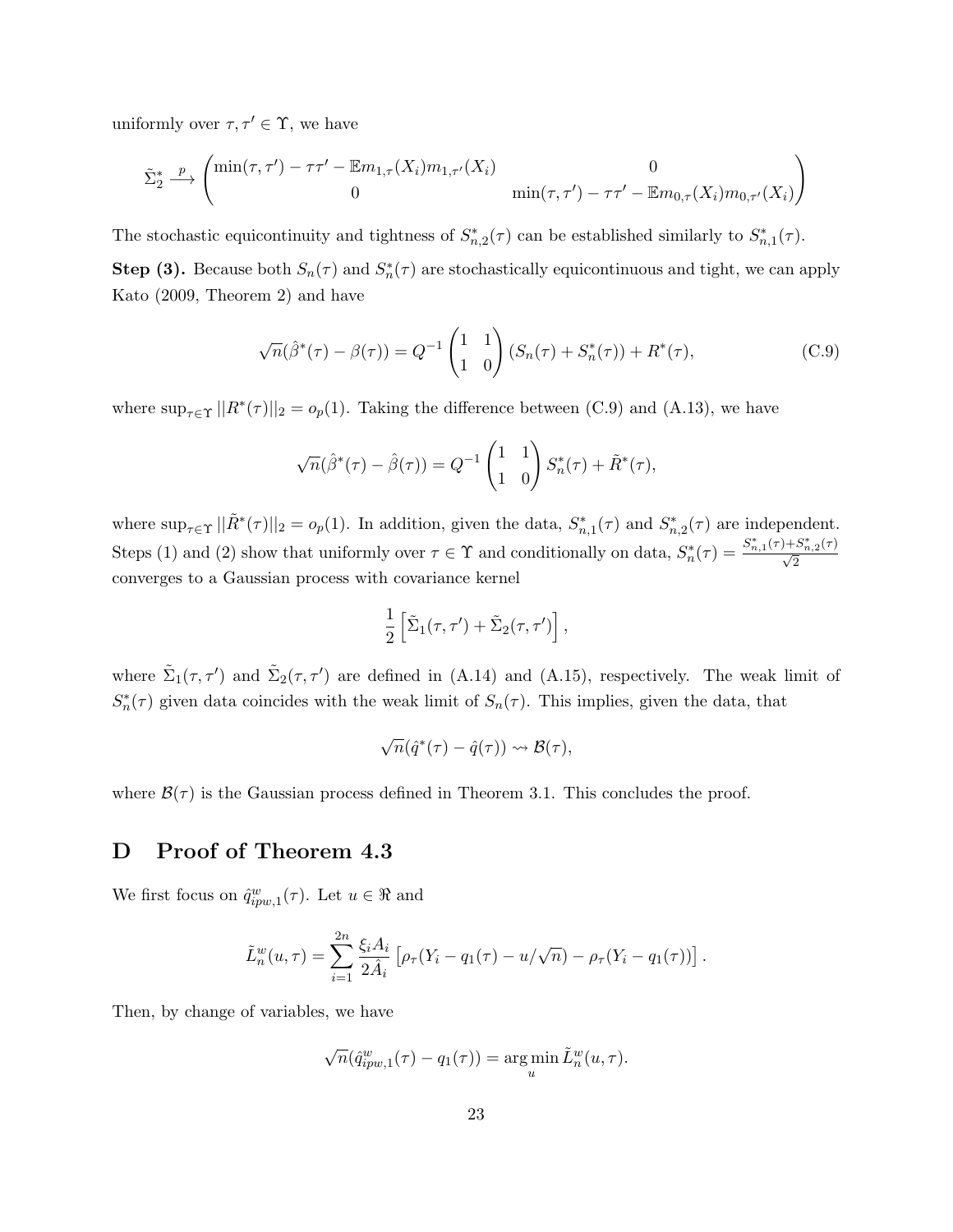Notice that  $\tilde{L}_n^w(u,\tau)$  is convex in u for each  $\tau$  and bounded in  $\tau$  for each u. In the following, we divide the proof into three steps. In Step (1), we show that there exists

$$
\tilde{g}_n^w(u,\tau) = -u'\widetilde{W}_{n,1}^w(\tau) + \frac{f_1(q_1(\tau))u^2}{2}
$$

such that for each  $u$ ,

$$
\sup_{\tau \in \Upsilon}|\tilde{L}^w_n(u,\tau)-\tilde{g}^w_n(u,\tau)| \stackrel{p}{\longrightarrow} 0.
$$

In Step (2), we show  $\widetilde{W}^w_{n,1}(\tau)$  as a stochastic process over  $\tau \in \Upsilon$  is tight. Then by Kato (2009, Theorem 2), we have

$$
\sqrt{n}(\hat{q}_{ipw,1}^w(\tau) - q_1(\tau)) = [f_1(q_1(\tau))]^{-1} \widetilde{W}_{n,1}^w(\tau) + \tilde{r}_{n,1}(\tau),
$$

where  $\sup_{\tau \in \Upsilon} |\tilde{r}_{n,1}(\tau)| = o_p(1)$ . For the same reason, we can show

$$
\sqrt{n}(\hat{q}_{ipw,0}^w(\tau) - q_0(\tau)) = [f_0(q_0(\tau))]^{-1} \widetilde{W}_{n,0}^w(\tau) + \tilde{r}_{n,0}(\tau),
$$

for some  $\widetilde{W}^w_{n,0}(\tau)$  to be specified later and  $\sup_{\tau \in \Upsilon} |\widetilde{r}_{n,0}(\tau)| = o_p(1)$ . Last, in Step (3), we establish the weak convergence of

$$
\sqrt{n}(\hat{q}_{ipw}^w(\tau)-\hat{q}(\tau))
$$

conditionally on data.

Step (1). Similar to Step (1) in the previous section, we have

$$
\tilde{L}_n^w(u,\tau) = -\widetilde{W}_{n,1}^w(\tau)u + \tilde{Q}_n^w(u,\tau),
$$

where

$$
\widetilde{W}_{n,1}^w(\tau) = \sum_{i=1}^{2n} \frac{\xi_i A_i}{2\sqrt{n}\hat{A}_i} (\tau - 1\{Y_i(1) \le q_1(\tau)\}),
$$

and

$$
\tilde{Q}_n^w(u,\tau) = \sum_{i=1}^{2n} \frac{\xi_i A_i}{2\hat{A}_i} \int_0^{\frac{u}{\sqrt{n}}} \left( 1\{ Y_i(1) - q_1(\tau) \le v \} - 1\{ Y_i(1) - q_1(\tau) \le 0 \} \right) dv
$$

$$
= \sum_{i=1}^{2n} \xi_i A_i \int_0^{\frac{u}{\sqrt{n}}} \left( 1\{ Y_i(1) - q_1(\tau) \le v \} - 1\{ Y_i(1) - q_1(\tau) \le 0 \} \right) dv
$$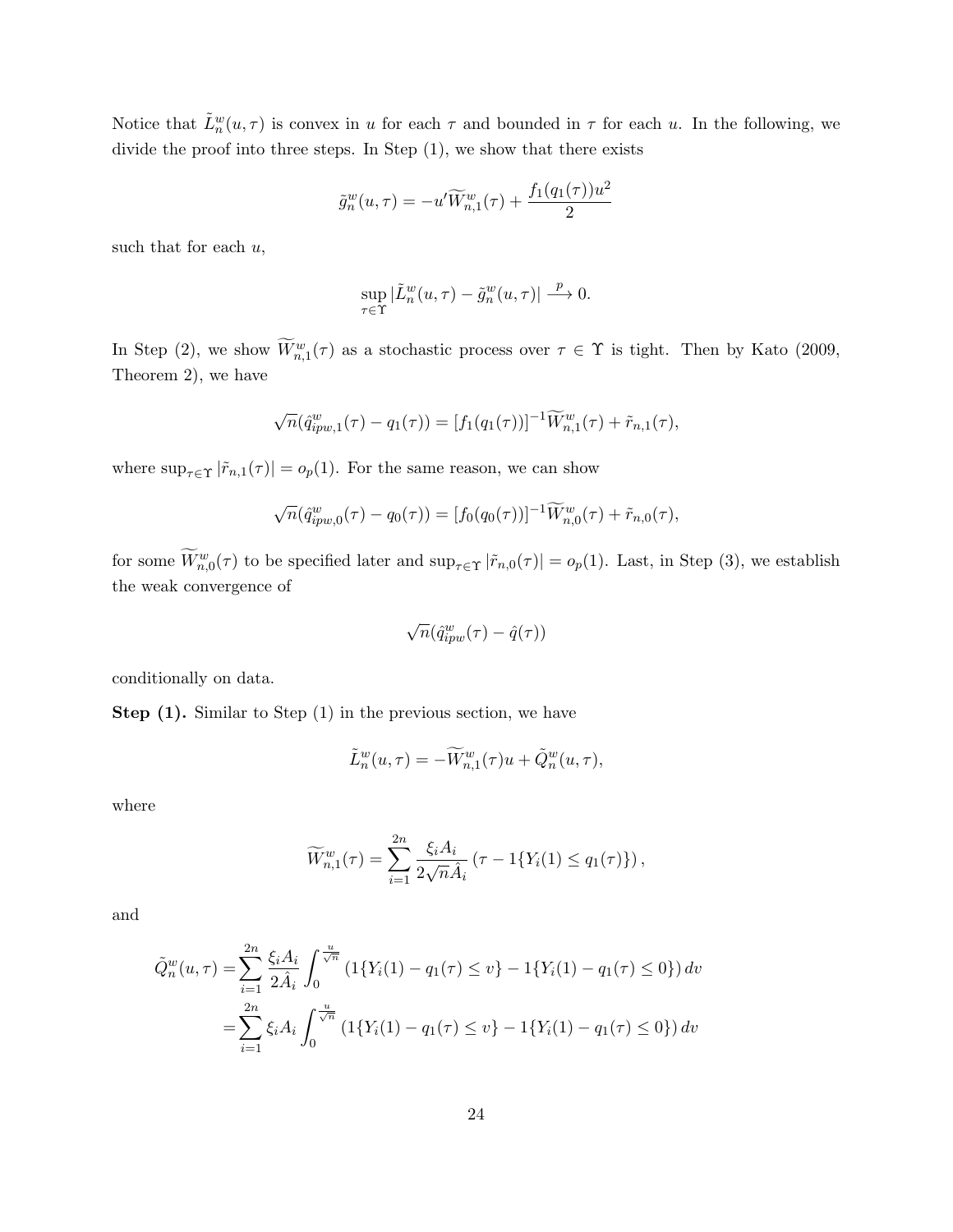$$
+\sum_{i=1}^{2n} \frac{\xi_i A_i (1/2 - \hat{A}_i)}{\hat{A}_i} \int_0^{\frac{u}{\sqrt{n}}} \left(1\{Y_i(1) - q_1(\tau) \le v\} - 1\{Y_i(1) - q_1(\tau) \le 0\}\right) dv
$$
  

$$
\equiv \tilde{Q}_{n,1}^w(u,\tau) + \tilde{Q}_{n,2}^w(u,\tau).
$$
 (D.1)

Exactly the same as  $Q_{n,1}^w(u,\tau)$  in Section B, we have

$$
\sup_{\tau \in \Upsilon} \left| \tilde{Q}_{n,1}^w(u,\tau) - \frac{f_1(q_1(\tau))u^2}{2} \right| = o_p(1). \tag{D.2}
$$

For  $\tilde{Q}_{n,2}^w(u,\tau)$ , we have, with probability approaching one,

$$
|\tilde{Q}_{n,2}^w(u,\tau)| \le \max_{i \in [2n]} |\hat{A}_i - 1/2| \sum_{i=1}^{2n} \frac{\xi_i}{1/2 - \max_{i \in [2n]} |\hat{A}_i - 1/2|} 1\{|Y_i(1) - q_1(\tau)| \le u/\sqrt{n}\} \frac{|u|}{\sqrt{n}} \le \max_{i \in [2n]} |\hat{A}_i - 1/2| \sum_{i=1}^{2n} 4\xi_i 1\{|Y_i(1) - q_1(\tau)| \le u/\sqrt{n}\} \frac{|u|}{\sqrt{n}},
$$
\n(D.3)

where the second inequality follows the fact that, w.p.a.1,  $|\hat{A}_i - 1/2| \leq 1/4$  as proved in Lemma E.8. Because  $\{\xi_i, Y_i(1)\}_{i\in[2n]}$  are i.i.d., by the usual maximal inequality, we can show that

$$
\sup_{\tau \in \Upsilon} \left| \sum_{i=1}^{2n} 4\xi_i 1\{|Y_i(1) - q_1(\tau)| \le u/\sqrt{n}\} \frac{|u|}{\sqrt{n}} - \mathbb{E} \sum_{i=1}^{2n} 4\xi_i 1\{|Y_i(1) - q_1(\tau)| \le u/\sqrt{n}\} \frac{|u|}{\sqrt{n}} \right| = o_p(1).
$$
\n(D.4)

In addition,

$$
\mathbb{E}\sum_{i=1}^{2n}4\xi_i 1\{|Y_i(1)-q_1(\tau)|\leq u/\sqrt{n}\}\frac{|u|}{\sqrt{n}}\lesssim \sqrt{n}u\left(F_1(q_1(\tau)+\frac{|u|}{\sqrt{n}})-F_1(q_1(\tau)-\frac{|u|}{\sqrt{n}})\right)\lesssim u^2.\tag{D.5}
$$

Combining (D.3)–(D.5) with the fact that  $\max_{i \in [2n]} |\hat{A}_i - 1/2| = o_p(1)$  as proved in Lemma E.8, we have

$$
\sup_{\tau \in \Upsilon} |\tilde{Q}_{n,2}^w(u,\tau)| = o_p(1).
$$

This concludes the proof of Step (1).

Step (2). We have

$$
\widetilde{W}_{n,1}^w(\tau) = \sum_{i=1}^{2n} \frac{\xi_i A_i}{\sqrt{n}} (\tau - 1\{Y_i(1) \le q_1(\tau)\}) - \sum_{i=1}^{2n} \frac{2\xi_i A_i (\hat{A}_i - 1/2)}{\sqrt{n}} (\tau - 1\{Y_i(1) \le q_1(\tau)\})
$$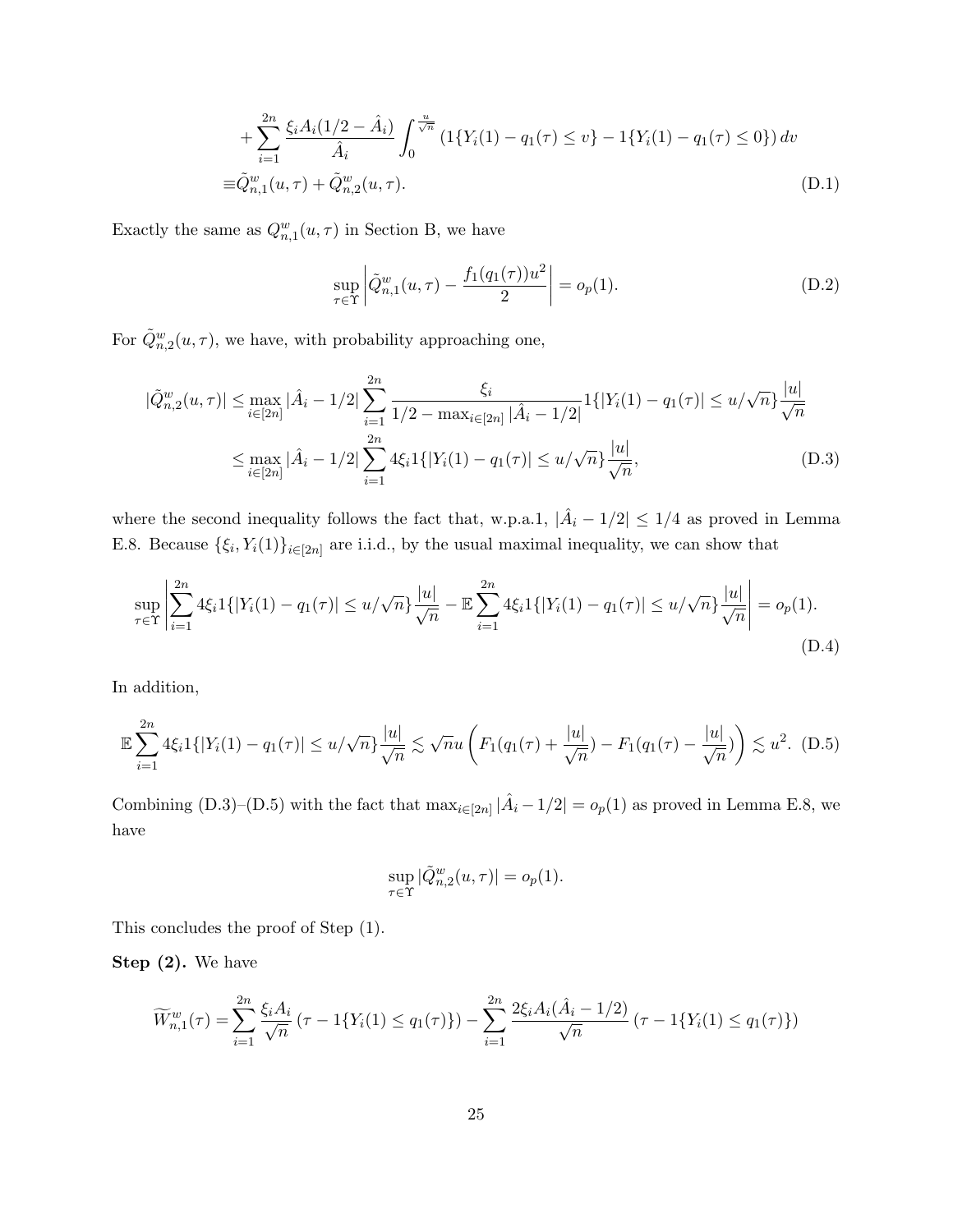+ 
$$
\sum_{i=1}^{2n} \frac{2\xi_i A_i (1/2 - \hat{A}_i)^2}{\sqrt{n} \hat{A}_i} (\tau - 1\{Y_i(1) \le q_1(\tau)\})
$$
  
\n= 
$$
\widetilde{W}_{n,1,1}^w(\tau) - \widetilde{W}_{n,1,2}^w(\tau) + \widetilde{W}_{n,1,3}^w(\tau).
$$
 (D.6)

First,  $\widetilde{W}^w_{n,1,1}(\tau)$  is tight following the exact same argument as in Step (2) of Section B. Second, we have

$$
\widetilde{W}_{n,1,2}^w(\tau) = \sum_{i=1}^{2n} \frac{\xi_i m_{1,\tau}(X_i)(\hat{A}_i - 1/2)}{\sqrt{n}} + \sum_{i=1}^{2n} \frac{2\xi_i(A_i - 1/2)m_{1,\tau}(X_i)(\hat{A}_i - 1/2)}{\sqrt{n}} + \sum_{i=1}^{2n} \frac{2\xi_i A_i \eta_{1,i}(\tau)(\hat{A}_i - 1/2)}{\sqrt{n}}
$$
  
\n
$$
\equiv I(\tau) + II(\tau) + III(\tau).
$$

Lemma E.9 shows

$$
\sup_{\tau \in \Upsilon} \left| I(\tau) - \sum_{i=1}^{2n} \frac{\xi_i m_{1,\tau}(X_i)(A_i - 1/2)}{\sqrt{n}} \right| = o_p(1),
$$

$$
\sup_{\tau \in \Upsilon} |II(\tau)| = o_p(1), \quad \text{and} \quad \sup_{\tau \in \Upsilon} |III(\tau)| = o_p(1).
$$

Combining the above results, we have

$$
\sup_{\tau \in \Upsilon} \left| \widetilde{W}_{n,1,2}^w(\tau) - \sum_{i=1}^{2n} \frac{\xi_i m_{1,\tau}(X_i)(A_i - 1/2)}{\sqrt{n}} \right| = o_p(1). \tag{D.7}
$$

Last, we have, w.p.a.1,

$$
\sup_{\tau \in \Upsilon} |\widetilde{W}_{n,1,3}^w(\tau)| \le \sum_{i=1}^{2n} \frac{2\xi_i}{\sqrt{n}(1/2 - \max_{i \in [2n]} |1/2 - \hat{A}_i|)} (1/2 - \hat{A}_i)^2
$$
  

$$
\lesssim \frac{4}{\sqrt{n}} \sum_{i=1} \xi_i (1/2 - \hat{A}_i)^2 = o_p(1),
$$
 (D.8)

where the first inequality holds because  $\sup_{\tau \in \Upsilon} |\tau - 1\{Y_i(1) \leq q_1(\tau)\}| \leq 1$ , the second inequality holds because  $\max_i |1/2 - \hat{A}_i| \leq 1/4$  w.p.a.1 as proved in Lemma E.8, and the last inequality holds due to Lemma E.8.

Combining  $(D.6)$ – $(D.8)$ , we have

$$
\widetilde{W}_{n,1}^w(\tau) = \sum_{i=1}^{2n} \frac{\xi_i A_i \eta_{1,i}(\tau)}{\sqrt{n}} + \sum_{i=1}^{2n} \frac{\xi_i m_{1,\tau}(X_i)}{2\sqrt{n}} + o_p(1),
$$

where the  $o_p(1)$  term holds uniformly over  $\tau \in \Upsilon$ . By (B.9) and the argument above, we can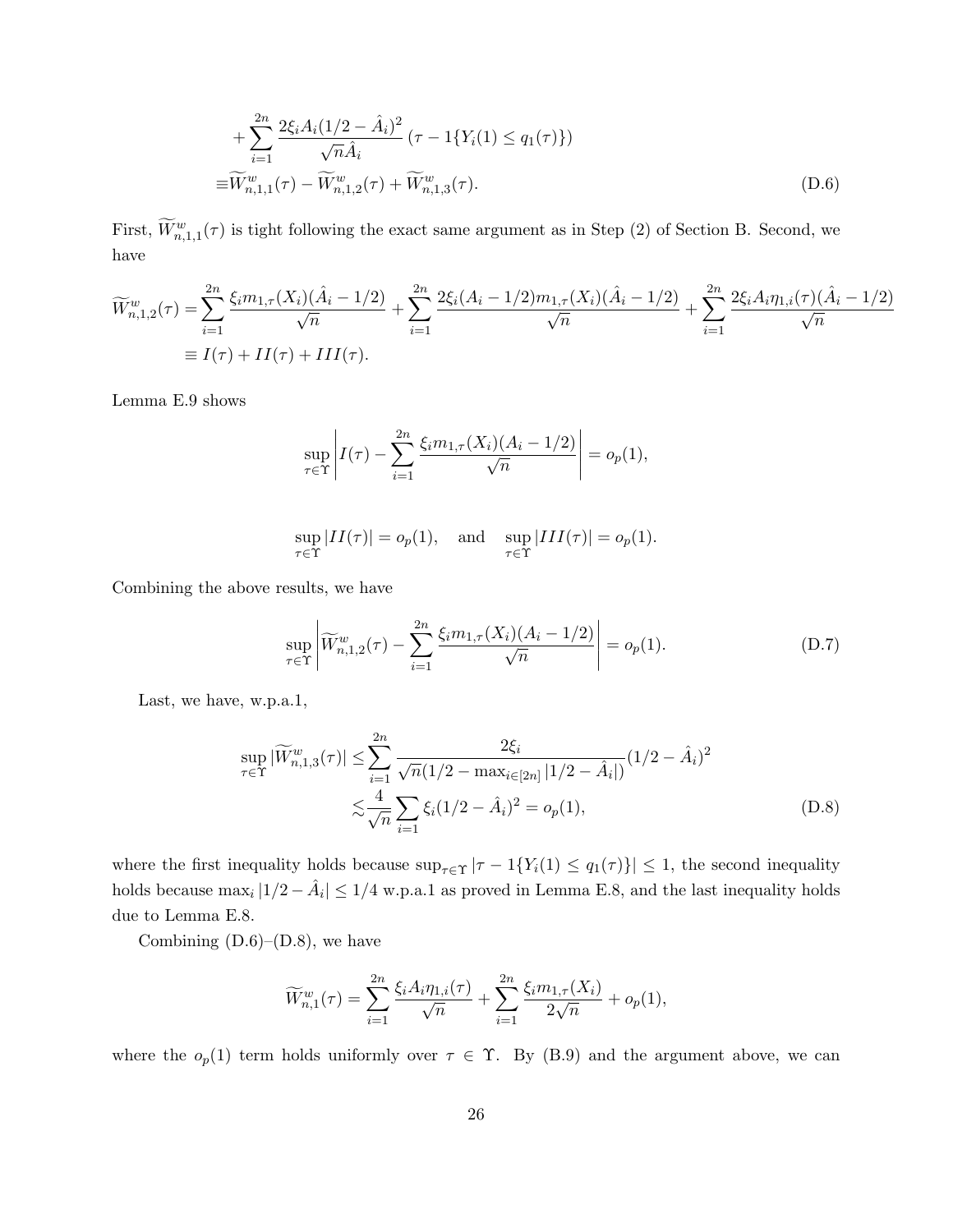show  $\sum_{i=1}^{2n}$  $\frac{\xi_i A_i \eta_{1,i}(\tau)}{\sqrt{n}}$  as a stochastic process over  $\tau \in \Upsilon$  is stochastically equicontinuous and tight. Furthermore,  $\{\xi_i, X_i\}_{i \in [2n]}$  is a sequence of i.i.d. random variables. Then, by the usual maximal inequality, we can show  $\sum_{i=1}^{2n}$  $\xi_i m_{1,\tau}(X_i)$  $\frac{a_{1,\tau}(X_i)}{2\sqrt{n}}$  as a stochastic process over  $\tau \in \Upsilon$  is stochastically equicontinuous and tight. This implies,  $\widetilde{W}^w_{n,1}(\tau)$  as a stochastic process over  $\tau \in \Upsilon$  is stochastically equicontinuous and tight, and thus, is stochastically equicontinuous conditionally on data by the Markov inequality. Therefore, we have

$$
\sqrt{n}(\hat{q}_{ipw,1}^w(\tau) - q_1(\tau)) = \frac{1}{f_1(q_1(\tau))} \left( \sum_{i=1}^{2n} \frac{\xi_i A_i \eta_{1,i}(\tau)}{\sqrt{n}} + \sum_{i=1}^{2n} \frac{\xi_i m_{1,\tau}(X_i)}{2\sqrt{n}} \right) + \tilde{r}_{n,1}(\tau),
$$

where  $\sup_{\tau \in \Upsilon} |\tilde{r}_{n,1}(\tau)| = o_p(1)$ . Similarly, we can show that

$$
\sqrt{n}(\hat{q}_{ipw,0}^w(\tau) - q_0(\tau)) = \frac{1}{f_0(q_0(\tau))} \left( \sum_{i=1}^{2n} \frac{\xi_i(1 - A_i)\eta_{0,i}(\tau)}{\sqrt{n}} + \sum_{i=1}^{2n} \frac{\xi_i m_{0,\tau}(X_i)}{2\sqrt{n}} \right) + \tilde{r}_{n,0}(\tau),
$$

where  $\sup_{\tau \in \Upsilon} |\tilde{r}_{n,1}(\tau)| = o_p(1)$ .

Step (3). In the proof of Theorem 3.1, we established that

$$
\sqrt{n}(\hat{q}(\tau) - q(\tau))
$$
\n
$$
= \frac{1}{f_1(q_1(\tau))} \left( \sum_{i=1}^{2n} \frac{\xi_i A_i \eta_{1,i}(\tau)}{\sqrt{n}} + \sum_{i=1}^{2n} \frac{\xi_i m_{1,\tau}(X_i)}{2\sqrt{n}} \right)
$$
\n
$$
- \frac{1}{f_0(q_0(\tau))} \left( \sum_{i=1}^{2n} \frac{\xi_i (1 - A_i) \eta_{0,i}(\tau)}{\sqrt{n}} + \sum_{i=1}^{2n} \frac{\xi_i m_{0,\tau}(X_i)}{2\sqrt{n}} \right) + r_b(\tau),
$$

where  $\sup_{\tau \in \Upsilon} |r_b(\tau)| = o_p(1)$ . Then, we have

$$
\sqrt{n}(\hat{q}_{ipw}^{w}(\tau) - \hat{q}(\tau)) = \frac{1}{f_1(q_1(\tau))} \left( \sum_{i=1}^{2n} \frac{(\xi_i - 1) A_i \eta_{1,i}(\tau)}{\sqrt{n}} \right) - \frac{1}{f_0(q_0(\tau))} \left( \sum_{i=1}^{2n} \frac{(\xi_i - 1)(1 - A_i) \eta_{0,i}(\tau)}{\sqrt{n}} \right) + \sum_{i=1}^{2n} \frac{(\xi_i - 1)}{2\sqrt{n}} \left( \frac{m_{1,\tau}(X_i)}{f_1(q_1(\tau))} - \frac{m_{0,\tau}(X_i)}{f_0(q_0(\tau))} \right) + \tilde{r}_b(r),
$$

where  $\sup_{\tau \in \Upsilon} |\tilde{r}_b(\tau)| = o_p(1)$ . The conditional stochastic equicontinuity of the first three terms on the RHS of the above display has been established in Step (2). Here, we only need to determine the covariance kernel of  $\sqrt{n}(\hat{q}_{ipw}^w(\tau) - \hat{q}(\tau))$  given data. Specifically, the covariance kernel is the limit of the display below:

$$
\frac{1}{f_1(q_1(\tau))f_1(q_1(\tau'))}\sum_{i=1}^{2n}\frac{A_i\eta_{1,i}(\tau)\eta_{1,i}(\tau')}{n}+\frac{1}{f_0(q_0(\tau))f_0(q_0(\tau'))}\sum_{i=1}^{2n}\frac{(1-A_i)\eta_{0,i}(\tau)\eta_{0,i}(\tau')}{n}
$$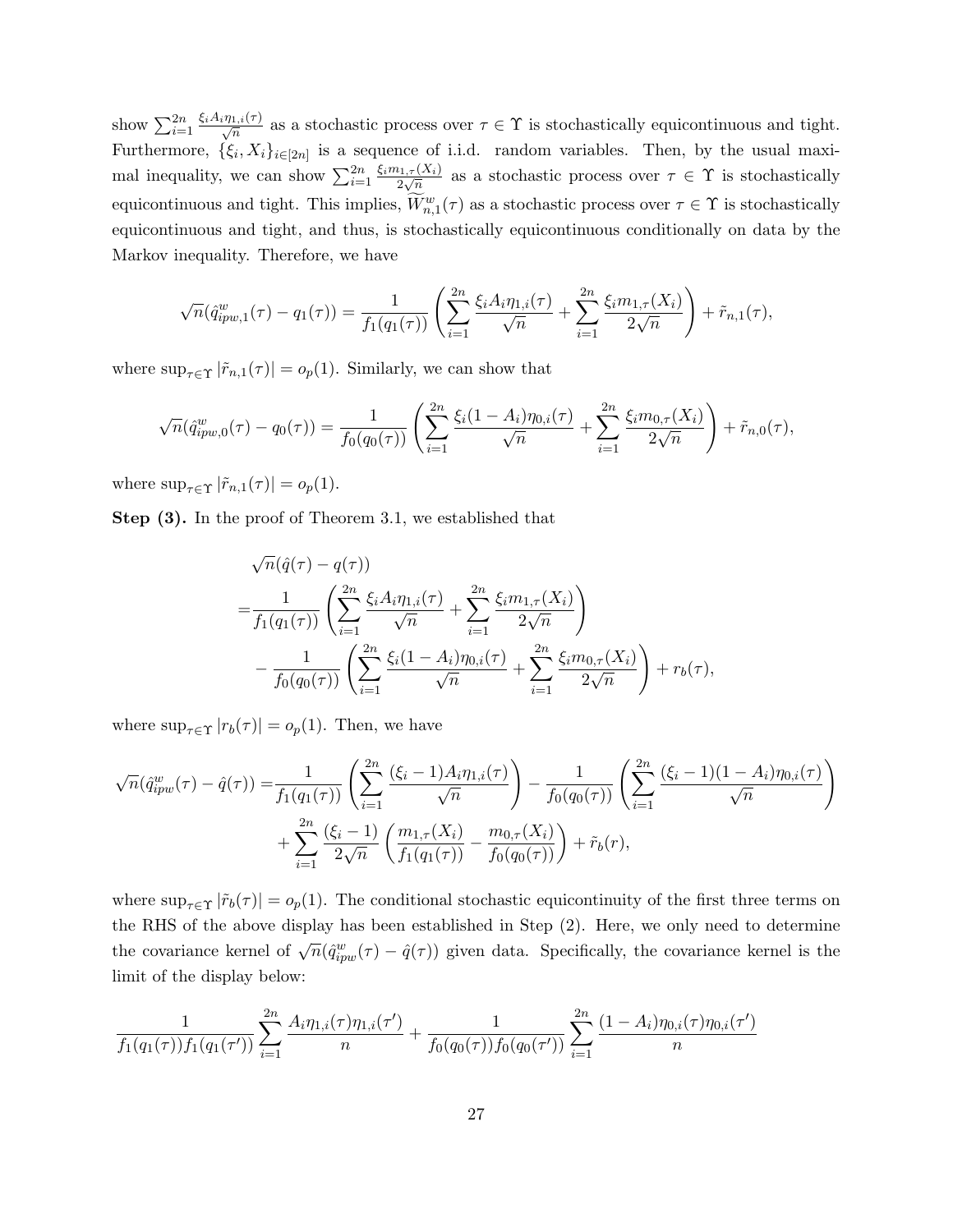$$
+\sum_{i=1}^{2n} \frac{1}{4n} \left( \frac{m_{1,\tau}(X_i)}{f_1(q_1(\tau))} - \frac{m_{0,\tau}(X_i)}{f_0(q_0(\tau))} \right) \left( \frac{m_{1,\tau'}(X_i)}{f_1(q_1(\tau'))} - \frac{m_{0,\tau'}(X_i)}{f_0(q_0(\tau'))} \right) + \frac{1}{2n} \sum_{i=1}^{2n} \frac{(1-A_i)\eta_{0,i}(\tau)}{f_0(q_0(\tau))} \left( \frac{m_{1,\tau'}(X_i)}{f_1(q_1(\tau'))} - \frac{m_{0,\tau'}(X_i)}{f_0(q_0(\tau'))} \right) + \frac{1}{2n} \sum_{i=1}^{2n} \frac{A_i\eta_{1,i}(\tau)}{f_1(q_1(\tau))} \left( \frac{m_{1,\tau'}(X_i)}{f_1(q_1(\tau'))} - \frac{m_{0,\tau'}(X_i)}{f_0(q_0(\tau'))} \right) + \frac{1}{2n} \sum_{i=1}^{2n} \frac{(1-A_i)\eta_{0,i}(\tau')}{f_0(q_0(\tau'))} \left( \frac{m_{1,\tau}(X_i)}{f_1(q_1(\tau))} - \frac{m_{0,\tau}(X_i)}{f_0(q_0(\tau))} \right) + \frac{1}{2n} \sum_{i=1}^{2n} \frac{A_i\eta_{1,i}(\tau')}{f_1(q_1(\tau'))} \left( \frac{m_{1,\tau}(X_i)}{f_1(q_1(\tau))} - \frac{m_{0,\tau}(X_i)}{f_0(q_0(\tau))} \right).
$$
\n(D.9)

Note that (B.12) implies

$$
\frac{1}{f_1(q_1(\tau))f_1(q_1(\tau'))}\sum_{i=1}^{2n}\frac{A_i\eta_{1,i}(\tau)\eta_{1,i}(\tau')}{n} \xrightarrow{p}\frac{\min(\tau,\tau')-\mathbb{E}F_1(q_1(\tau)|X_i)F_1(q_1(\tau')|X_i)}{f_1(q_1(\tau))f_1(q_1(\tau'))} = \frac{\min(\tau,\tau')-\tau\tau'-\mathbb{E}m_{1,\tau}(X_i)m_{1,\tau'}(X_i)}{f_1(q_1(\tau))f_1(q_1(\tau'))}.
$$

Similarly,

$$
\frac{1}{f_0(q_0(\tau))f_0(q_0(\tau'))}\sum_{i=1}^{2n}\frac{(1-A_i)\eta_{0,i}(\tau)\eta_{0,i}(\tau')}{n}\stackrel{p}{\longrightarrow}\frac{\min(\tau,\tau')-\tau\tau'-\mathbb{E}m_{0,\tau}(X_i)m_{0,\tau'}(X_i)}{f_0(q_0(\tau))f_0(q_0(\tau'))}.
$$

By the law of large numbers,

$$
\sum_{i=1}^{2n} \frac{1}{4n} \left( \frac{m_{1,\tau}(X_i)}{f_1(q_1(\tau))} - \frac{m_{0,\tau}(X_i)}{f_0(q_0(\tau))} \right) \left( \frac{m_{1,\tau'}(X_i)}{f_1(q_1(\tau'))} - \frac{m_{0,\tau'}(X_i)}{f_0(q_0(\tau'))} \right)
$$

$$
\xrightarrow{p} \frac{1}{2} \mathbb{E} \left( \frac{m_{1,\tau}(X_i)}{f_1(q_1(\tau))} - \frac{m_{0,\tau}(X_i)}{f_0(q_0(\tau))} \right) \left( \frac{m_{1,\tau'}(X_i)}{f_1(q_1(\tau'))} - \frac{m_{0,\tau'}(X_i)}{f_0(q_0(\tau'))} \right).
$$

Last, by Lemma E.4, the last four terms on the RHS of (D.9) will vanish. Hence,

$$
(D.9) \xrightarrow{p} \Sigma(\tau, \tau'),
$$

where  $\Sigma(\tau, \tau')$  is defined in Theorem 3.1. This concludes the proof.

### E Technical Lemmas

#### E.1 A Maximal Inequality with i.n.i.d. Random Variables

Although Chernozhukov, Chetverikov, and Kato (2014) derived their Corollary 5.1 for i.i.d. data, the result is still valid when the data are independent but not identically distributed (i.n.i.d.). In this section, we restate their corollary for i.n.i.d. data and provide a brief justification. The proof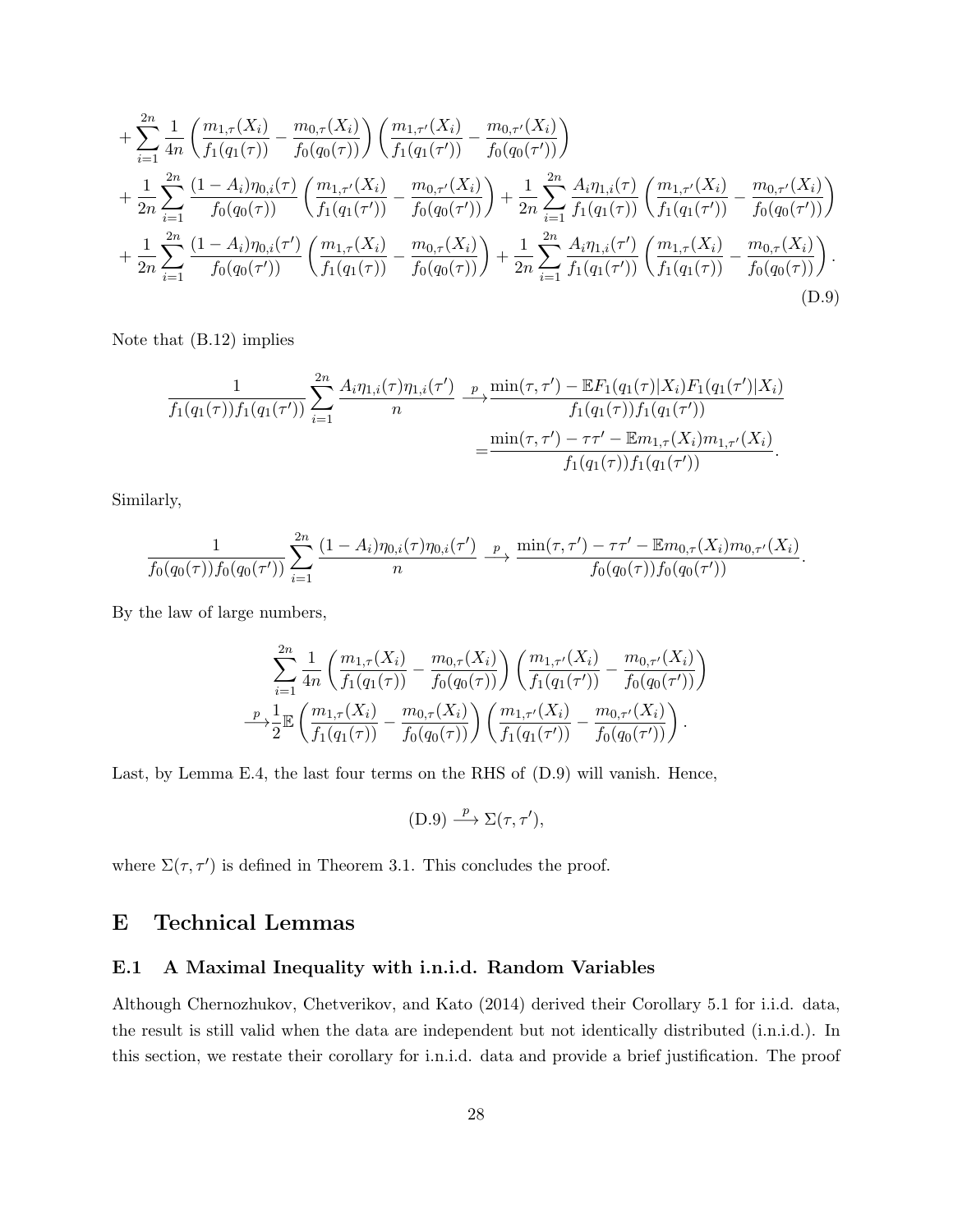is due to Chernozhukov et al. (2014). We include this section purely for clarification purpose. Let  ${W<sub>i</sub>}<sub>i=1</sub><sup>n</sup>$  be a sequence of i.n.i.d. random variables taking values in a measurable space  $(S, S)$  with distributions  $\Pi_{i=1}^n \mathbb{P}^{(i)}$ . Let F be a generic class of measurable functions  $S \mapsto \Re$  with envelope F. Further denote  $\overline{\mathbb{P}}f = \frac{1}{n}$  $\frac{1}{n}\sum_{i=1}^n \mathbb{P}^{(i)}f$ ,  $||f||_{\overline{\mathbb{P}},2} = \sqrt{\overline{\mathbb{P}}f^2}$  and  $\mathbb{P}_n f$  is the usual empirical process  $\mathbb{P}_n f = \frac{1}{n}$  $\frac{1}{n}\sum_{i=1}^{n} f(W_i)$ ,  $\sigma^2 = \sup_{f \in \mathcal{F}} \overline{\mathbb{P}} f^2 \leq \overline{\mathbb{P}} F^2$ , and  $M = \max_{i \in [n]} F(W_i)$ .

**Lemma E.1.** Suppose  $\overline{\mathbb{P}}F^2 < \infty$  and there exist constants  $a \geq e$  and  $v \geq 1$  such that

$$
\sup_{Q} N(\mathcal{F}, e_Q, \varepsilon ||F||_{Q,2}) \le \left(\frac{a}{\varepsilon}\right)^v, \quad \forall \varepsilon \in (0, 1], \tag{E.1}
$$

where  $e_Q(f, g) = ||f - g||_{Q,2}$  and the supremum is taken over all finitely discrete probability measures on  $(S, \mathcal{S})$ . Then,

$$
\mathbb{E}||\sqrt{n}(\mathbb{P}_n - \overline{\mathbb{P}})||_{\mathcal{F}} \lesssim \sqrt{v \sigma^2 \log \left(\frac{a||F||_{\overline{\mathbb{P}},2}}{\sigma}\right)} + \frac{v||M||_2}{\sqrt{n}} \log \left(\frac{a||F||_{\overline{\mathbb{P}},2}}{\sigma}\right).
$$

The proof of Lemma E.1 is exactly the same as that for Chernozhukov et al. (2014, Corollary 5.1) with  $\mathbb P$  replaced by  $\overline{\mathbb P}$ . For brevity, we just highlight some key steps below.

*Proof.* Let  $\{\varepsilon_i\}_{i=1}^n$  be a sequence of Rademacher random variables that is independent of  $\{W_i\}_{i=1}^n$ ,  $\sigma_n^2 = \sup_{f \in \mathcal{F}} \mathbb{P}_n f^2$ , and  $Z = \mathbb{E}\left[\left\|\frac{1}{\sqrt{n}}\right\| \right]$  $\left\| \sum_{i=1}^n \varepsilon_i f(W_i) \right\|_{\mathcal{F}}$ i . Then, by van der Vaart and Wellner (1996, Lemma  $2.3.1$ ) or Ledoux and Talagrand  $(2013, \text{Lemma } 6.3)$ ,

$$
\mathbb{E}||\sqrt{n}(\mathbb{P}_n - \overline{\mathbb{P}})||_{\mathcal{F}} \leq 2Z.
$$

Note Ledoux and Talagrand (2013, Lemma 6.3) only requires  ${W<sub>i</sub>}_{i=1}^n$  to be independent. In addition, let the uniform entropy integral be

$$
J(\delta) \equiv J(\delta, \mathcal{F}, F) = \int_0^{\delta} \sup_Q \sqrt{1 + \log N(\mathcal{F}, e_Q, \varepsilon ||F||_{Q,2})} d\varepsilon
$$
(E.2)

where  $e_Q(f, g) = ||f-g||_{Q,2}$  and the supremum is taken over all finitely discrete probability measures on  $(S, \mathcal{S})$ . Then, we have

$$
Z = \mathbb{E}\mathbb{E}\left[\left|\left|\frac{1}{\sqrt{n}}\sum_{i=1}^{n}\varepsilon_{i}f(W_{i})\right|\right|_{\mathcal{F}}|W_{1}, \cdots, W_{n}\right]
$$
  

$$
\lesssim \mathbb{E}\left[\left|\left|F\right|\right|_{\mathbb{P}_{n},2} J(\sigma_{n}/\left|\left|F\right|\right|_{\mathbb{P}_{n},2})\right]
$$
  

$$
\lesssim \left|\left|F\right|\right|_{\mathbb{P},2} J(\sqrt{\mathbb{E}\sigma_{n}^{2}}/\left|\left|F\right|\right|_{\mathbb{P},2}),
$$
  
(E.3)

where the second inequality is due to the Jensen's inequality and the fact that  $J(\sqrt{x/y})\sqrt{y}$  is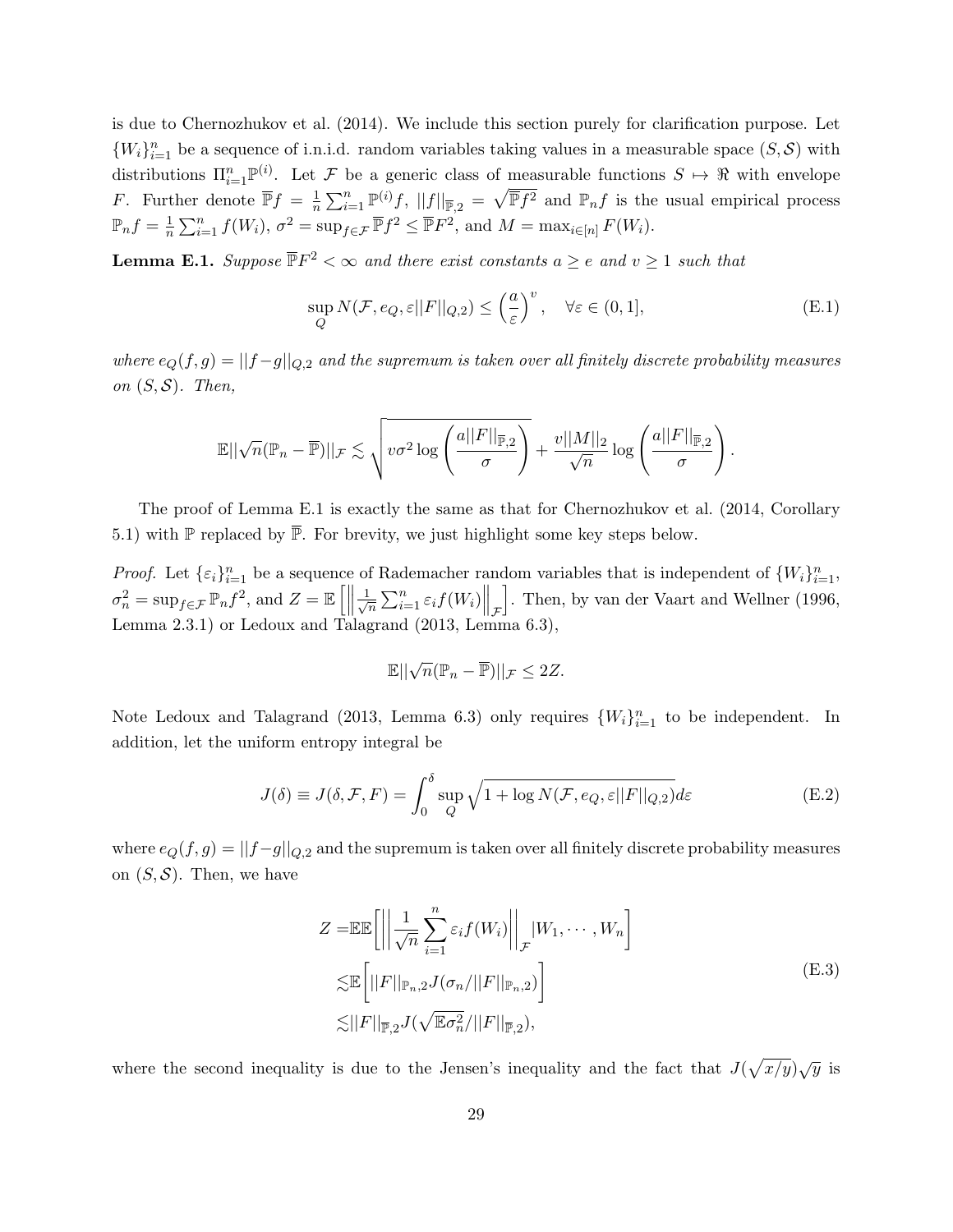concave in  $(x, y)$  as shown by Chernozhukov et al. (2014). To see the first inequality, note that by the Hoeffding's inequality,

$$
\mathbb{P}\left(\left|\frac{1}{\sqrt{n}}\sum_{i=1}^n \varepsilon_i f(W_i)\right| \geq t \left|\{W_i\}_{i=1}^n\right| \lesssim \exp\left(-\frac{t^2/2}{\frac{1}{n}\sum_{i=1}^n f(W_i)^2}\right),
$$

which implies the stochastic process  $\frac{1}{\sqrt{2}}$  $\frac{1}{\sqrt{n}}\sum_{i=1}^n \varepsilon_i f(W_i)$  indexed by f is sub-Gaussian conditionally on  ${W_i}_{i=1}^n$ . Then, the first inequality in (E.3) follows van der Vaart and Wellner (1996, Corollary 2.2.8), where we let  $\delta = \sigma_n / ||F||_{\mathbb{P}_n,2}$  and  $\sigma_n$  can be viewed as the diameter of the class of functions F. We also note that this is a conditional argument, which is still valid even when  $\{W_i\}_{i=1}^n$  is i.n.i.d.

Next, we aim to bound  $\mathbb{E}\sigma_n^2$ . Recall  $\sigma^2 = \sup_{f \in \mathcal{F}} \overline{\mathbb{P}} f^2$ . We have, for i.n.i.d.  $\{W_i\}_{i=1}^n$ ,

$$
\mathbb{E}\sigma_n^2 \leq \sigma^2 + \mathbb{E}(||(\mathbb{P}_n - \overline{\mathbb{P}})f^2||_{\mathcal{F}})
$$
  
\n
$$
\leq \sigma^2 + 2\mathbb{E}\left[\left\|\frac{1}{n}\sum_{i=1}^n \varepsilon_i f^2(W_i)\right\|_{\mathcal{F}}\right]
$$
  
\n
$$
\leq \sigma^2 + 8\mathbb{E}\left[M\left\|\frac{1}{n}\sum_{i=1}^n \varepsilon_i f(W_i)\right\|_{\mathcal{F}}\right]
$$
  
\n
$$
\leq \sigma^2 + 8||M||_{\mathbb{P},2}\left\{\mathbb{E}[||\mathbb{P}_n\varepsilon_i f(W_i)||_{\mathcal{F}}^2]\right\}^{1/2}
$$
  
\n
$$
\leq \sigma^2 + C||M||_{\mathbb{P},2}\left\{\mathbb{E}[||\mathbb{P}_n\varepsilon_i f(W_i)||_{\mathcal{F}}\right\} + n^{-1}||M||_{\mathbb{P},2}\right\}
$$
  
\n
$$
= \sigma^2 + Cn^{-1/2}||M||_{\mathbb{P},2}Z + Cn^{-1}||M||_{\mathbb{P},2}^2,
$$

where the first inequality is due to the triangle inequality, the second inequality is due to Ledoux and Talagrand (2013, Lemma 6.3), the third inequality is due to Ledoux and Talagrand (2013, Theorem 4.12), the fourth inequality is due to the Cauchy-Schwarz inequality, and the fifth inequality is due to Ledoux and Talagrand (2013, Lemma 6.8) with  $q = 2$ .

Given (E.4), Chernozhukov et al. (2014) then proved the results that, for  $\delta = \sigma / ||F||_{\overline{P},2}$ ,

$$
\mathbb{E}[\sqrt{n}||\mathbb{P}_n - \overline{\mathbb{P}}||_{\mathcal{F}}] \lesssim J(\delta, \mathcal{F}, F)||F||_{\overline{\mathbb{P}},2} + \frac{||M||_{\mathbb{P}_s,2}J^2(\delta, \mathcal{F}, F)}{\delta^2 \sqrt{n}}.
$$
\n(E.5)

In this step, they relied on the facts that  $J(\delta) = J(\delta, \mathcal{F}, F)$  is concave in  $\delta$  and  $\delta \mapsto J(\delta)/\delta$  is nonincreasing. The desired result is a quick corollary of  $(E.5)$  by noticing that, under  $(E.1)$ ,

$$
J(\delta) \le \int_0^\delta \sqrt{1 + \nu \log\left(\frac{a}{\varepsilon}\right)} d\varepsilon \le 2\sqrt{2\nu} \delta \sqrt{\log\left(\frac{a}{\delta}\right)}.
$$
 (E.6)

 $\Box$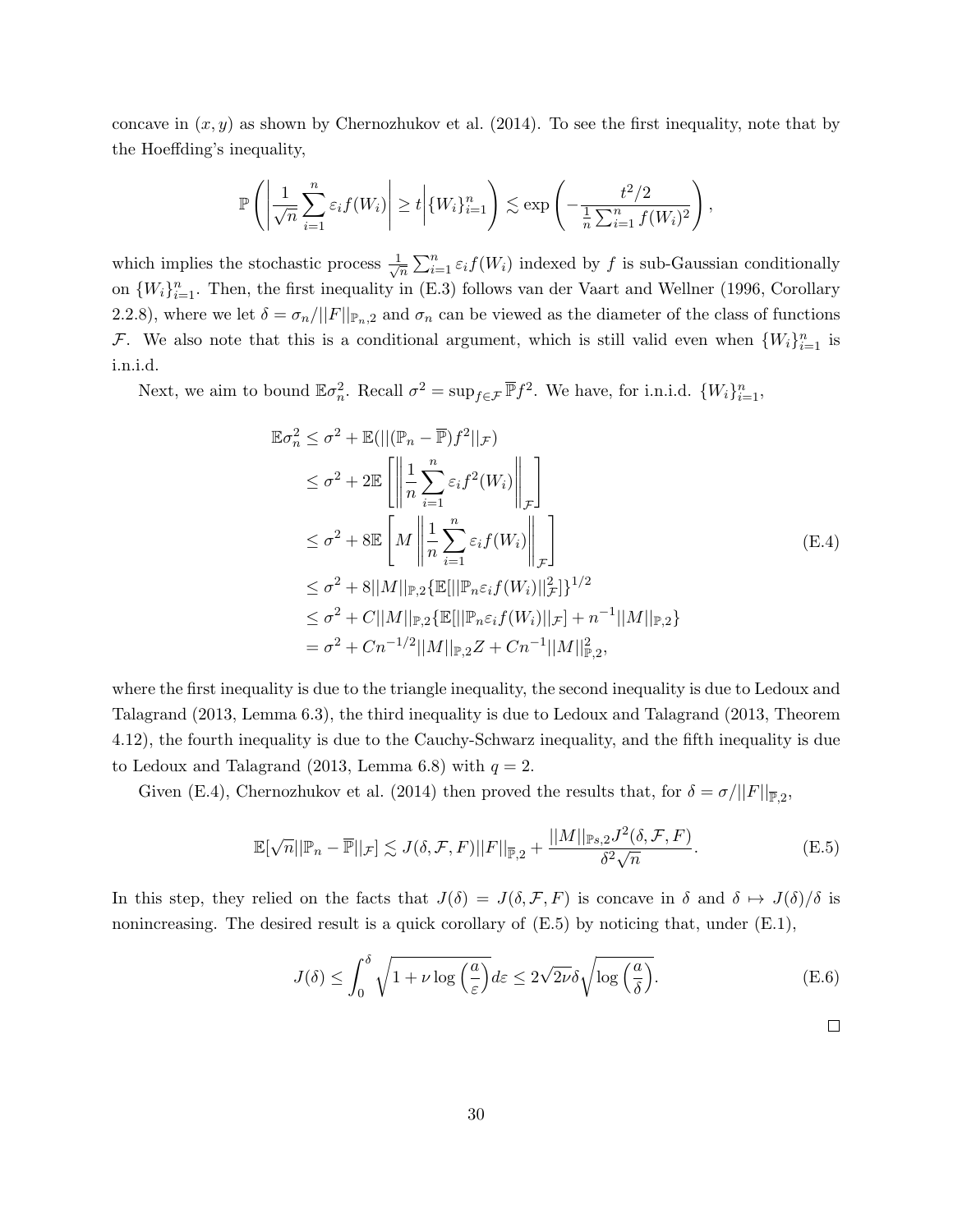#### E.2 Technical Lemmas Used in the Proof of Theorem 3.1

**Lemma E.2.** Recall  $H_n(X_i, \tau)$  defined in  $(A.2)$ . Under the assumptions in Theorem 3.1,

$$
\sup_{\tau \in \Upsilon} \left| \sum_{i=1}^{2n} \left( A_i - \frac{1}{2} \right) H_n(X_i, \tau) \right| = o_p(1),
$$

and

$$
\sup_{\tau \in \Upsilon} \left| \sum_{i=1}^{2n} A_i \left[ \xi_i^* \int_0^{\frac{u_0 + u_1}{\sqrt{n}}} \left( 1\{ Y_i(1) - q_1(\tau) \le v \} - 1\{ Y_i(1) - q_1(\tau) \le 0 \} \right) dv - H_n(X_i, \tau) \right] \right| = o_p(1),
$$

where either  $\xi_i^* = 1$  or  $\xi_i^* = \xi_i$  which satisfies Assumption 3.

Proof. For the first result, we have

$$
\sup_{\tau \in \Upsilon} \left| \sum_{i=1}^{2n} \left( A_i - \frac{1}{2} \right) H_n(X_i, \tau) \right|
$$
\n
$$
\leq \frac{1}{2} \sum_{j=1}^n \sup_{\tau \in \Upsilon} |H_n(X_{\pi(2j-1),\tau}) - H_n(X_{\pi(2j),\tau})|
$$
\n
$$
\leq \sum_{j=1}^n \frac{1}{2} \int_0^{\frac{|u_0 + u_1|}{\sqrt{n}}} \sup_{\tau \in \Upsilon} |f_1(q_1(\tau) + \tilde{v}_j|X_{\pi(2j-1)}) - f_1(q_1(\tau) + \tilde{v}_j|X_{\pi(2j)})| v dv
$$
\n
$$
\leq \sum_{j=1}^n \int_0^{\frac{|u_0 + u_1|}{\sqrt{n}}} ||X_{\pi(2j-1)} - X_{\pi(2j)}||_2 v dv
$$
\n
$$
\leq \frac{(u_0 + u_1)^2}{n} \sum_{j=1}^n ||X_{\pi(2j-1)} - X_{\pi(2j)}||_2 \xrightarrow{p} 0,
$$

where the first inequality is due to the fact that for the j-th pair,  $(A_{\pi(2j-1)} - 1/2, A_{\pi(2j)} - 1/2)$ is either  $(1/2, -1/2)$  or  $(-1/2, 1/2)$ , the second inequality is by standard Taylor expansion to the first order where  $|\tilde{v}_j| \leq (|u_0 + u_1|)/\sqrt{n}$ , the third inequality is due to Assumption 2, and the last convergence is due to Assumption 1.

Let  $(\tilde{\xi}_j^*, \tilde{Y}_j(1), \tilde{X}_j) = (\xi_{ij}^*, Y_{i_j}(1), X_{i_j})$  where  $i_j$  is the j-th smallest index in the set  $\{i \in [2n]:$  $A_i = 1$ . Then, similar to (B.8), we have

$$
\sup_{\tau \in \Upsilon} \left| \sum_{i=1}^{2n} A_i \left[ \xi_i^* \int_0^{\frac{u_0 + u_1}{\sqrt{n}}} (1\{Y_i(1) - q_1(\tau) \le v\} - 1\{Y_i(1) - q_1(\tau) \le 0\}) dv - H_n(X_i, \tau) \right] \right| \left| \{A_i, X_i\}_{i=1}^{2n} \right|
$$
  

$$
\stackrel{d}{=} ||\mathbb{P}_n - \overline{\mathbb{P}}||_{\mathcal{F}_4} |\{\tilde{X}_j\}_{j=1}^n,
$$

where  $\mathcal{F}_4 = {\{\tilde{\xi}^* \int_0^{(u_0 + u_1)/\sqrt{n}}\}$  $C_0^{(u_0+u_1)/\sqrt{n}}\left(1\{\tilde{Y}(1)\leq q_1(\tau)+v\}-1\{\tilde{Y}(1)\leq q_1(\tau)\}\right)dv$  :  $\tau \in \Upsilon$ ,  $\mathbb{P}_n f$  is the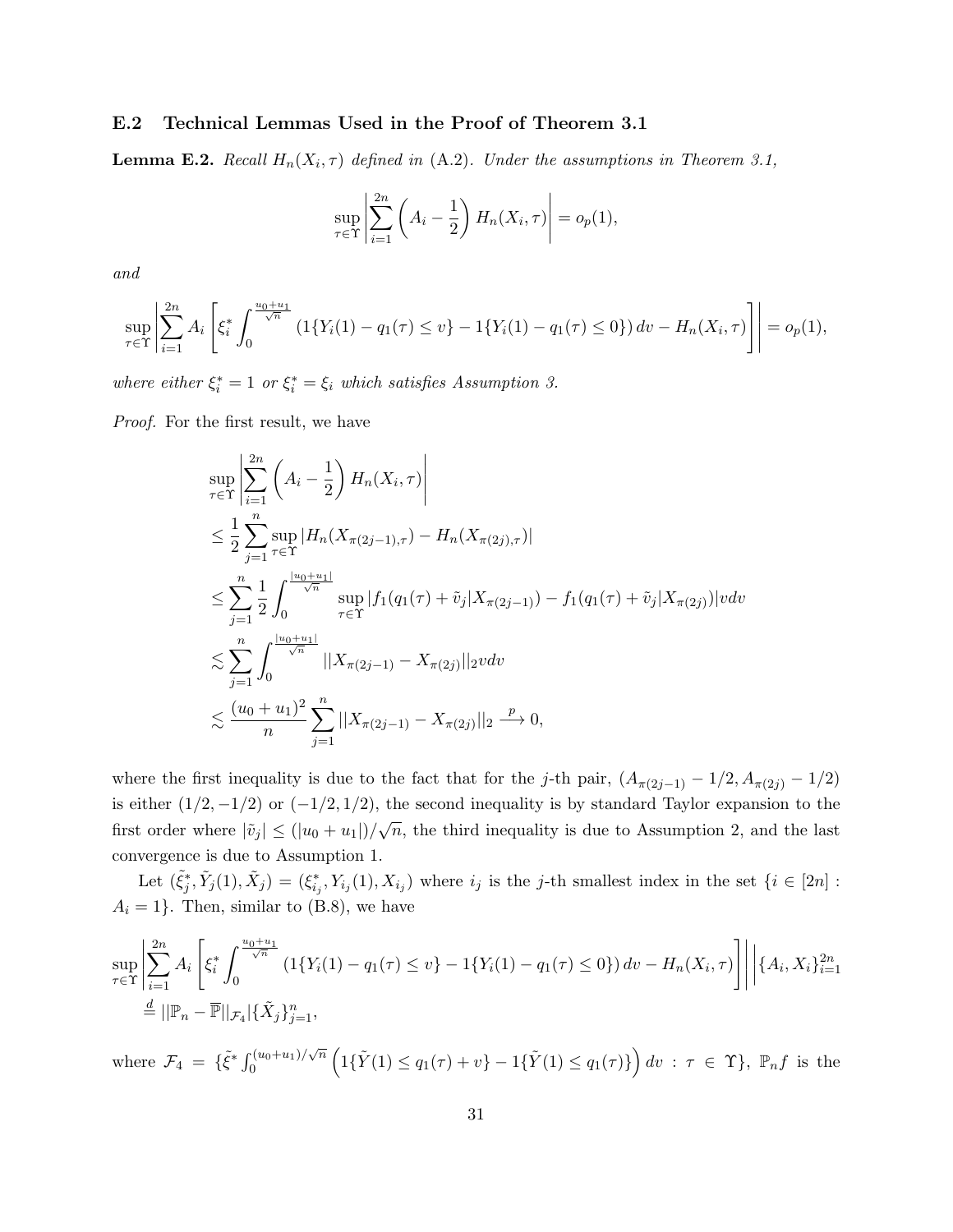usual empirical process,  $\overline{\mathbb{P}}f = \frac{1}{n}$  $\frac{1}{n}\sum_{j=1}^n \mathbb{P}^{(j)} f$ , and  $\mathbb{P}^{(j)}$  denotes the probability measure of  $(\tilde{\xi}_j^*, \tilde{Y}_j(1))$ given  $\tilde{X}_j$ . Note  $\mathcal{F}_4$  is a VC-class with a fixed VC index, has an envelope  $F_j = (|u_0 + u_1| \tilde{\xi}_j^*) / \sqrt{n}$ ,  $M = \max_{j \in [n]} F_j = (|u_0 + u_1| \log(n)) / \sqrt{n},$  and √

$$
\sigma^{2} = \sup_{f \in \mathcal{F}_{4}} \overline{\mathbb{P}} f^{2} \le \sup_{\tau \in \Upsilon} \frac{1}{n} \sum_{j=1}^{n} \left[ F_{1} \left( q_{1}(\tau) + \frac{|u_{0} + u_{1}|}{\sqrt{n}} \middle| \tilde{X}_{j} \right) - F_{1} \left( q_{1}(\tau) - \frac{|u_{0} + u_{1}|}{\sqrt{n}} \middle| \tilde{X}_{j} \right) \right] \frac{u^{2}}{n}
$$
  

$$
\le \frac{1}{n} \sum_{j=1}^{n} C(\tilde{X}_{j}) \frac{(u_{0} + u_{1})^{2}}{n^{3/2}}
$$
  

$$
= \frac{1}{n} \sum_{i=1}^{2n} A_{i} C(X_{i}) \frac{(u_{0} + u_{1})^{2}}{n^{3/2}}
$$
  

$$
\le \left( \frac{1}{n} \sum_{i=1}^{2n} C(X_{i}) \right) \frac{(u_{0} + u_{1})^{2}}{n^{3/2}}.
$$

As  $\left(\frac{1}{n}\right)$  $\frac{1}{n} \sum_{i=1}^{2n} C(X_i)$   $\stackrel{a.s.}{\rightarrow} \mathbb{E}2C(X_i)$ , we have  $\left(\frac{1}{n}\right)$  $\frac{1}{n} \sum_{i=1}^{2n} C(X_i) \leq 3 \mathbb{E} C(X_i)$  a.s. Given such a sequence  ${X_i}_{i\geq 1}$ , Lemma E.1 implies

$$
\mathbb{E}\left[||\mathbb{P}_n - \overline{\mathbb{P}}||_{\mathcal{F}_4}|\{\tilde{X}_j\}_{i=1}^n\right] \lesssim \sqrt{\frac{3\mathbb{E}C(X_i)\log(n)}{n^{3/2}}} + \frac{\log^2(n)}{n} = o_{a.s.}(1).
$$

This implies

$$
\sup_{\tau \in \Upsilon} \left| \sum_{i=1}^{2n} A_i \left[ \xi_i^* \int_0^{\frac{u_0 + u_1}{\sqrt{n}}} \left( 1\{ Y_i(1) - q_1(\tau) \le v \} - 1\{ Y_i(1) - q_1(\tau) \le 0 \} \right) dv - H_n(X_i, \tau) \right] \right| = o_p(1).
$$

Lemma E.3. Under the assumptions in Theorem 3.1,

$$
\sup_{\tau \in \Upsilon} \left| \sum_{i=1}^{2n} \frac{(A_i - 1/2)}{\sqrt{n}} m_{1,\tau}(X_i) \right| = o_p(1).
$$

Proof. We have

$$
\sup_{\tau \in \Upsilon} \left| \sum_{i=1}^{2n} \frac{(A_i - 1/2)}{\sqrt{n}} m_{1,\tau}(X_i) \right| = \sup_{\tau \in \Upsilon} \left| \sum_{j=1}^n \frac{1}{2\sqrt{n}} (A_{\pi(2j-1)} - A_{\pi(2j)}) (F_1(q_1(\tau) | X_{\pi(2j-1)}) - F_1(q_1(\tau) | X_{\pi(2j)}) ) \right|.
$$

Note that

$$
\mathcal{F}_5 = \{ F_1(q_1(\tau)|X) - F_1(q_1(\tau)|X') : \tau \in \Upsilon \}
$$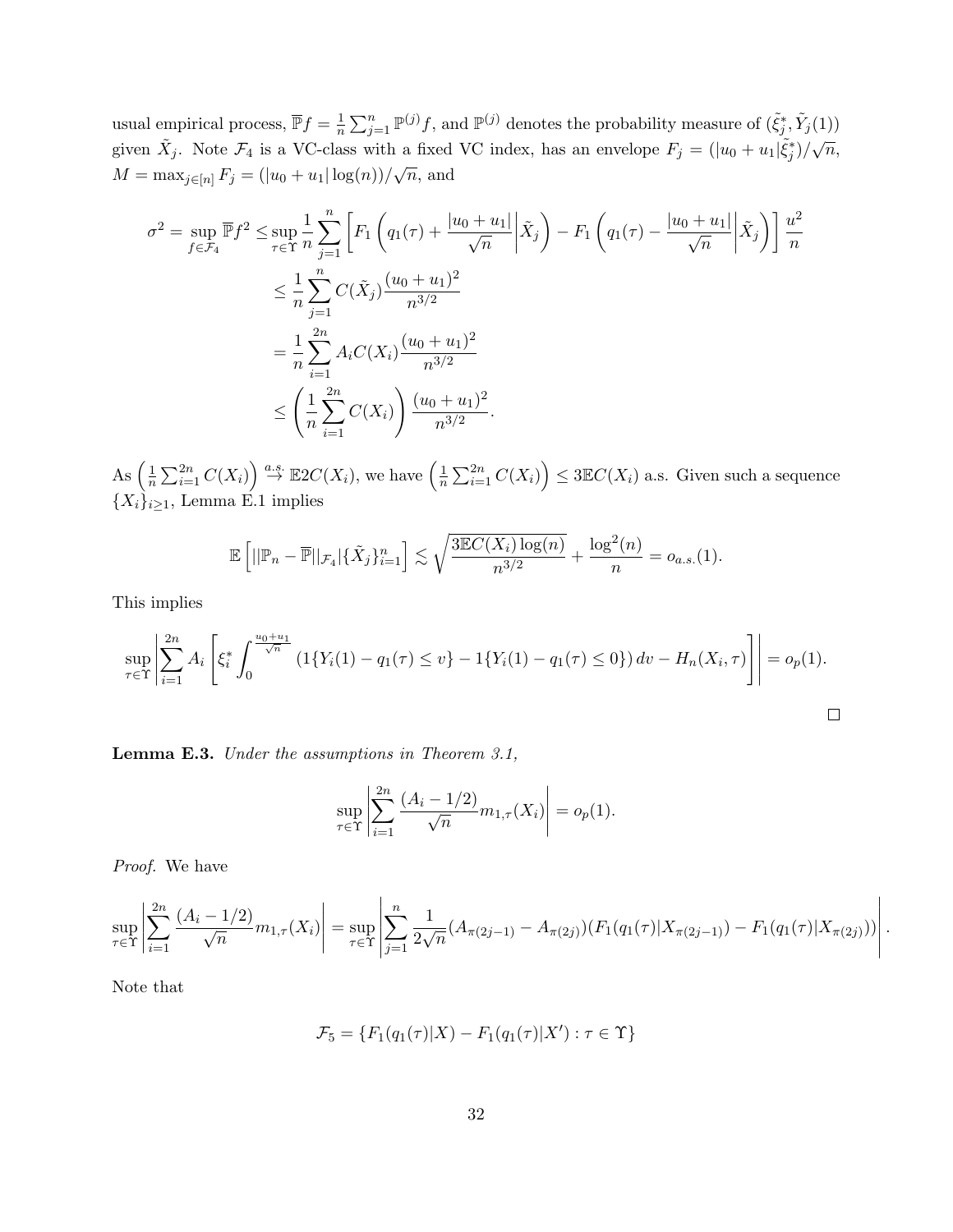is a VC-class with a fixed VC-index and has an envelope  $F = 2$ . This implies (E.1) holds with some constants  $a \ge e$  and  $v \ge 1$ . Then, as discussed in the (E.6), the uniform entropy integral  $J(\delta)$  of  $\mathcal{F}_5$  satisfies

$$
J(\delta) \le \int_0^\delta \sqrt{1 + \nu \log\left(\frac{a}{\varepsilon}\right)} d\varepsilon \le 2\sqrt{2\nu} \delta \sqrt{\log\left(\frac{a}{\delta}\right)}.
$$

In addition,

$$
\sigma_n^2 = \sup_{\tau \in \Upsilon} \frac{1}{n} \sum_{j=1}^n (F_1(q_1(\tau)|X_{\pi(2j-1)}) - F_1(q_1(\tau)|X_{\pi(2j)}))^2 \lesssim \frac{1}{n} \sum_{j=1}^n ||X_{\pi(2j-1)} - X_{\pi(2j)}||_2^2 \xrightarrow{p} 0.
$$

We focus on the set  $\mathcal{A}_n = \{\sigma_n^2 \leq \varepsilon\}$  for some arbitrary  $\varepsilon > 0$  so that  $\mathbb{P}(\mathcal{A}_n) \geq 1 - \varepsilon$  for n sufficiently large. Note that  $\mathcal{A}_n$  belongs to the sigma field generated by  $\{X_i\}_{i=1}^{2n}$ . In addition, note that conditional on  $\{X_i\}_{i=1}^{2n}$ ,  $\{A_{\pi(2j-1)} - A_{\pi(2j)}\}_{j=1}^n$  is a sequence of i.i.d. Rademacher random variables. Then, following the same argument in (E.3)

$$
\mathbb{E} \sup_{\tau \in \Upsilon} \left| \sum_{i=1}^{2n} \frac{(A_i - 1/2)}{\sqrt{n}} m_{1,\tau}(X_i) \right| 1 \{ A_n \}
$$
\n
$$
= \mathbb{E} \left\{ \mathbb{E} \left[ \left\| \frac{1}{2\sqrt{n}} \sum_{j=1}^n (A_{\pi(2j-1)} - A_{\pi(2j)}) f(X_{\pi(2j-1)}, X_{\pi(2j)}) \right\|_{\mathcal{F}_5} \right| \{ X_i \}_{i=1}^{2n} \right] 1 \{ A_n \} \right\}
$$
\n
$$
\lesssim \mathbb{E} J(\sigma_n/2) 1 \{ A_n \}
$$
\n
$$
\lesssim J(\varepsilon/2) \lesssim \sqrt{2\nu} \varepsilon \sqrt{\log \left( \frac{2a}{\varepsilon} \right)},
$$

where the first inequality is due to van der Vaart and Wellner (1996, Corollary 2.2.8) and the fact that, by the Hoeffding's inequality, for any  $f \in \mathcal{F}_5$ ,

$$
\mathbb{P}\Big(\left|\sum_{j=1}^n (A_{\pi(2j-1)} - A_{\pi(2j)}) f(X_{\pi(2j-1)}, X_{\pi(2j)})\right| \ge x \left| \{X_i\}_{i=1}^{2n} \right) \le 2 \exp\left(-\frac{1}{2} \frac{x^2}{\sum_{j=1}^n f^2(X_{\pi(2j-1)}, X_{\pi(2j)})}\right)
$$

.

As  $\sqrt{2\nu}\varepsilon\sqrt{\log\left(\frac{2a}{\varepsilon}\right)}$  $(\frac{2a}{\varepsilon}) \to 0$  as  $\varepsilon \to 0$ , we derive the desired result by letting  $n \to \infty$  followed by  $\varepsilon \to 0$ .  $\Box$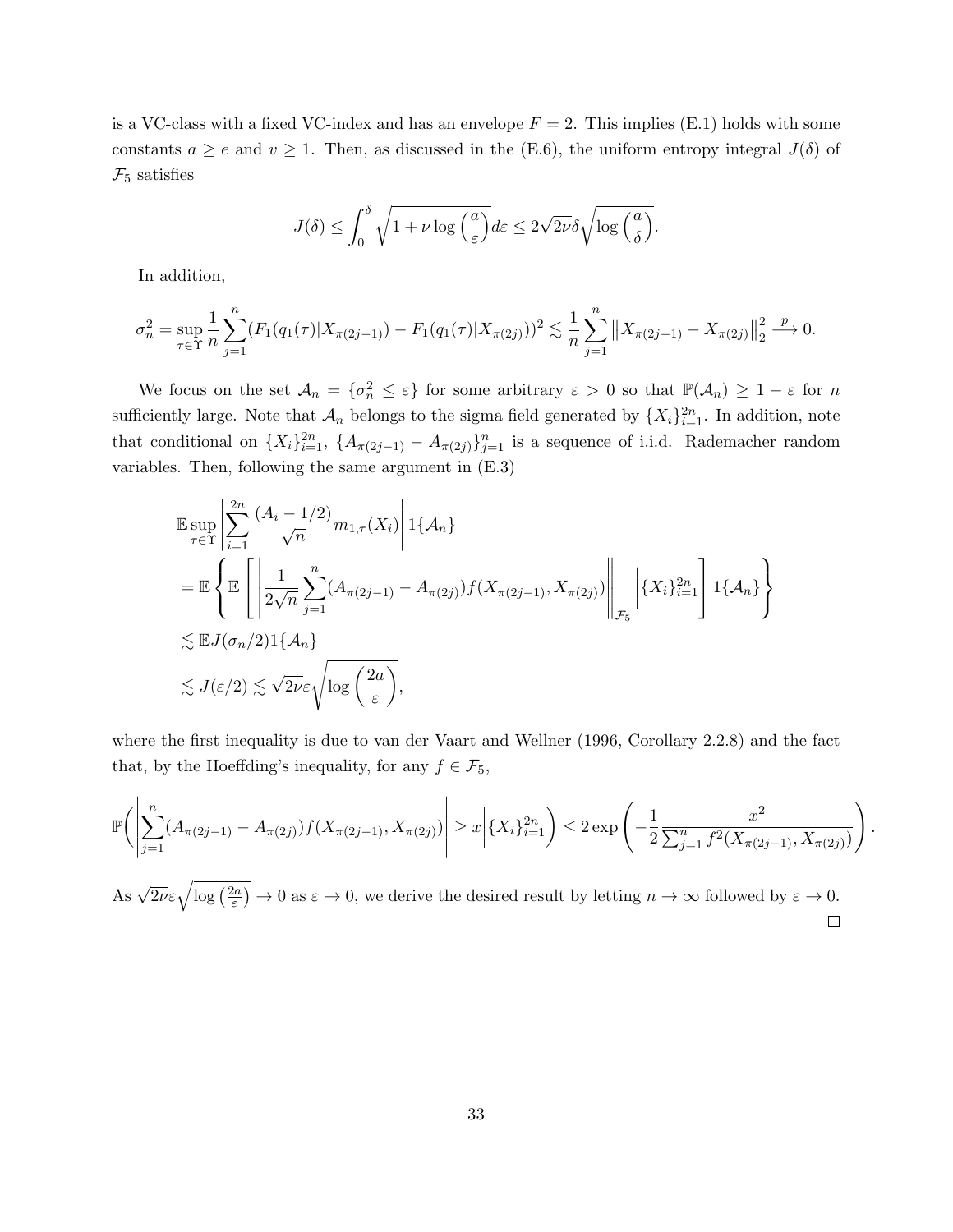#### E.3 Technical Lemmas Used in the Proof of Theorem 4.1

Lemma E.4. Suppose the assumptions in Theorem 4.1 hold, then

$$
\frac{1}{n} \sum_{i=1}^{2n} A_i \eta_{1,i}(\tau) m_{j,\tau'}(X_i) \xrightarrow{p} 0,
$$
  

$$
\frac{1}{n} \sum_{i=1}^{2n} A_i \eta_{1,i}(\tau) m_{0,\tau'}(X_i) \xrightarrow{p} 0,
$$

$$
\frac{1}{n}\sum_{i=1}^{2n}(1-A_i)\eta_{0,i}(\tau)m_{0,\tau'}(X_i)\stackrel{p}{\longrightarrow}0,
$$

and

$$
\frac{1}{n}\sum_{i=1}^{2n}(1-A_i)\eta_{0,i}(\tau)m_{1,\tau'}(X_i)\stackrel{p}{\longrightarrow}0.
$$

Proof. We focus on the first statement. The rest can be proved in the same manner. Based on the notation in Section 4.2, we have

$$
\frac{1}{n}\sum_{i=1}^{2n} A_i \eta_{1,i}(\tau) m_{1,\tau'}(X_i) = \frac{1}{n}\sum_{j=1}^n \eta_{1,(j,1)}(q_1(\tau),\tau) m_{1,\tau'}(X_{(j,1)},q_1(\tau')).
$$

where  $\eta_{1,i}(q,\tau) = (\tau - 1\{Y_i(1) \leq q\}) - m_{1,\tau}(X_i,q)$ . Then, (E.7) implies the desired result.

 $\Box$ 

#### E.4 Technical Lemmas Used in the Proof of Theorem 4.2

**Lemma E.5.** Recall  $II(\tau, \tau')$  and  $III(\tau, \tau')$  defined in (C.1). Suppose the assumptions in Theorem 3.1 hold, then

$$
\sup_{\tau,\tau'\in\Upsilon}|II(\tau,\tau')|\xrightarrow{p}0 \quad and \quad \sup_{\tau,\tau'\in\Upsilon}|III(\tau,\tau')|\xrightarrow{p}0.
$$

*Proof.* We focus on bounding  $II(\tau, \tau')$ . The bound for  $III(\tau, \tau')$  can be established similarly. By (C.3), we have, with probability greater than  $1 - \varepsilon$ ,

$$
|II(\tau, \tau')| \le \sup_{\tau, \tau' \in \Upsilon, |v|, |v'| \le L/\sqrt{n}} \left| \frac{1}{n} \sum_{j=1}^n \eta_{1,(j,1)}(q_1(\tau) + v, \tau) m_{1,\tau'}(X_{(j,1)}, q_1(\tau') + v') \right|.
$$
 (E.7)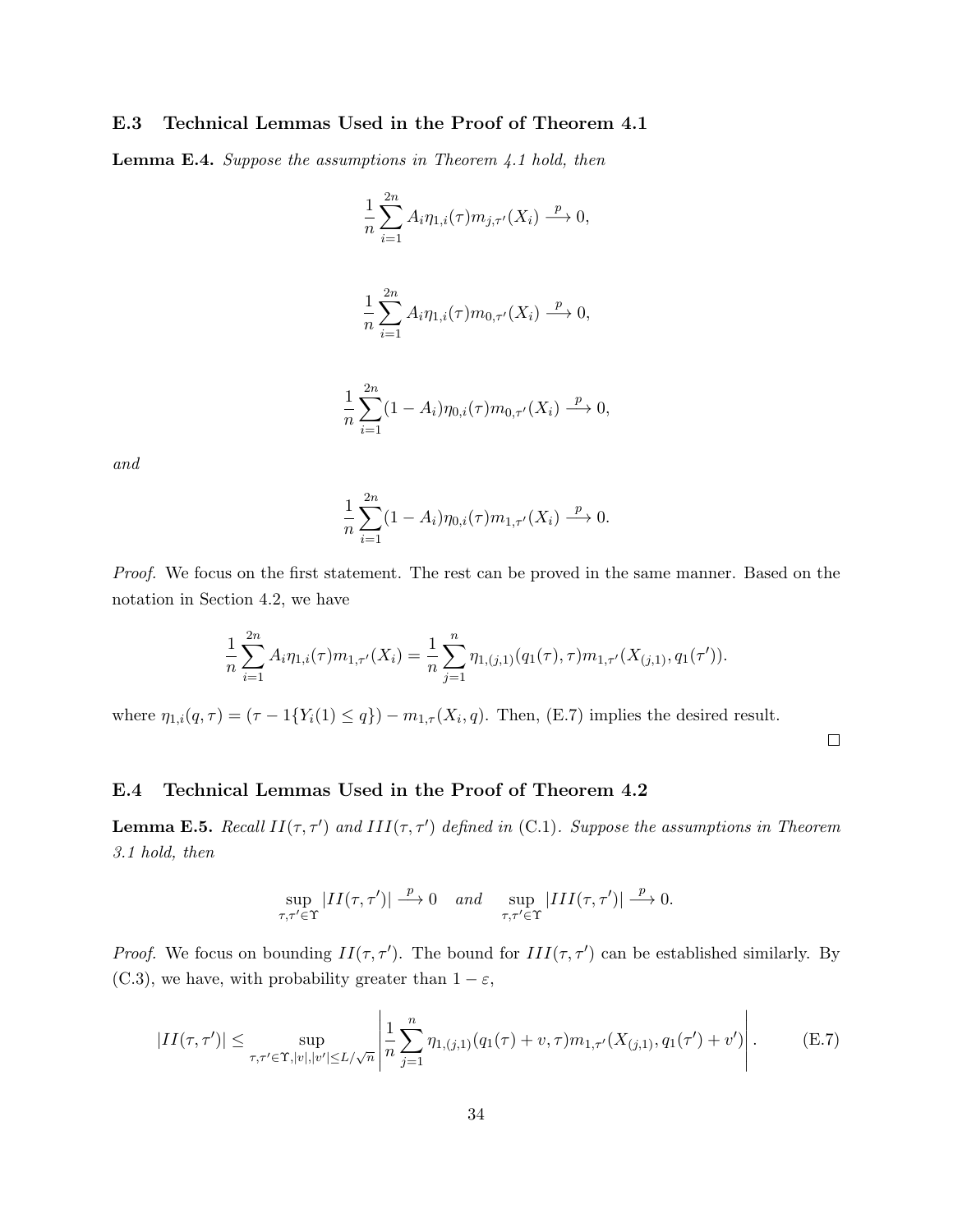We aim to bound the RHS. Let  $\{\varepsilon_j\}_{j=1}^n$  denote a sequence of i.i.d. Rademacher random variables that is independent of the data. Further denote the class of functions

$$
\mathcal{F}_6 = \{ \eta_{1,(j,1)}(q_1(\tau) + v, \tau) m_{1,\tau'}(X_{(j,1)}, q_1(\tau') + v') : \tau, \tau' \in \Upsilon, |v|, |v'| \le L/\sqrt{n} \}.
$$

Note  $\mathcal{F}_6$  has an envelope  $F = 1$  and is nested by a VC-class of functions with a fixed VC-index. Then,

$$
\mathbb{E}\left[\sup_{\tau,\tau'\in\Upsilon,|v|,|v'|\leq L/\sqrt{n}}\left|\frac{1}{n}\sum_{j=1}^{n}\eta_{1,(j,1)}(q_{1}(\tau)+v,\tau)m_{1,\tau'}(X_{(j,1)},q_{1}(\tau')+v')\right|\right] \n= \mathbb{E}\left\{\mathbb{E}\left[\sup_{\tau,\tau'\in\Upsilon,|v|,|v'|\leq L/\sqrt{n}}\left|\frac{1}{n}\sum_{j=1}^{n}\eta_{1,(j,1)}(q_{1}(\tau)+v,\tau)m_{1,\tau'}(X_{(j,1)},q_{1}(\tau')+v')\right|\left|\{X_{i},A_{i}\}_{i=1}^{2n}\right|\right]\right\} \n\lesssim \mathbb{E}\left\{\mathbb{E}\left[\sup_{\tau,\tau'\in\Upsilon,|v|,|v'|\leq L/\sqrt{n}}\left|\frac{1}{n}\sum_{j=1}^{n}\varepsilon_{j}\eta_{1,(j,1)}(q_{1}(\tau)+v,\tau)m_{1,\tau'}(X_{(j,1)},q_{1}(\tau')+v')\right|\left|\{X_{i},A_{i}\}_{i=1}^{2n}\right|\right\} \right] \n= \mathbb{E}\left\{\mathbb{E}\left[\sup_{\tau,\tau'\in\Upsilon,|v|,|v'|\leq L/\sqrt{n}}\left|\frac{1}{n}\sum_{j=1}^{n}\varepsilon_{j}\eta_{1,(j,1)}(q_{1}(\tau)+v,\tau)m_{1,\tau'}(X_{(j,1)},q_{1}(\tau')+v')\right|\left|\{X_{i},A_{i},Y_{i}(1)\}_{i=1}^{2n}\right|\right\} \right\ \n\leq \frac{||F||_{\overline{\mathbb{P}},2}J(\sqrt{\mathbb{E}\sigma_n^2}/||F||_{\overline{\mathbb{P}},2})}{\sqrt{n}}\lesssim \frac{1}{\sqrt{n}},
$$
\n(E.8)

where the first equality is due to the law of iterated expectation, the first inequality is due to Ledoux and Talagrand (2013, Lemma 6.3) and the fact that  $\{\eta_{1,(j,1)}(q_1(\tau)+v,\tau)\}_{j=1}^n$  is a sequence of independent and centered random variables given  $\{X_i, A_i\}_{i=1}^{2n}$ , the second inequality follows the same argument in  $(E.3)$  with  $F = 2$ ,

$$
\sigma_n^2 = \sup_{\tau, \tau' \in \Upsilon, |v|, |v'| \le L/\sqrt{n}} \frac{1}{n} \sum_{j=1}^n \left[ \eta_{1,(j,1)}(q_1(\tau) + v, \tau) m_{1,\tau'}(X_{(j,1)}, q_1(\tau') + v') \right]^2 \le 4,
$$

and  $J(\cdot)$  being the uniform entropy integral for the class of functions  $\mathcal{F}_6$  defined in (E.2), and the last inequality holds because when  $\mathcal{F}_6$  is nested by a VC-class,  $\varepsilon_i$  is bounded, and thus, has a sub-Gaussian tail, and  $\delta = \sqrt{\mathbb{E}\sigma_n^2}/||F||_{\overline{\mathbb{P}},2} \leq 1$ , we have

$$
J(\delta) \lesssim \delta \max(\sqrt{\log(1/\delta)}, 1) \lesssim 1,
$$

as shown in (E.6). This implies, uniformly over  $\tau, \tau' \in \Upsilon$ ,

$$
II(\tau, \tau') \stackrel{p}{\longrightarrow} 0.
$$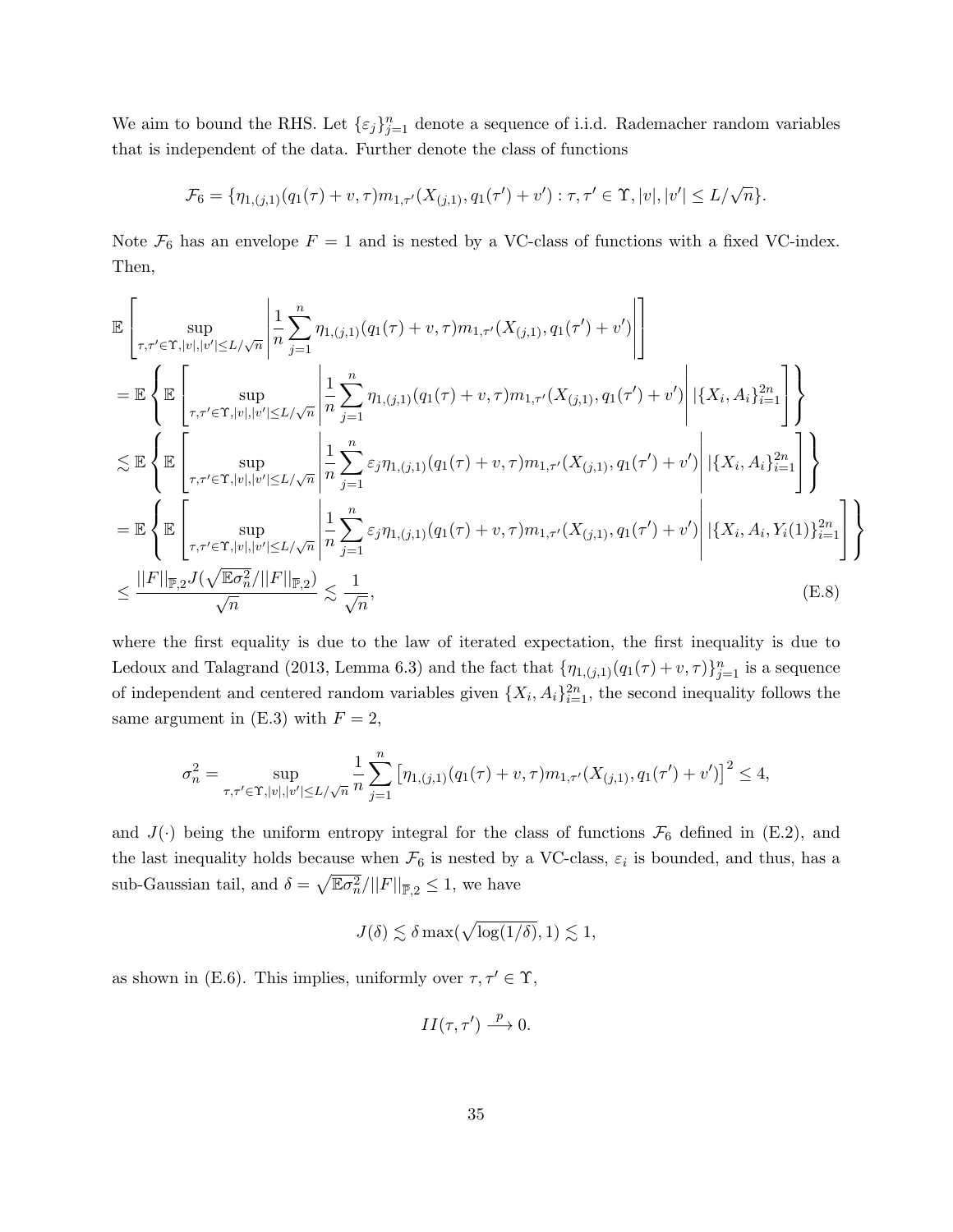**Lemma E.6.** Recall  $R_{IV}(\tau, \tau')$  defined in (C.7). Suppose assumptions in Theorem 3.1 hold, then

$$
\sup_{\tau,\tau' \in \Upsilon} |R_{IV}(\tau,\tau')| = o_p(1) \quad \text{and} \quad \sup_{\tau,\tau' \in \Upsilon} \left| \frac{1}{n} \sum_{i=1}^{2n} \left( A_i - \frac{1}{2} \right) m_{1,\tau}(X_i) m_{1,\tau'}(X_i) \right| = o_p(1).
$$

Proof. Note

$$
R_{IV}(\tau,\tau') = \frac{1}{n} \sum_{j=1}^{n} \left[ m_{1,\tau}(X_{(j,1)}) m_{1,\tau'}(X_{(j,1)}) - m_{1,\tau}(X_{(j,1)},\hat{q}_1(\tau)) m_{1,\tau'}(X_{(j,1)},\hat{q}_1(\tau')) \right].
$$

By (C.3) and the fact that  $F_1(\cdot|X)$  is Lipschitz continuous, we have

$$
\sup_{\tau,\tau'\in\Upsilon} |R_{IV}(\tau,\tau')|
$$
\n
$$
\leq \sup_{\tau,\tau'\in\Upsilon} \frac{1}{n} \sum_{j=1}^n \left| m_{1,\tau}(X_{(j,1)}) m_{1,\tau'}(X_{(j,1)}) - m_{1,\tau}(X_{(j,1)},\hat{q}_1(\tau)) m_{1,\tau'}(X_{(j,1)},\hat{q}_1(\tau')) \right| \xrightarrow{p} 0.
$$

By the same argument as in the proof of Lemma E.3, we have

$$
\sup_{\tau,\tau'\in\Upsilon}\left|\frac{1}{n}\sum_{i=1}^{2n}\left(A_i-\frac{1}{2}\right)m_{1,\tau}(X_i)m_{1,\tau'}(X_i)\right|\xrightarrow{p} 0.
$$

**Lemma E.7.** Recall  $S_{n,1}^*(\tau)$  defined in (4.5). Suppose assumptions in Theorem 3.1 hold. Then,  $\{S_{n,1}^*(\tau): \tau \in \Upsilon\}$  is stochastically equicontinuous and tight.

*Proof.* It suffices to show the two marginals of  $S_{n,1}^*(\tau)$  are stochastically equicontinuous and tight. We focus on the first marginal

$$
\left\{\frac{1}{\sqrt{n}}\sum_{j=1}^n \eta_j(\tau - 1\{Y_{(j,1)} \le \hat{q}_1(\tau)\}) : \tau \in \Upsilon\right\}.
$$

By (C.3), it suffices to establish the stochastic equicontinuity and tightness of

$$
\left\{\frac{1}{\sqrt{n}}\sum_{j=1}^{n}\eta_j(\tau - 1\{Y_{(j,1)} \le q_1(\tau) + v/\sqrt{n}\}):\tau \in \Upsilon, |v| \le L\right\}
$$

 $\overline{\phantom{a}}$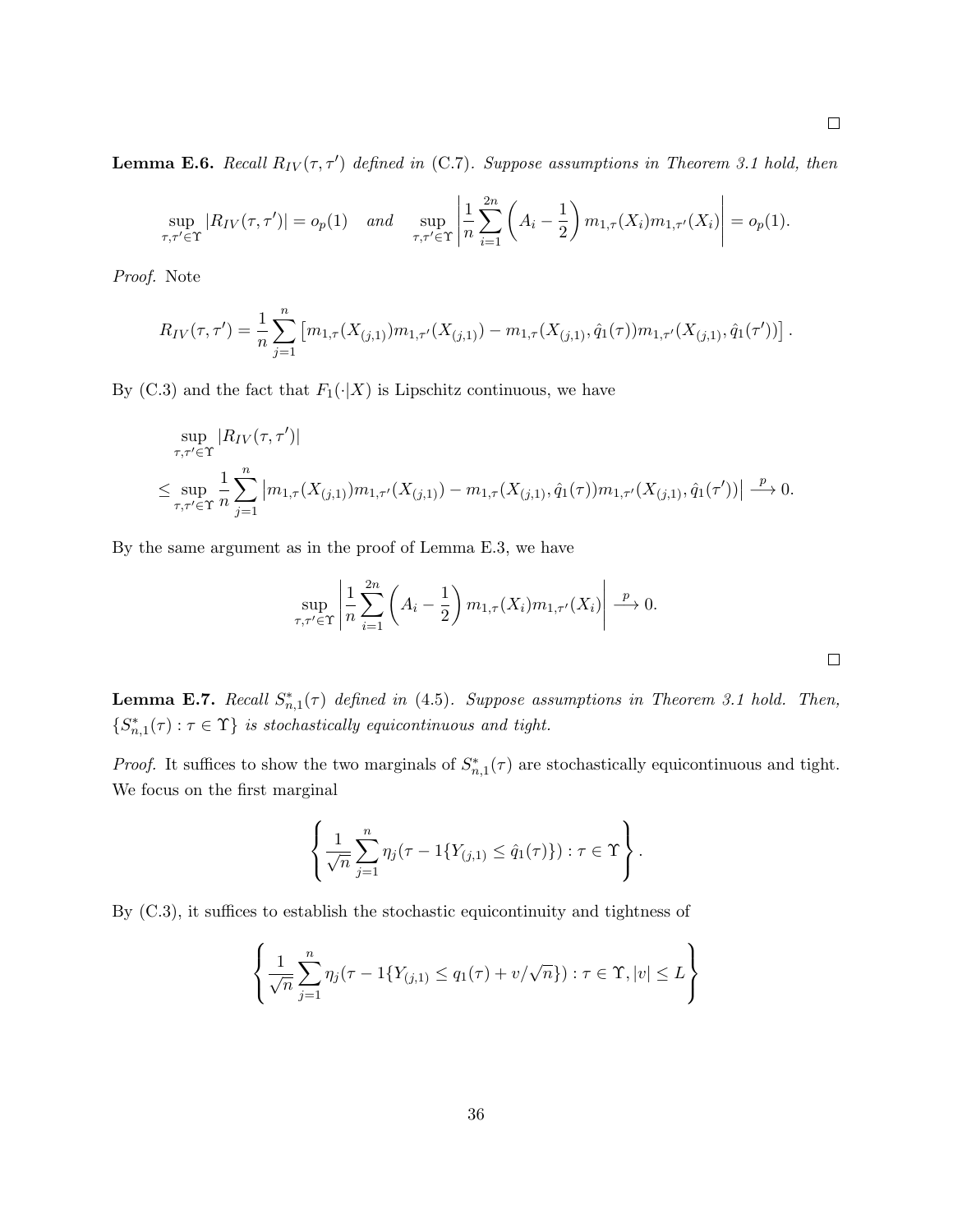for any fixed L. Let

$$
\mathcal{F}_7 = \left\{ \begin{matrix} (\tau - 1\{Y_{(j,1)} \le q_1(\tau) + v/\sqrt{n}\}) - (\tau' - 1\{Y_{(j,1)} \le q_1(\tau') + v'/\sqrt{n}\}) : \\ \tau, \tau' \in \Upsilon, |v|, |v'| \le L, |\tau - \tau'| \le \varepsilon, |v - v'| \le \varepsilon \end{matrix} \right\},\,
$$

which is nested by a VC-class with envelope 2. Then, by  $(E.2)$  and  $(E.6)$ , the uniform entropy integral  $J(\delta)$  of  $\mathcal{F}_7$  satisfies

$$
J(\delta) \lesssim \delta \max(1, \sqrt{\log(1/\delta)}).
$$

By the calculation of  $\tilde{\Sigma}_{1,1,1}^*(\tau,\tau')$  (with  $\hat{q}_1(\tau)$  replaced by  $q_1(\tau) + \frac{v}{\sqrt{n}}$ ) in Section C, we have, uniformly over  $\tau, \tau' \in \Upsilon$ ,  $v, v' \in [-L, L],$ 

$$
\sigma_n^2(\tau, \tau', v, v') = \frac{1}{n} \sum_{j=1}^n \left[ (\tau - 1\{Y_{(j,1)} \le q_1(\tau) + v/\sqrt{n}\}) - (\tau' - 1\{Y_{(j,1)} \le q_1(\tau') + v'/\sqrt{n}\}) \right]^2
$$

$$
\xrightarrow{p} \tau(1-\tau) + \tau'(1-\tau') - 2(\min(\tau, \tau') - \tau\tau') = |\tau - \tau'| - (\tau - \tau')^2. \tag{E.9}
$$

Let  $\mathcal{A}_n(\varepsilon) = 1\{\sup_{\tau,\tau' \in \Upsilon, v,v' \in [-L,L]} |\sigma_n^2(\tau,\tau',v,v') - (|\tau-\tau'| - (\tau-\tau')^2)| \leq \varepsilon\},\$  which will occur with probability approaching one. Also by construction, conditionally on data,  $\frac{1}{6}$  $\frac{1}{n} \sum_{j=1}^n \eta_j(\tau 1\{Y_{(j,1)} \leq q_1(\tau) + v/\sqrt{n}\}\)$  is a sub-Gaussian process. Then,

$$
\mathbb{E}\left[\sup \frac{1}{\sqrt{n}} \sum_{j=1}^{n} \eta_j(\tau - 1\{Y_{(j,1)} \le q_1(\tau) + v/\sqrt{n}\}) - (\tau' - 1\{Y_{(j,1)} \le q_1(\tau') + v'/\sqrt{n}\})\right] Data\right] 1\{\mathcal{A}_n(\varepsilon)\}
$$
  
\n
$$
\lesssim J(\frac{\sup \sigma_n(\tau, \tau', v, v')}{2})1\{\mathcal{A}_n(\varepsilon)\}
$$
  
\n
$$
\lesssim J(\sqrt{\varepsilon}) \lesssim \sqrt{\varepsilon} \max(1, \sqrt{\log(1/\varepsilon)}),
$$

where the supremum is taken over  $\tau, \tau' \in \Upsilon$ ,  $|v|, |v'| \leq L$ ,  $|\tau - \tau'| \leq \varepsilon$ ,  $|v - v'| \leq \varepsilon$ , the first inequality is due to (van der Vaart and Wellner, 1996, Corollary 2.2.8), and the second inequality is due to (E.9) and the definition of  $\mathcal{A}_n$ . Then, for any  $t > 0$ 

$$
\mathbb{P}\left(\sup\frac{1}{\sqrt{n}}\sum_{j=1}^{n}\eta_{j}\left[(\tau-1\{Y_{(j,1)}\leq q_{1}(\tau)+v/\sqrt{n}\})-(\tau'-1\{Y\leq q_{1}(\tau')+v'/\sqrt{n}\})\right]\geq t\right)
$$
\n
$$
\leq \mathbb{P}(\mathcal{A}_{n}^{c}(\varepsilon))+\mathbb{P}\left(\sup\frac{1}{\sqrt{n}}\sum_{j=1}^{n}\eta_{j}\left[(\tau-1\{Y\leq q_{1}(\tau)+v/\sqrt{n}\})-(\tau'-1\{Y\leq q_{1}(\tau')+v'/\sqrt{n}\})\right]\geq t,\mathcal{A}_{n}(\varepsilon)\right)
$$
\n
$$
\leq \mathbb{E}\left\{\frac{\mathbb{E}\left[\sup\frac{1}{\sqrt{n}}\sum_{j=1}^{n}\eta_{j}(\tau-1\{Y_{(j,1)}\leq q_{1}(\tau)+v/\sqrt{n}\})-(\tau'-1\{Y_{(j,1)}\leq q_{1}(\tau')+v'/\sqrt{n}\})\right|Data\right]1\{\mathcal{A}_{n}(\varepsilon)\}}{t}\right\}
$$
\n
$$
+\mathbb{P}(\mathcal{A}_{n}^{c}(\varepsilon))
$$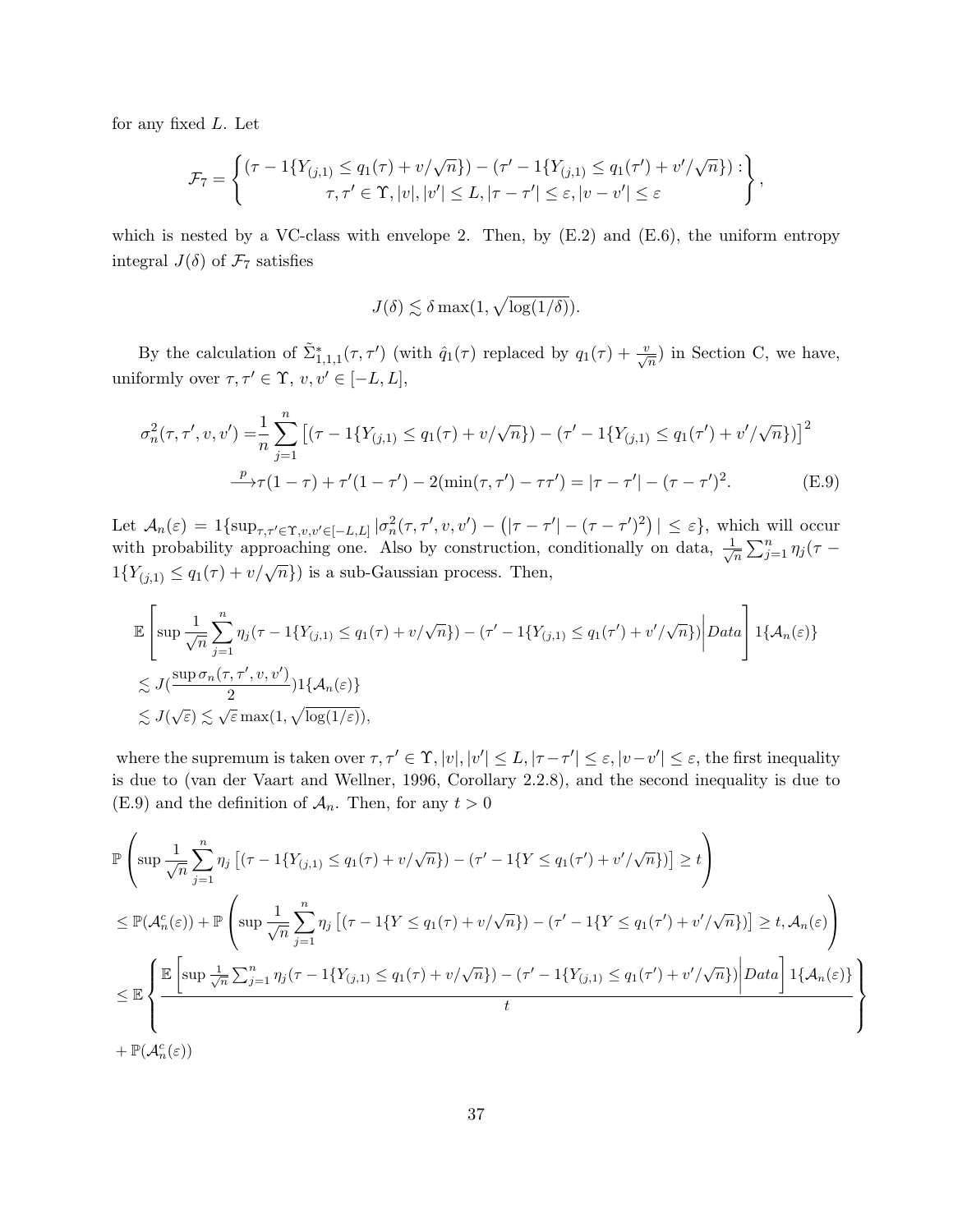$$
\lesssim \mathbb{P}(\mathcal{A}_n^c(\varepsilon))+\frac{\sqrt{\varepsilon}\max(1,\sqrt{\log(1/\varepsilon)})}{t},
$$

where the supremum is taken over  $\tau, \tau' \in \Upsilon$ ,  $|v|, |v'| \leq L, |\tau - \tau'| \leq \varepsilon, |v - v'| \leq \varepsilon$ . Let  $n \to \infty$ followed by  $\varepsilon \to 0$ , we have

$$
\lim_{\varepsilon \to 0} \limsup_{n} \mathbb{P}\left(\sup \frac{1}{\sqrt{n}} \sum_{j=1}^{n} \eta_j \left[ (\tau - 1\{Y_{(j,1)} \le q_1(\tau) + v/\sqrt{n}\}) - (\tau' - 1\{Y_{(j,1)} \le q_1(\tau') + v'/\sqrt{n}\}) \right] \ge t \right) = 0,
$$

which implies  $\left\{\frac{1}{\sqrt{2}}\right\}$  $\frac{1}{\pi} \sum_{j=1}^n \eta_j(\tau - 1\{Y_{(j,1)} \leq \hat{q}_1(\tau)\}) : \tau \in \Upsilon\Big\}$  is stochastically equicontinuous. In addition, for any fixed  $\tau$ ,

$$
\frac{1}{\sqrt{n}} \sum_{j=1}^{n} \eta_j(\tau - 1\{Y_{(j,1)} \le \hat{q}_1(\tau)\}) = O_p(1).
$$

This implies it is also tight over  $\tau \in \Upsilon$ .

#### E.5 Technical Lemmas Used in the Proof of Theorem 4.3

Lemma E.8. Suppose the assumptions in Theorem 4.3 hold, then

$$
\max_{i \in [2n]} |\hat{A}_i - 1/2| = o_p(1)
$$

and

$$
\frac{1}{n}\sum_{i=1}^{2n}\xi_i(\hat{A}_i-1/2)^2=o_p(n^{-1/2}).
$$

*Proof.* Let  $\theta_0 = (0.5, 0, \dots, 0)^T$  be a  $K \times 1$  vector. Then,

$$
||\hat{\theta} - \theta_0||_2 = \left\| \left[ \frac{1}{n} \sum_{i=1}^{2n} \xi_i b(X_i) b(X_i)^T \right]^{-1} \left[ \frac{1}{n} \sum_{i=1}^{2n} \xi_i b(X_i) (A_i - \frac{1}{2}) \right] \right\|_2
$$
  

$$
\lesssim \left\| \frac{1}{n} \sum_{i=1}^{2n} \xi_i b(X_i) (A_i - \frac{1}{2}) \right\|_2
$$
  

$$
\lesssim \sqrt{K} \left\| \frac{1}{n} \sum_{i=1}^{2n} \xi_i b(X_i) (A_i - \frac{1}{2}) \right\|_{\infty}.
$$

Next, we aim to bound  $\parallel$ 1  $\frac{1}{n} \sum_{i=1}^{2n} \xi_i b(X_i) (A_i - \frac{1}{2})$  $\frac{1}{2}$ )  $\Big\|_{\infty}$ . Let  $b_k(X)$  be the kth component of  $b(X)$ .

 $\Box$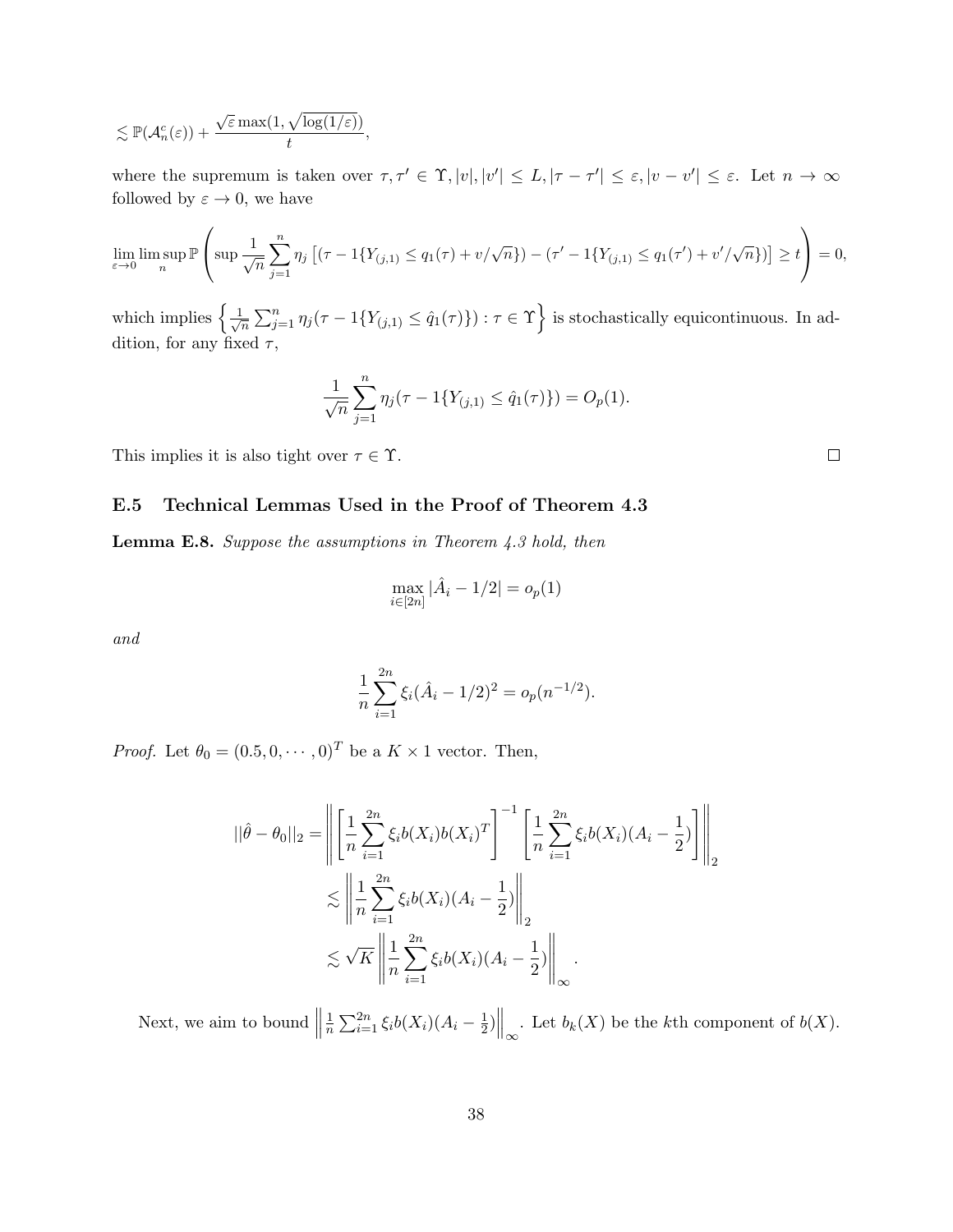Then,

$$
\max_{k \in [K]} \frac{1}{n} \sum_{j=1}^{n} (\xi_{\pi(2j-1)} b_k(X_{\pi(2j-1)}) - \xi_{\pi(2j)} b_k(X_{\pi(2j)}))^2
$$
\n
$$
\lesssim \max_{k \in [K]} \frac{1}{n} \sum_{i=1}^{2n} \xi_i^2 b_k^2(X_i)
$$
\n
$$
\lesssim \max_{k \in [K]} \mathbb{E}\xi_i^2 b_k^2(X_i) + \max_{k \in [K]} \left| \frac{1}{n} \sum_{i=1}^{2n} \left[ \xi_i^2 b_k^2(X_i) - \mathbb{E}\xi_i^2 b_k^2(X_i) \right] \right|
$$

.

The first term on the RHS of the above display is bounded by  $\overline{C}$  based on Assumption 5. Let  $\{\varepsilon_i\}_{i\in[2n]}$  be a sequence of i.i.d. Rademacher random variables. Then,

$$
\mathbb{E} \max_{k \in [K]} \left| \frac{1}{n} \sum_{i=1}^{2n} \left[ \xi_i^2 b_k^2(X_i) - \mathbb{E} \xi_i^2 b_k^2(X_i) \right] \right| \leq 2 \mathbb{E} \max_{k \in [K]} \left| \frac{1}{n} \sum_{i=1}^{2n} \varepsilon_i \left[ \xi_i^2 b_k^2(X_i) - \mathbb{E} \xi_i^2 b_k^2(X_i) \right] \right|.
$$

By Hoeffding's inequality,

$$
\mathbb{P}\left(\left|\frac{1}{\sqrt{2n}}\sum_{i=1}^{2n}\varepsilon_{i}\left[\xi_{i}^{2}b_{k}^{2}(X_{i})-\mathbb{E}\xi_{i}^{2}b_{k}^{2}(X_{i})\right]\right|\geq t\bigg|\{\xi_{i},X_{i}\}_{i\in[2n]}\right)\leq 2\exp(-\frac{t^{2}}{2\sigma_{k}^{2}}),
$$

where  $\sigma_k^2 = \frac{1}{2r}$  $\frac{1}{2n} \sum_{i=1}^{2n} \left[ \xi_i^2 b_k^2(X_i) - \mathbb{E} \xi_i^2 b_k^2(X_i) \right]^2$ . Then, by van der Vaart and Wellner (1996, Lemmas 2.2.1 and 2.2.2),

$$
\mathbb{E}\left[\max_{k\in[K]}\left|\frac{1}{n}\sum_{i=1}^{2n}\varepsilon_i\xi_i^2b_k^2(X_i)\right|\bigg|\{\xi_i,X_i\}_{i\in[2n]}\right]\lesssim\sqrt{\frac{\log(K)}{n}}\sqrt{\max_{k\in[K]}\sigma_k^2}.
$$

Applying expectation on both sides and noticing that the square root function is concave, we have

$$
\mathbb{E} \max_{k \in [K]} \left| \frac{1}{n} \sum_{i=1}^{2n} \varepsilon_i \xi_i^2 b_k^2(X_i) \right| \lesssim \sqrt{\frac{\log(K)}{n}} \sqrt{\mathbb{E} \max_{k \in [K]} \sigma_k^2}
$$

$$
\lesssim \sqrt{\frac{\log(K)}{n}} \sqrt{\sum_{k \in [K]} \mathbb{E} \sigma_k^2}
$$

$$
\lesssim \sqrt{\frac{\log(K)}{n}} \zeta(K) \sqrt{K} = o(1).
$$

Therefore,

$$
\max_{k \in [K]} \left| \frac{1}{n} \sum_{i=1}^{2n} \left[ \xi_i^2 b_k^2(X_i) - \mathbb{E} \xi_i^2 b_k^2(X_i) \right] \right| = o_p(1)
$$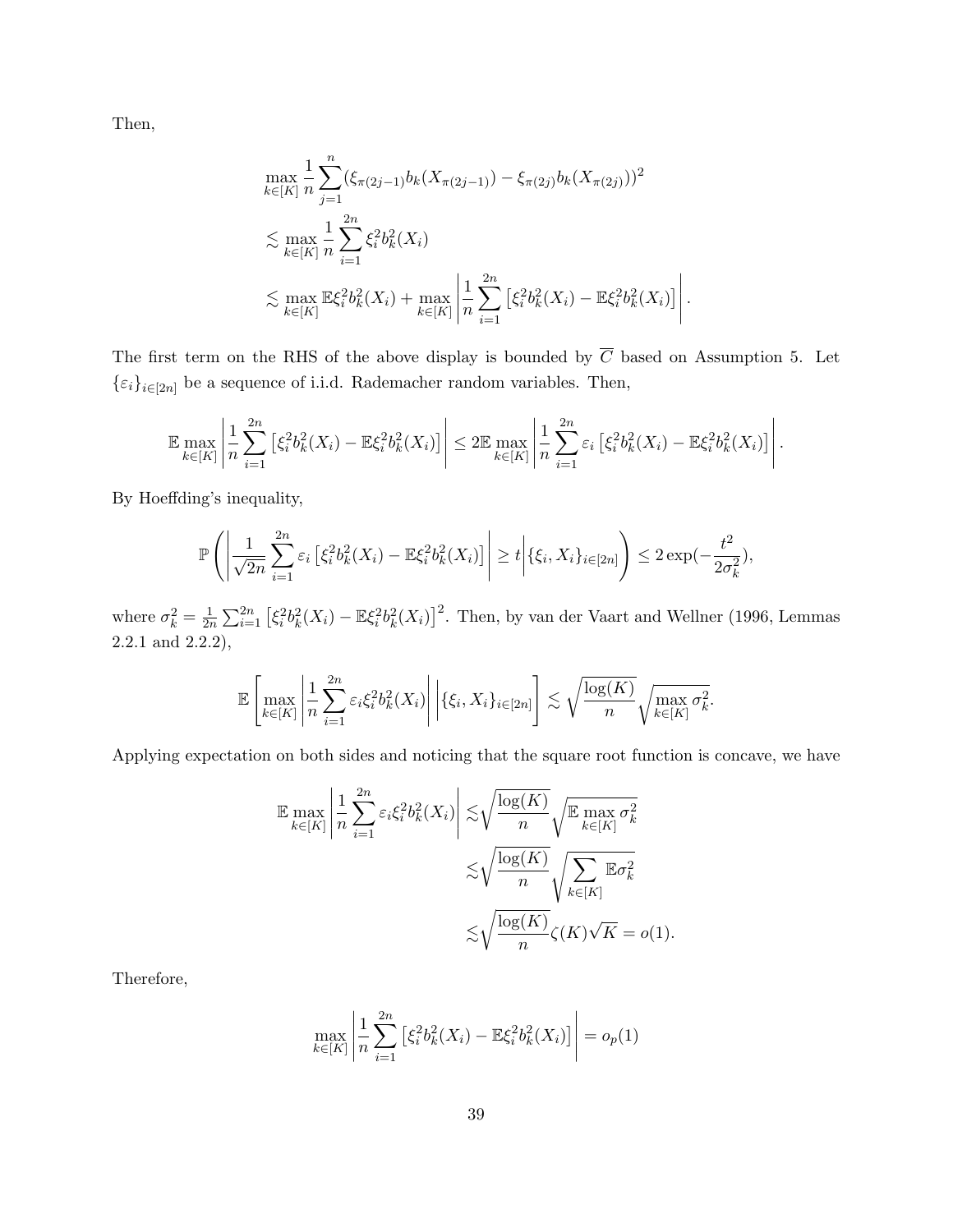and with probability approaching one,

$$
\max_{k \in [K]} \frac{1}{n} \sum_{j=1}^{n} (\xi_{\pi(2j-1)} b_k(X_{\pi(2j-1)}) - \xi_{\pi(2j)} b_k(X_{\pi(2j)}))^2 \leq 2\overline{C}.
$$

Let  $I'_n = \{\max_{k \in [K]} \frac{1}{n}\}$  $\frac{1}{n}\sum_{j=1}^{n}(\xi_{\pi(2j-1)}b_{k}(X_{\pi(2j-1)})-\xi_{\pi(2j)}b_{k}(X_{\pi(2j)}))^2\leq 2\overline{C}\}.$  For  $t=\sqrt{\log(n)\overline{C}}$ , we have

$$
\mathbb{P}\left(\left\|\frac{1}{n}\sum_{i=1}^{2n}\xi_{i}b(X_{i})(A_{i}-\frac{1}{2})\right\|_{\infty}\geq t/\sqrt{n},I'_{n}\right)
$$
\n
$$
=\mathbb{E}\mathbb{P}\left(\left\|\frac{1}{n}\sum_{i=1}^{2n}\xi_{i}b(X_{i})(A_{i}-\frac{1}{2})\right\|_{\infty}\geq t/\sqrt{n}\Big|\{X_{i},\xi_{i}\}_{i\in[2n]}\right)1\{I'_{n}\}\n=\mathbb{E}\mathbb{P}\left(\left\|\sum_{j=1}^{n}(A_{\pi(2j-1)}-A_{\pi(2j)})(\xi_{\pi(2j-1)}b(X_{\pi(2j-1)})-\xi_{\pi(2j)}b(X_{\pi(2j)}))\right\|_{\infty}\geq 2t\sqrt{n}\Big|\{X_{i},\xi_{i}\}_{i\in[2n]}\right)1\{I'_{n}\}\n\leq \sum_{k=1}^{K}\mathbb{E}\mathbb{P}\left(\left|\sum_{j=1}^{n}(A_{\pi(2j-1)}-A_{\pi(2j)})(\xi_{\pi(2j-1)}b_{k}(X_{\pi(2j-1)})-\xi_{\pi(2j)}b_{k}(X_{\pi(2j)}))\right|\geq 2t\sqrt{n}\Big|\{X_{i},\xi_{i}\}_{i\in[2n]}\right)1\{I'_{n}\}\n\leq \sum_{k=1}^{K}2\mathbb{E}\exp\left(\frac{-2t^{2}n}{\sum_{j=1}^{n}(\xi_{\pi(2j-1)}b_{k}(X_{\pi(2j-1)})-\xi_{\pi(2j)}b_{k}(X_{\pi(2j)}))^2}\right)1\{I'_{n}\}\n\leq 2\exp\left(\log(K)-\frac{t^{2}}{\overline{C}}\right)\to 0,
$$

where the second last inequality is due to the Hoeffding's inequality and the fact that given  ${X_i, \xi_i}_{i\in [2n]}, \{A_{\pi(2j-1)} - A_{\pi(2j)}\}_{j\in [n]}$  is i.i.d. sequence of Rademacher random variables.

This implies,

$$
||\hat{\theta} - \theta_0||_2 = O_p(\sqrt{\frac{K \log(n)}{n}}),
$$

and thus

$$
\max_{i \in [2n]} |\hat{A}_i - 1/2| = \max_i |b(X_i)'(\hat{\theta} - \theta_0)| = O_p\left(\zeta(K)\sqrt{\frac{K\log(n)}{n}}\right) = o_p(1).
$$

For the second result, we have

$$
\frac{1}{n}\sum_{i=1}^{2n}\xi_i(\hat{A}_i - 1/2)^2 \leq \lambda_{\max}\left(\frac{1}{n}\sum_{i=1}^{2n}\xi_i b(X_i)b(X_i)'\right)||\hat{\theta} - \theta_0||_2^2 = O_p\left(\frac{K\log(n)}{n}\right) = o_p(n^{-1/2}),
$$

as  $K^2 \log^2(n) = o(n)$ .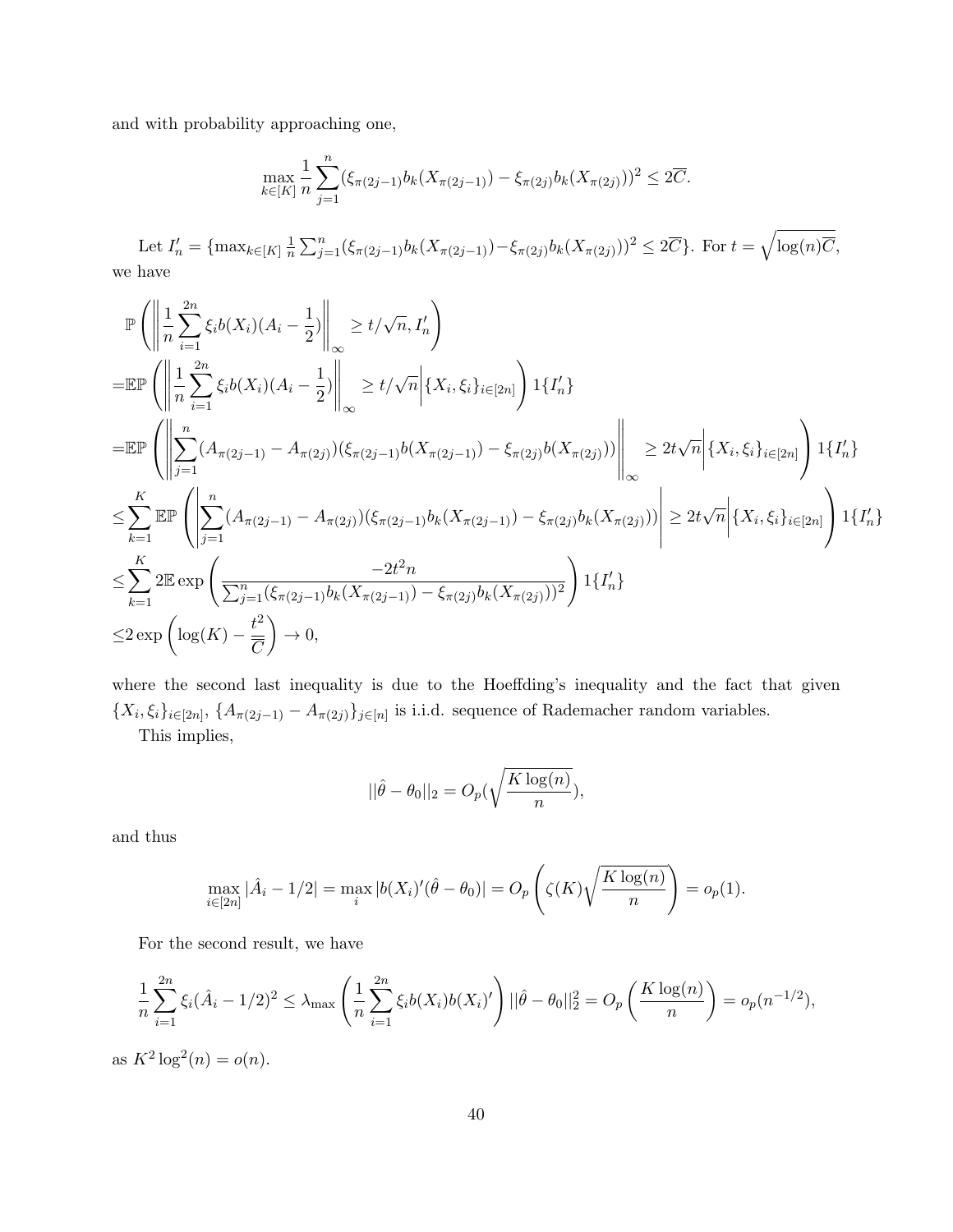Lemma E.9. Suppose assumptions in Theorem 4.3 hold, then

$$
\sup_{\tau \in \Upsilon} \left| \sum_{i=1}^{2n} \frac{\xi_i m_{1,\tau}(X_i)(\hat{A}_i - 1/2)}{\sqrt{n}} - \sum_{i=1}^{2n} \frac{\xi_i m_{1,\tau}(X_i)(A_i - 1/2)}{\sqrt{n}} \right| = o_p(1),
$$

$$
\sup_{\tau \in \Upsilon} \left| \sum_{i=1}^{2n} \frac{2\xi_i (A_i - 1/2) m_{1,\tau}(X_i) (\hat{A}_i - 1/2)}{\sqrt{n}} \right| = o_p(1),
$$

and

$$
\sup_{\tau \in \Upsilon} \left| \sum_{i=1}^{2n} \frac{2\xi_i A_i \eta_{1,i}(\tau) (\hat{A}_i - 1/2)}{\sqrt{n}} \right| = o_p(1).
$$

Proof. For the first result, note  $m_{1,\tau}(X_i) = b(X_i)'\gamma_1(\tau) + B_{\tau}(X_i)$  such that  $\sup_{x \in \text{Supp}(X), \tau \in \Upsilon} |B_{\tau}(x)| =$  $o(1/\sqrt{n})$ . Then,

$$
\sum_{i=1}^{2n} \frac{\xi_i m_{1,\tau}(X_i)(\hat{A}_i - 1/2)}{\sqrt{n}} \n= \sum_{i=1}^{2n} \frac{\xi_i m_{1,\tau}(X_i)b(X_i)'(\hat{\theta} - \theta_0)}{\sqrt{n}} \n= \gamma'_1(\tau) \left[ \sum_{i=1}^{2n} \frac{\xi_i b(X_i)b(X_i)'}{\sqrt{n}} \right] (\hat{\theta} - \theta_0) + \sum_{i=1}^{2n} \frac{\xi_i B_{\tau}(X_i)b(X_i)'(\hat{\theta} - \theta_0)}{\sqrt{n}} \n= \sum_{i=1}^{2n} \frac{\xi_i \gamma_1(\tau)'b(X_i)(A_i - 1/2)}{\sqrt{n}} + \sum_{i=1}^{2n} \frac{\xi_i B_{\tau}(X_i)b(X_i)'(\hat{\theta} - \theta_0)}{\sqrt{n}} \n= \sum_{i=1}^{2n} \frac{\xi_i m_{1,\tau}(X_i)(A_i - 1/2)}{\sqrt{n}} - \sum_{i=1}^{2n} \frac{\xi_i B_{\tau}(X_i)(A_i - 1/2)}{\sqrt{n}} + \sum_{i=1}^{2n} \frac{\xi_i B_{\tau}(X_i)b(X_i)'(\hat{\theta} - \theta_0)}{\sqrt{n}},
$$

where the third equality holds because

$$
\hat{\theta} - \theta_0 = \left[ \sum_{i=1}^{2n} \frac{\xi_i b(X_i) b(X_i)'}{n} \right]^{-1} \left[ \sum_{i=1}^{2n} \frac{\xi_i b(X_i) (A_i - 1/2)}{n} \right].
$$

Furthermore,

$$
\sup_{\tau \in \Upsilon} \left| \sum_{i=1}^{2n} \frac{\xi_i B_{\tau}(X_i)(A_i - 1/2)}{\sqrt{n}} \right| \le o_p(1) \left( \frac{1}{2n} \sum_{i=1}^{2n} \xi_i \right) = o_p(1)
$$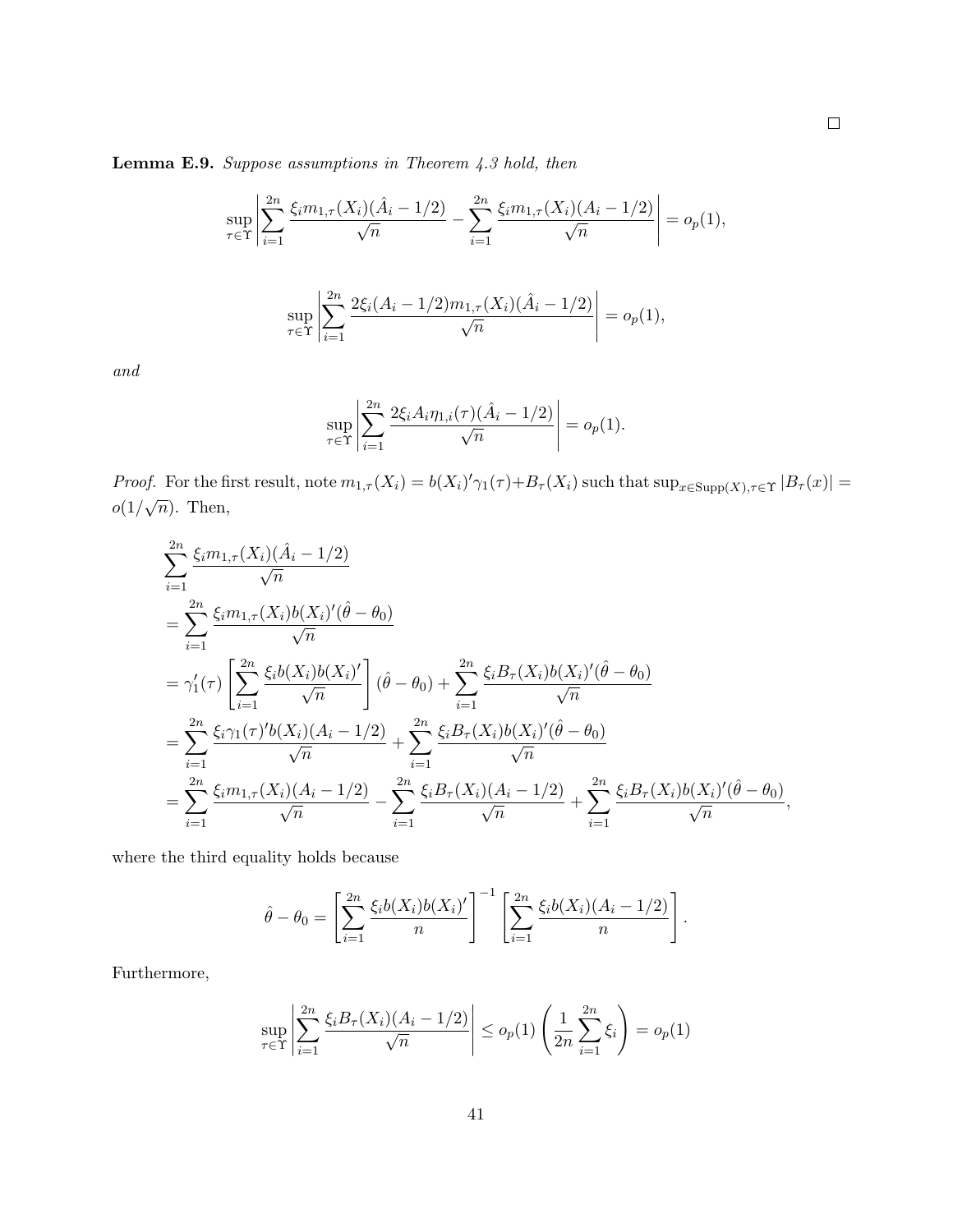and

$$
\sup_{\tau \in \Upsilon} \left| \sum_{i=1}^{2n} \frac{\xi_i B_{\tau}(X_i) b(X_i)'(\hat{\theta} - \theta_0)}{\sqrt{n}} \right| \leq \sum_{i=1}^{2n} \frac{\xi_i \zeta(K) ||\hat{\theta} - \theta_0||_2}{\sqrt{n}} o_p(1/\sqrt{n})
$$

$$
= \left( \sum_{i=1}^{2n} \frac{\xi_i}{n} \right) o_p\left(\sqrt{\frac{K\zeta^2(K) \log(n)}{n}}\right) = o_p(1).
$$

This leads to the first result.

For the second result, we have

$$
\left|\sum_{i=1}^{2n} \frac{2\xi_i(A_i - 1/2)m_{1,\tau}(X_i)(\hat{A}_i - 1/2)}{\sqrt{n}}\right| \leq \left\|\sum_{i=1}^{2n} \frac{2\xi_i(A_i - 1/2)m_{1,\tau}(X_i)b(X_i)}{\sqrt{n}}\right\|_2 ||\hat{\theta} - \theta_0||_2.
$$

In addition,

$$
\sup_{\tau \in \Upsilon} \left\| \sum_{i=1}^{2n} \frac{2\xi_i (A_i - 1/2) m_{1,\tau}(X_i) b(X_i)}{\sqrt{n}} \right\|_2
$$
\n
$$
= \sup_{\tau \in \Upsilon, \rho \in \Re^K, ||\rho||_2 = 1} \sum_{i=1}^{2n} \frac{2\xi_i (A_i - 1/2) m_{1,\tau}(X_i) b'(X_i) \rho}{\sqrt{n}}
$$
\n
$$
= \sup_{\tau \in \Upsilon, \rho \in \Re^K, ||\rho||_2 = 1} \sum_{j=1}^n \frac{(A_{\pi(2j-1)} - A_{\pi(2j)})(\xi_{\pi(2j-1)} m_{1,\tau}(X_{\pi(2j-1)}) b'(X_{\pi(2j-1)}) - \xi_{\pi(2j)} m_{1,\tau}(X_{\pi(2j)}) b'(X_{\pi(2j)})) \rho}{\sqrt{n}}.
$$

Conditional on  $\{X_i, \xi_i\}_{i\in[2n]}, \{(\overline{A}_{\pi(2j-1)} - A_{\pi(2j)})\}_{j=1}^n$  is a sequence of i.i.d. Rademacher random variables. In addition, let

$$
\mathcal{F}_8 = \{ (\xi_{\pi(2j-1)} m_{1,\tau}(X_{\pi(2j-1)}) b'(X_{\pi(2j-1)}) - \xi_{\pi(2j)} m_{1,\tau}(X_{\pi(2j)}) b'(X_{\pi(2j)})) \rho : \tau \in \Upsilon, \rho \in R^K, ||\rho||_2 = 1 \}
$$

with envelope  $F_j = (\xi_{\pi(2j-1)}\zeta(K) + \xi_{\pi(2j)}\zeta(K)).$  Then, w.p.a.1,

$$
\mathbb{E}\frac{1}{n}\sum_{j=1}^{n}F_{j}^{2} \leq \frac{1}{n}\sum_{i=1}^{2n}\mathbb{E}\xi_{i}^{2}\zeta^{2}(K) \leq \overline{C}\zeta^{2}(K).
$$

In addition, for some constant  $c > 0$ ,

$$
\sup_{Q} N(\mathcal{F}_8, e_Q, \varepsilon ||F||_{Q,2}) \le \left(\frac{a}{\varepsilon}\right)^{cK}, \quad \forall \varepsilon \in (0,1].
$$

Let  $\sigma_n^2 = \sup_{f \in \mathcal{F}_8} \mathbb{P}_n f^2$  and  $\delta^2 = \frac{\sigma_n^2}{\frac{1}{n} \sum_{j=1}^n F_j^2} \leq 1$ . Then, by van der Vaart and Wellner (1996,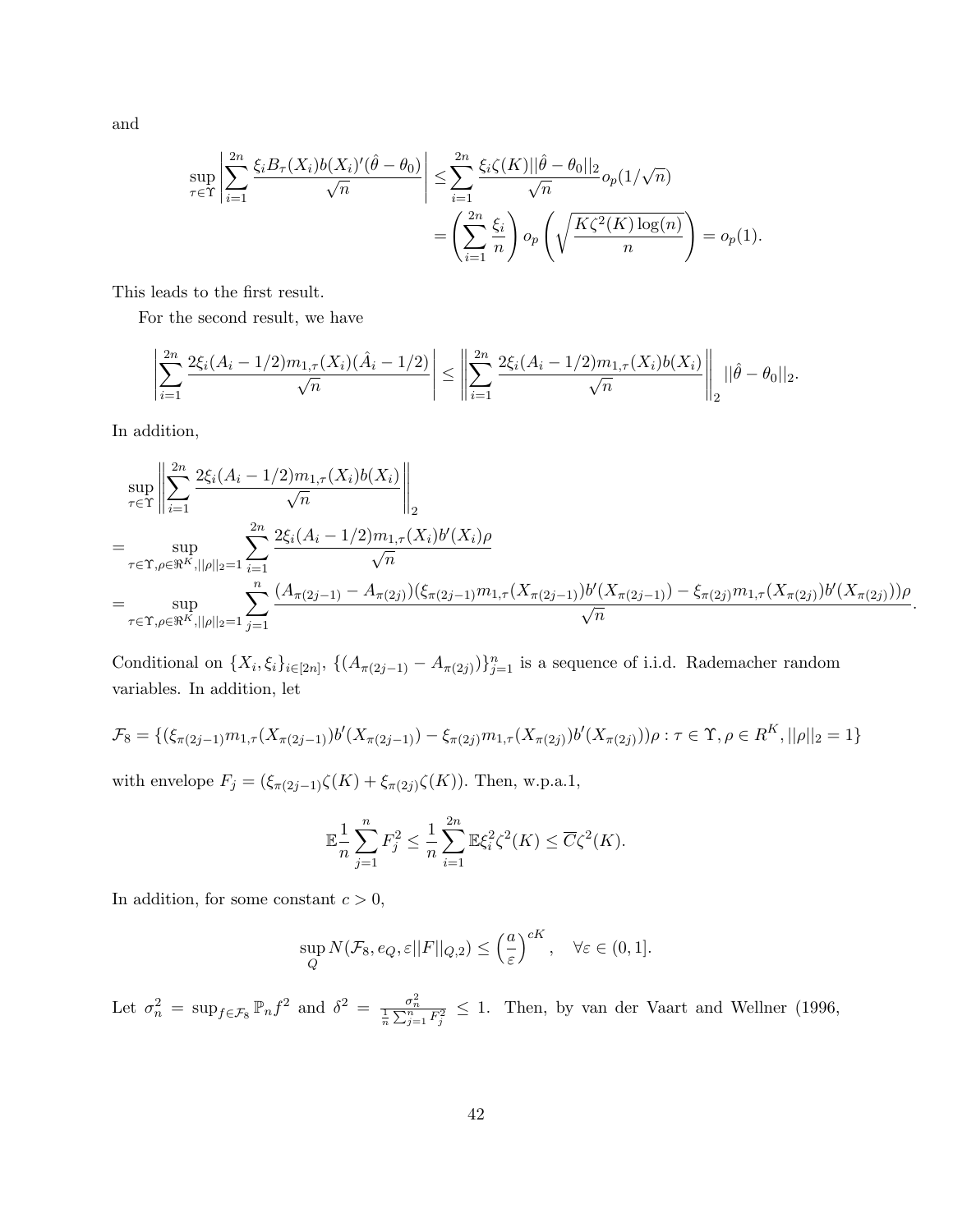Corollary 2.2.8),  $(E.2)$  and  $(E.6)$ , we have, w.p.a.1,

$$
\begin{split}\n&\mathbb{E}\mathbb{E}\left[\sup_{\tau\in\Upsilon}\left\|\sum_{i=1}^{2n}\frac{2\xi_i(A_i-1/2)m_{1,\tau}(X_i)b(X_i)}{\sqrt{n}}\right\|_2\right|\{X_i,\xi_i\}_{i\in[2n]}\right] \\
&\lesssim \mathbb{E}\int_0^{\sigma_n}\sqrt{1+\log(N(\mathcal{F}_8,e_{\mathbb{P}_n},\varepsilon))}d\varepsilon \\
&\lesssim \mathbb{E}\sqrt{\frac{1}{n}\sum_{j=1}^nF_j^2}\int_0^{\delta}\sqrt{1+\log\sup_Q N(\mathcal{F}_8,e_Q,\varepsilon||F||_{Q,2})}d\varepsilon \\
&\leq \left(\mathbb{E}\sqrt{\frac{1}{n}\sum_{j=1}^nF_j^2}\right)\sqrt{K}J(1) \\
&\lesssim \left(\sqrt{\mathbb{E}\frac{1}{n}\sum_{j=1}^nF_j^2}\right)\sqrt{K}J(1) \\
&\lesssim \sqrt{K}\zeta(K).\n\end{split}
$$

This implies

$$
\sup_{\tau \in \Upsilon} \left\| \sum_{i=1}^{2n} \frac{2\xi_i (A_i - 1/2) m_{1,\tau}(X_i) b(X_i)}{\sqrt{n}} \right\|_2 = O_p(\sqrt{K}\zeta(K))
$$

and

$$
\sup_{\tau \in \Upsilon} \left| \left| \sum_{i=1}^{2n} \frac{2\xi_i (A_i - 1/2) m_{1,\tau}(X_i) (\hat{A}_i - 1/2)}{\sqrt{n}} \right| \right|_2 = O_p\left(\sqrt{\frac{K^2 \zeta^2(K) \log(n)}{n}}\right) = o_p(1).
$$

Last, for the third result, we have

$$
\sup_{\tau \in \Upsilon} \left| \sum_{i=1}^{2n} \frac{2\xi_i A_i \eta_{1,i}(\tau)(\hat{A}_i - 1/2)}{\sqrt{n}} \right| \leq \sup_{\tau \in \Upsilon} \left\| \sum_{i=1}^{2n} \frac{2\xi_i A_i \eta_{1,i}(\tau) b(X_i)}{\sqrt{n}} \right\|_2 ||\hat{\theta} - \theta_0||_2
$$
  

$$
\leq \sup_{\tau \in \Upsilon, \rho \in \mathfrak{R}^K, ||\rho||_2 = 1} \left[ \sum_{i=1}^{2n} \frac{2\xi_i A_i \eta_{1,i}(\tau) b'(X_i)\rho}{\sqrt{n}} \right] ||\hat{\theta} - \theta_0||_2.
$$
 (E.10)

Let  $\{\tilde{\varepsilon}_j\}_{j\in[n]}$  and  $\{\varepsilon_i\}_{i\in[2n]}$  be two sequences of i.i.d. Rademacher random variables that are independent of the data. By (A.12), we have

$$
\sum_{i=1}^{2n} \frac{2\xi_i A_i \eta_{1,i}(\tau) b'(X_i)\rho}{\sqrt{n}} \bigg| \{A_i, X_i\}_{i \in [2n]} \stackrel{d}{=} \sum_{j=1}^{n} \frac{2\xi_j \tilde{\eta}_{1,j}(\tau) b'(\tilde{X}_j)\rho}{\sqrt{n}} \bigg| \{\tilde{X}_j\}_{j \in [n]},
$$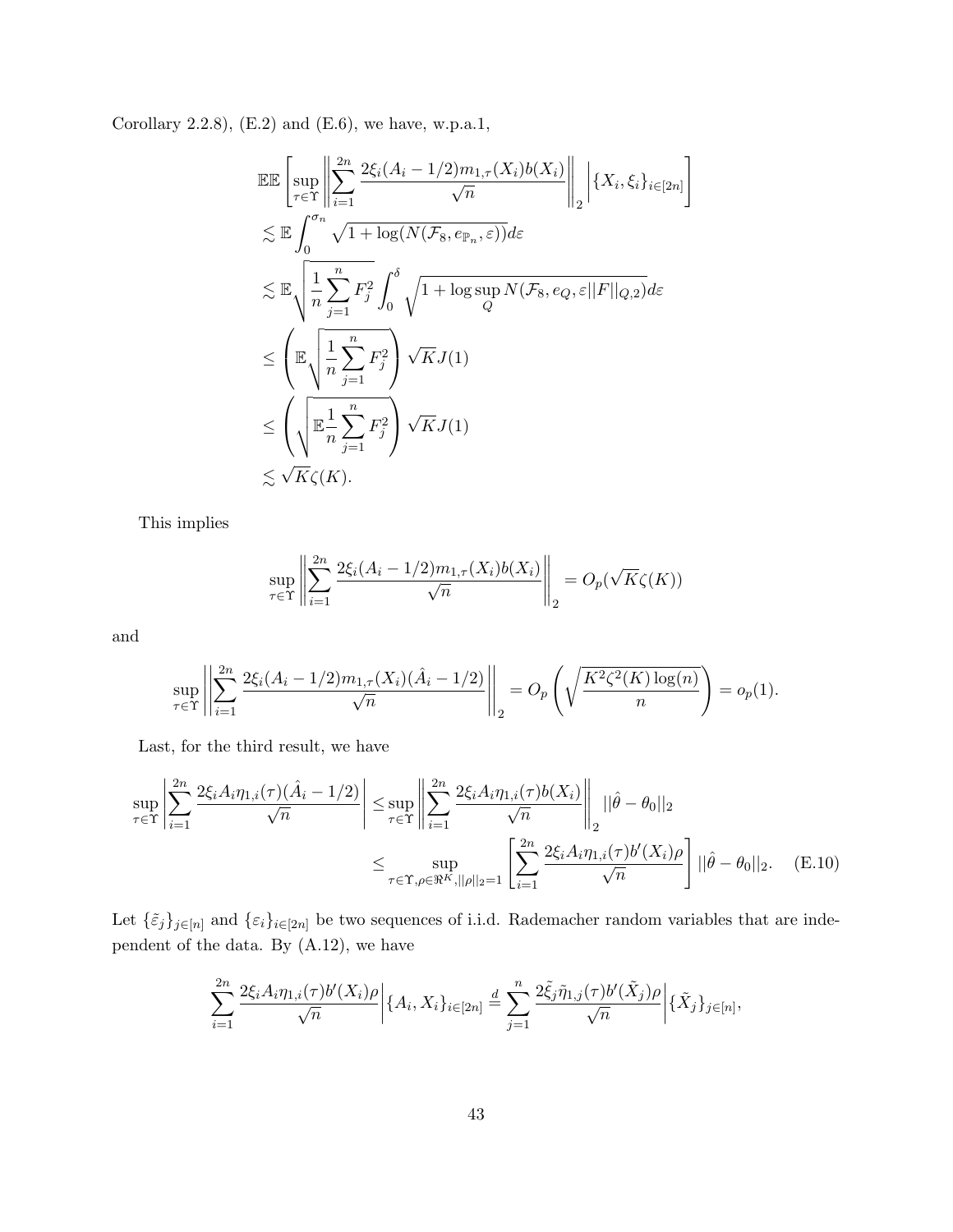and

$$
\sum_{i=1}^{2n} \frac{2\varepsilon_i \xi_i A_i \eta_{1,i}(\tau) b'(X_i)\rho}{\sqrt{n}} \left| \{A_i, X_i\}_{i \in [2n]} \right| \leq \sum_{j=1}^{n} \frac{2\tilde{\varepsilon}_j \tilde{\xi}_j \tilde{\eta}_{1,j}(\tau) b'(\tilde{X}_j)\rho}{\sqrt{n}} \left| \{\tilde{X}_j\}_{j \in [n]},
$$

where conditionally on  $\{\tilde{X}_j\}_{j\in[n]}, \{\tilde{\xi}_j\tilde{\eta}_{1,j}(\tau)\}_{j\in[n]}$  is a sequence of independent random variables. Then, by the same argument as in (E.8), we have

$$
\mathbb{E} \sup_{\tau \in \Upsilon, \rho \in \mathfrak{R}^K, ||\rho||_2 = 1} \left[ \sum_{i=1}^{2n} \frac{2\xi_i A_i \eta_{1,i}(\tau) b'(X_i) \rho}{\sqrt{n}} \right]
$$
\n
$$
= \mathbb{E} \left\{ \mathbb{E} \sup_{\tau \in \Upsilon, \rho \in \mathfrak{R}^K, ||\rho||_2 = 1} \left[ \sum_{i=1}^{2n} \frac{2\xi_i A_i \eta_{1,i}(\tau) b'(X_i) \rho}{\sqrt{n}} \Big| \{X_i, A_i\}_{i \in [2n]} \right] \right\}
$$
\n
$$
= \mathbb{E} \left\{ \mathbb{E} \sup_{\tau \in \Upsilon, \rho \in \mathfrak{R}^K, ||\rho||_2 = 1} \left[ \sum_{j=1}^n \frac{2\xi_j \tilde{\eta}_{1,j}(\tau) b'(\tilde{X}_j) \rho}{\sqrt{n}} \Big| \{\tilde{X}_j\}_{j \in [n]} \right] \right\}
$$
\n
$$
\leq \mathbb{E} \left\{ \mathbb{E} \sup_{\tau \in \Upsilon, \rho \in \mathfrak{R}^K, ||\rho||_2 = 1} \left[ \sum_{j=1}^n \frac{2\xi_j \tilde{\xi}_j \tilde{\eta}_{1,j}(\tau) b'(\tilde{X}_j) \rho}{\sqrt{n}} \Big| \{\tilde{X}_j\}_{j \in [n]} \right] \right\}
$$
\n
$$
= \mathbb{E} \left\{ \mathbb{E} \sup_{\tau \in \Upsilon, \rho \in \mathfrak{R}^K, ||\rho||_2 = 1} \left[ \sum_{i=1}^{2n} \frac{2\varepsilon_i \xi_i A_i \eta_{1,i}(\tau) b'(X_i) \rho}{\sqrt{n}} \Big| \{X_i, A_i\}_{i \in [2n]} \right] \right\}
$$
\n
$$
= \mathbb{E} \left\{ \mathbb{E} \sup_{\tau \in \Upsilon, \rho \in \mathfrak{R}^K, ||\rho||_2 = 1} \left[ \sum_{i=1}^{2n} \frac{2\varepsilon_i \xi_i A_i \eta_{1,i}(\tau) b'(X_i) \rho}{\sqrt{n}} \Big| \{X_i, A_i\}_{i \in [2n]}
$$

Let

$$
\mathcal{F}_9 = \{2\xi_i A_i \eta_{1,i}(\tau) b'(X_i)\rho : \tau \in \Upsilon, \rho \in \Re^K, ||\rho||_2 = 1\},\
$$

with envelope  $F_i = 2\xi_i\zeta(K)$ . In addition, for some constant  $c > 0$ ,

$$
\sup_{Q} N(\mathcal{F}_9, e_Q, \varepsilon ||F||_{Q,2}) \leq \left(\frac{a}{\varepsilon}\right)^{cK}, \quad \forall \varepsilon \in (0,1].
$$

Then, following (E.3) and (E.6), we have

$$
\mathbb{E}\left\{\mathbb{E}\sup_{\tau\in\Upsilon,\rho\in\Re^K,||\rho||_2=1}\left[\sum_{i=1}^{2n}\frac{2\varepsilon_i\xi_iA_i\eta_{1,i}(\tau)b'(X_i)\rho}{\sqrt{n}}\bigg|\{X_i,A_i,Y_i(1)\}_{i\in[2n]}\right]\right\}\lesssim||F||_{\overline{\mathbb{P}},2}\sqrt{K}J(1)\lesssim\sqrt{K}\zeta(K).
$$